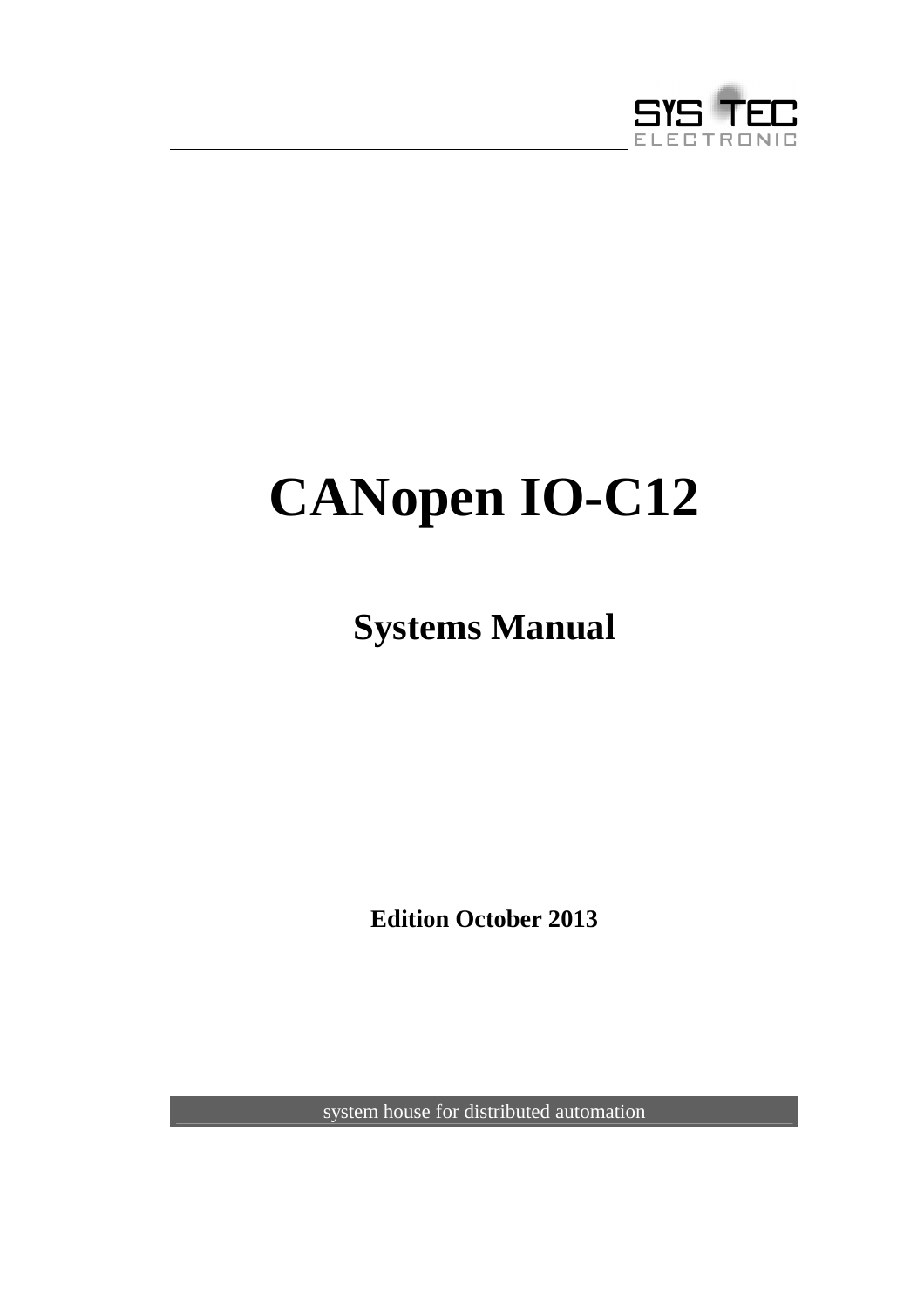In this manual are descriptions for copyrighted products which are not explicitly indicated as such. The absence of the trademark  $(\circledcirc)$  symbol does not infer that a product is not protected. Additionally, registered patents and trademarks are similarly not expressly indicated in this manual

The information in this document has been carefully checked and is believed to be entirely reliable. However, SYS TEC electronic GmbH assumes no responsibility for any inaccuracies. SYS TEC electronic GmbH neither gives any guarantee nor accepts any liability whatsoever for consequential damages resulting from the use of this manual or its associated product. SYS TEC electronic GmbH reserves the right to alter the information contained herein without prior notification and accepts no responsibility for any damages which might result.

Additionally, SYS TEC electronic GmbH offers no guarantee nor accepts any liability for damages arising from the improper usage or improper installation of the hardware or software. SYS TEC electronic GmbH further reserves the right to alter the layout and/or design of the hardware without prior notification and accepts no liability for doing so.

 Copyright 2013 SYS TEC electronic GmbH. rights – including those of translation, reprint, broadcast, photomechanical or similar reproduction and storage or processing in computer systems, in whole or in part – are reserved. No reproduction may occur without the express written consent from SYS TEC electronic GmbH.

| <b>Contact</b>           | <b>Direct</b>                                                                         | Your local distributor                                                                            |
|--------------------------|---------------------------------------------------------------------------------------|---------------------------------------------------------------------------------------------------|
| Address:                 | SYS TEC electronic GmbH<br>Am Windrad 2<br>D-08468 Heinsdorfergrund<br><b>GERMANY</b> |                                                                                                   |
| Ordering<br>Information: | $+49(3765)/38600-0$<br>info@systec-electronic.com                                     | Please find a list of our distributors<br>under http://www.systec-<br>electronic.com/distributors |
| Technical<br>Support:    | $+49(3765)38600-0$<br>support@systec-electronic.com                                   |                                                                                                   |
| $\text{Fax}:$            | $+49(3765)38600-4100$                                                                 |                                                                                                   |
| Web Site:                | http://www.systec-electronic.com                                                      |                                                                                                   |

7 th Edition October 2013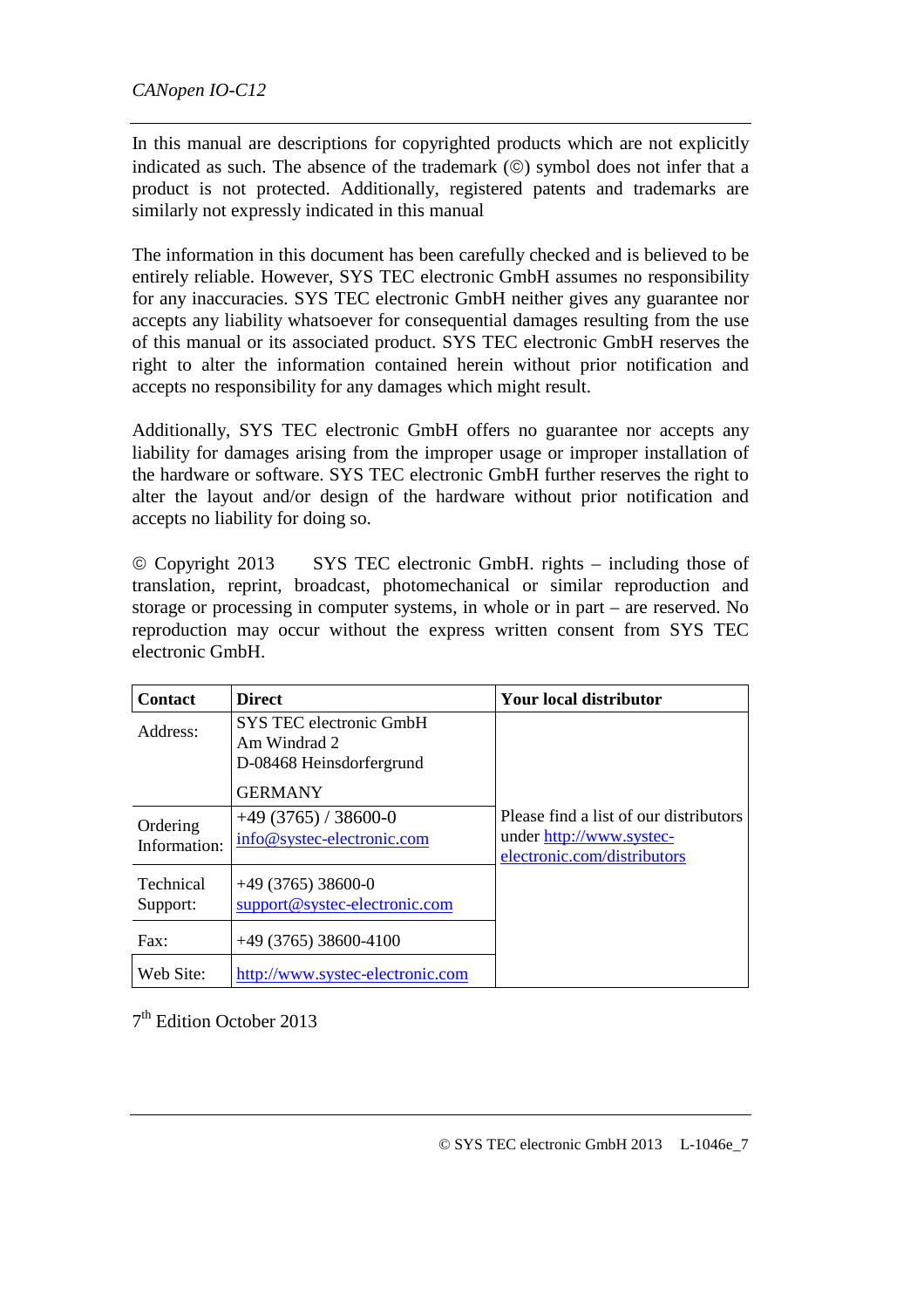| $\overline{2}$                                                 |  |
|----------------------------------------------------------------|--|
|                                                                |  |
| 2.1                                                            |  |
| 2.2                                                            |  |
| 2.3                                                            |  |
| 2.4                                                            |  |
| 2.5                                                            |  |
| 2.5.1                                                          |  |
|                                                                |  |
| 2.5.3                                                          |  |
| 2.6                                                            |  |
| 2.7                                                            |  |
| Commissioning and configuration of the CANopen IO-C12  15<br>3 |  |
| 3.1                                                            |  |
| 3.2                                                            |  |
| 3.3                                                            |  |
| 3.4                                                            |  |
| 3.5                                                            |  |
| $\boldsymbol{4}$                                               |  |
| 4.1                                                            |  |
| 4.2                                                            |  |
| 4.3                                                            |  |
| 4.4                                                            |  |
| 4.5                                                            |  |
| 4.6                                                            |  |
| 5                                                              |  |
| 5.1                                                            |  |
| 5.2                                                            |  |
| 5.3                                                            |  |
| 6                                                              |  |
| 6.1                                                            |  |
| 6.2                                                            |  |
| 6.3                                                            |  |
| 6.4                                                            |  |
| 6.5                                                            |  |
| 6.6                                                            |  |
| 6.7                                                            |  |
| 6.8                                                            |  |
| 6.8.1                                                          |  |
| 6.8.2                                                          |  |
| 6.8.3                                                          |  |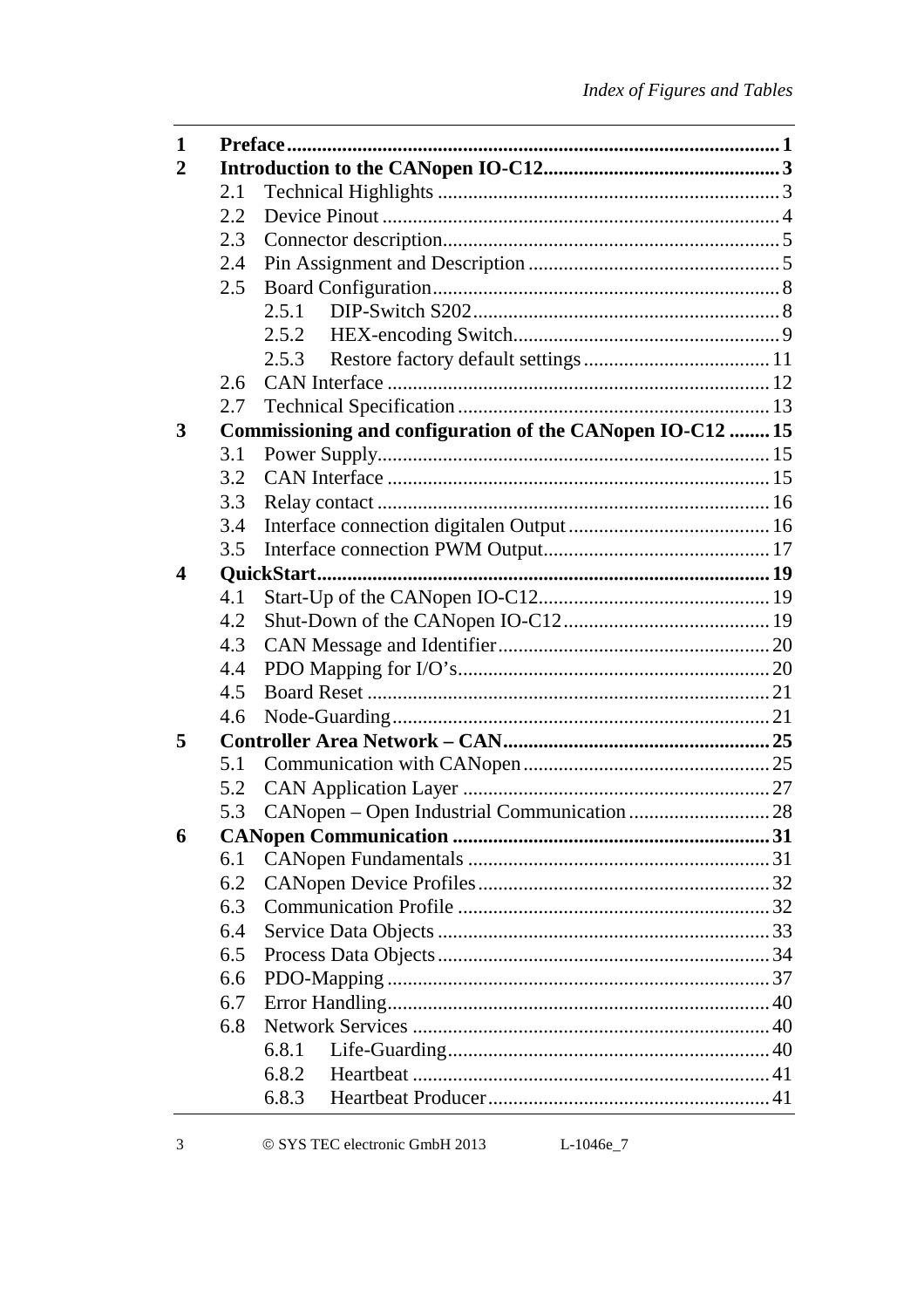|   | 6.9 |                                                               |  |
|---|-----|---------------------------------------------------------------|--|
|   |     |                                                               |  |
|   |     | 6.11 Input/Output Assignment to Object Dictionary Entries 47  |  |
| 7 |     |                                                               |  |
|   | 7.1 |                                                               |  |
|   | 7.2 |                                                               |  |
|   | 7.3 |                                                               |  |
|   | 7.4 |                                                               |  |
|   | 7.5 |                                                               |  |
|   | 7.6 |                                                               |  |
|   | 7.7 |                                                               |  |
|   |     | Global interrupt enabling of digital inputs 6005H 52<br>7.7.1 |  |
|   |     | Interrupt Mask rising and falling edge - 6006H 52<br>7.7.2    |  |
|   |     | 7.7.3                                                         |  |
|   |     | 7.7.4                                                         |  |
|   | 7.8 |                                                               |  |
|   | 7.9 |                                                               |  |
|   |     | 7.9.1                                                         |  |
|   |     | Formula for Calculating the Analog Input Value  54<br>7.9.2   |  |
|   |     | 7.9.3                                                         |  |
|   |     | 7.9.4                                                         |  |
|   |     | 7.9.5                                                         |  |
|   |     | 7.9.6                                                         |  |
|   |     | 7.9.7                                                         |  |
|   |     |                                                               |  |
|   |     |                                                               |  |
|   |     | Special functionality using phyPS-409-KSM01 modules<br>7.11.1 |  |
|   |     |                                                               |  |
|   |     |                                                               |  |
|   |     |                                                               |  |
|   |     | 7.12.2                                                        |  |
|   |     |                                                               |  |
|   |     |                                                               |  |
|   |     |                                                               |  |
|   |     |                                                               |  |
|   |     |                                                               |  |
| 8 |     |                                                               |  |
|   | 8.1 | State of the CANopen IO-C12 in the Event of Errors  67        |  |
|   | 8.2 |                                                               |  |
|   | 8.3 |                                                               |  |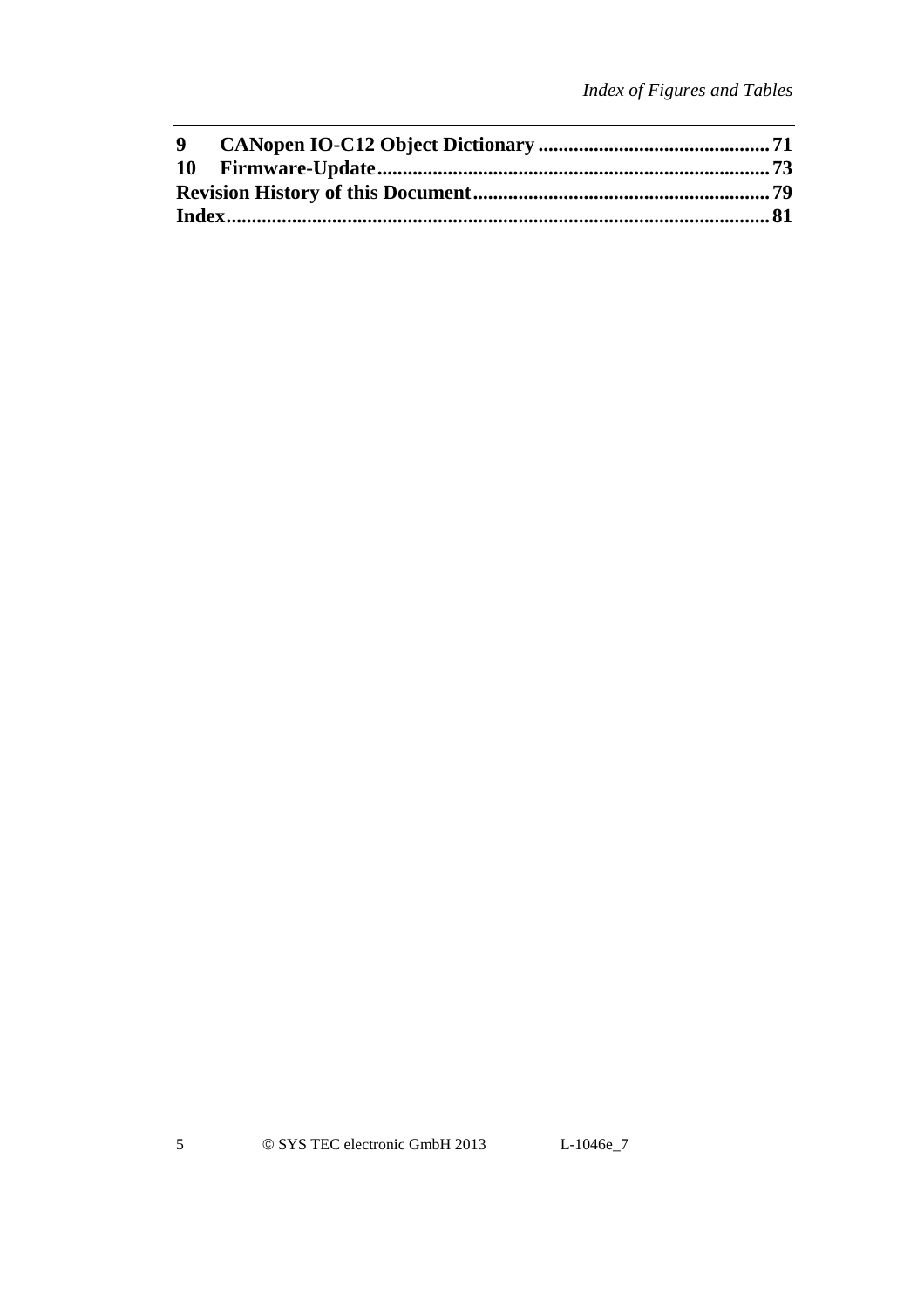| Figure 1:     |                                                           |
|---------------|-----------------------------------------------------------|
| Figure 2:     |                                                           |
| Figure 3:     |                                                           |
| Figure 4:     |                                                           |
| Figure 5:     |                                                           |
| Figure 6:     |                                                           |
| Figure 7:     | Description of relay contact (NO normally open and change |
| Figure 8:     |                                                           |
| Figure 9:     |                                                           |
| Figure 10:    |                                                           |
| Figure 11:    |                                                           |
| Figure 12:    |                                                           |
| Figure 13:    |                                                           |
| Figure 14:    |                                                           |
| Figure $15$ : |                                                           |
| Figure 16:    |                                                           |
| Figure 17:    |                                                           |
| Figure 18:    |                                                           |
|               |                                                           |
|               |                                                           |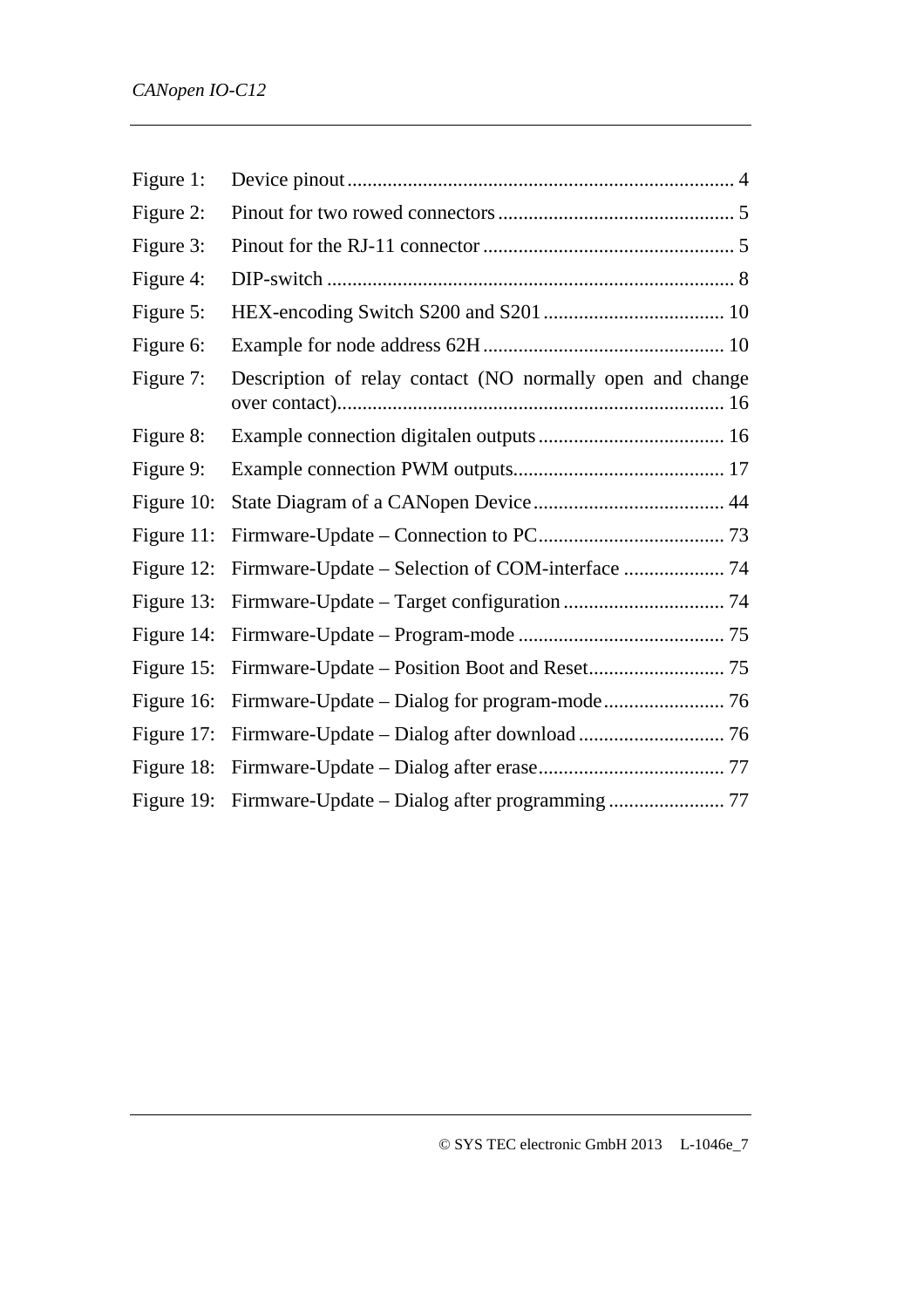| Table 1:  |                                                               |
|-----------|---------------------------------------------------------------|
| Table 2:  |                                                               |
| Table 3:  | list of node addresses in hexadecimal and decimal notation 11 |
| Table 4:  | Maximum cable length depending on cable profile and number    |
| Table 5:  |                                                               |
| Table 6:  |                                                               |
| Table 7:  |                                                               |
| Table 8:  |                                                               |
| Table 9:  |                                                               |
| Table 10: | COB-Identifier (Communication Target Object Identifier) 36    |
| Table 11: |                                                               |
| Table 12: |                                                               |
| Table 13: |                                                               |
| Table 14: | Structure of a Consumer Heartbeat Time Entry 42               |
| Table 15: | Calculation of the COB-Identifier from the Node Addresses43   |
| Table 16: |                                                               |
| Table 17: | Description of State Flow Diagram Symbols 44                  |
| Table 18: |                                                               |
| Table 19: | NMT-Master Messages for Status Control  49                    |
| Table 20: |                                                               |
| Table 21: |                                                               |
| Table 22: |                                                               |
| Table 23  |                                                               |
| Table 24: |                                                               |
| Table 25  |                                                               |
| Table 26: |                                                               |
|           |                                                               |
|           |                                                               |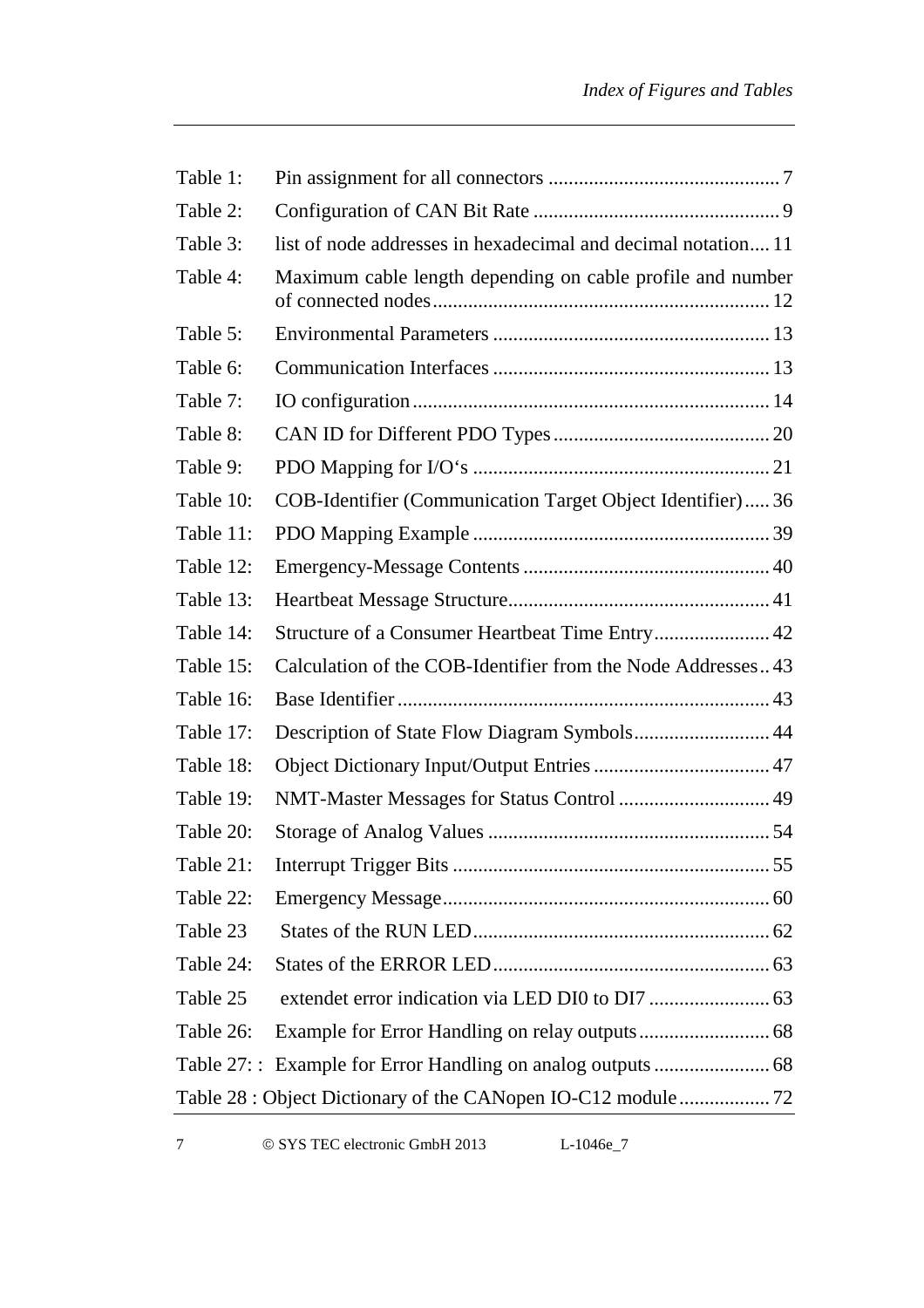© SYS TEC electronic GmbH 2013 L-1046e\_7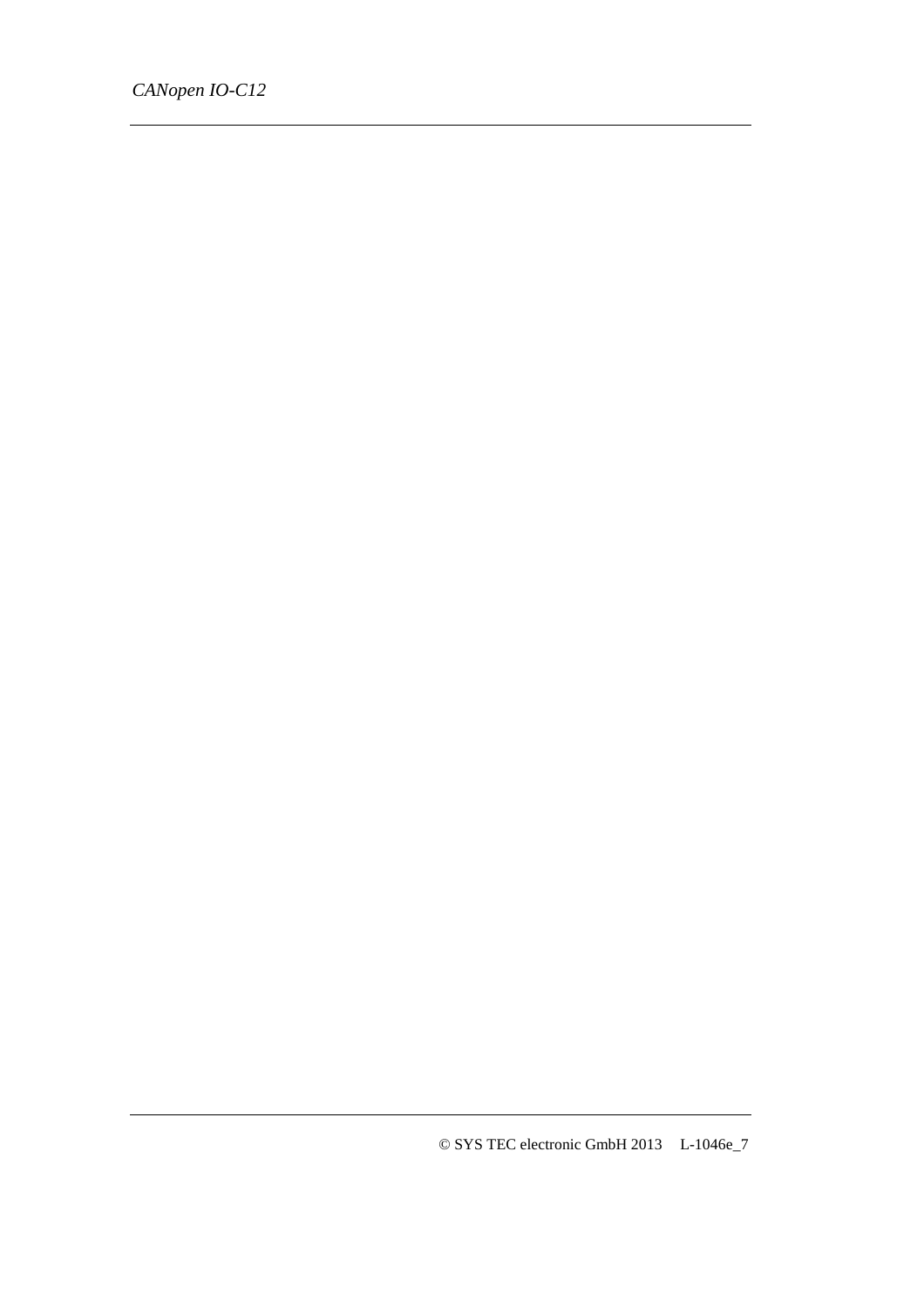## **1 Preface**

This manual describes the functions and technical specifications of the CANopen IO-C12 module.

Further information on CANopen can be found in the appropriate technical documentation.

#### **Declaration of the Electro Magnetic Conformity for the**   $\epsilon$ **CANopen IO-C12**

The CANopen IO-C12 (henceforth product) is designed for installation in electrical appliances or as dedicated Evaluation Boards (i.e.: for use as a test and prototype platform for hardware/software development) in laboratory environments.

#### **Note:**

It is necessary that only appropriately trained personnel (such as electricians, technicians and engineers) handle and/or operate these products.

SYS TEC products fulfill the norms of the European Union's Directive for Electro Magnetic Conformity only in accordance to the descriptions and rules of usage indicated in this hardware manual (particularly in respect to the connectors, power connector and serial interface).

Implementation of SYS TEC products into target applications, as well as user modifications and extensions of SYS TEC products, is subject to renewed establishment of conformity to, and certification of, Electro Magnetic Directives. Users should ensure conformance following any modifications to the products as well as implementation of the products into target systems.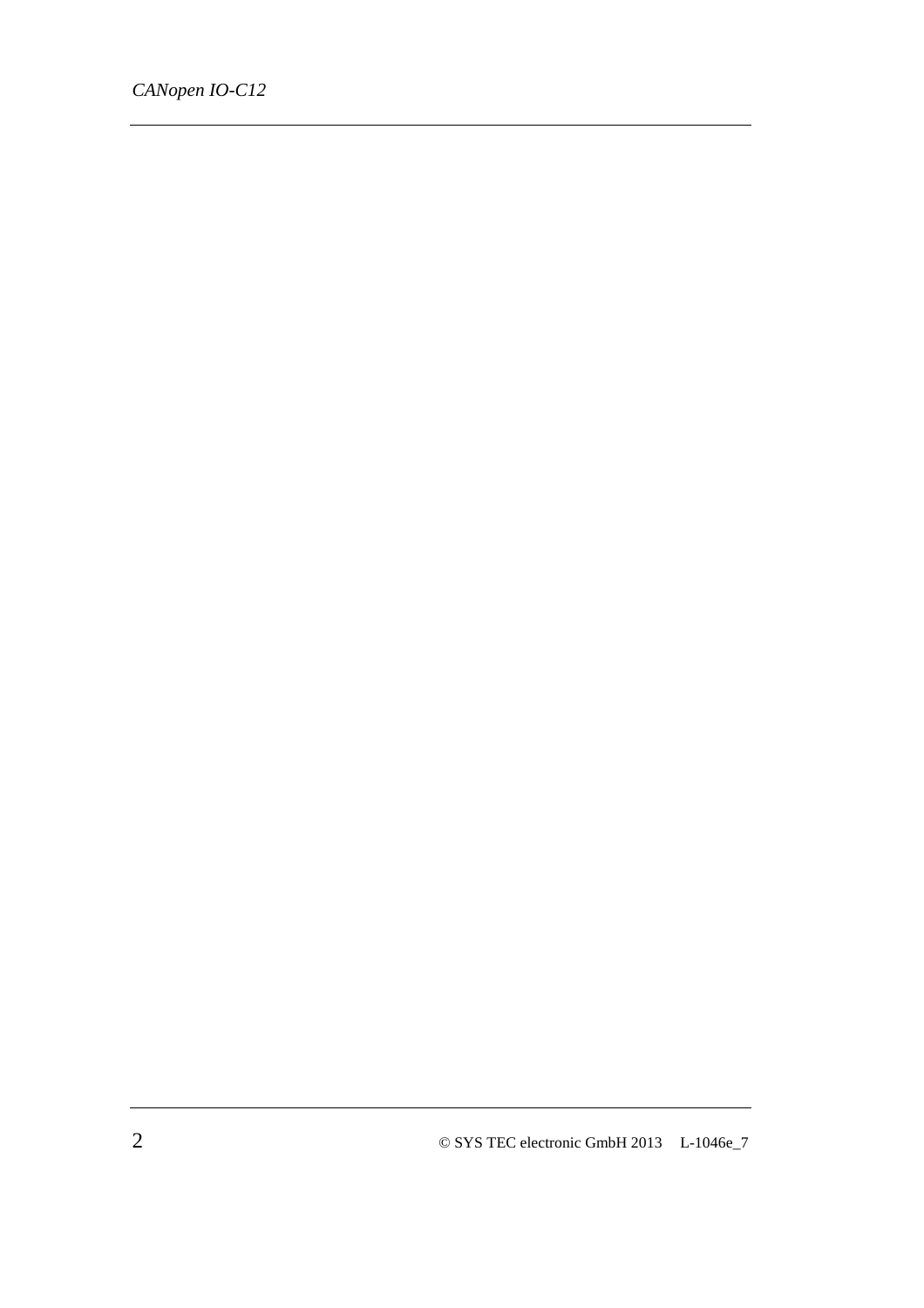## **2 Introduction to the CANopen IO-C12**

The CANopen IO-C12 module was desined to provide an easy way to access and configure digital and analog IOs remotely, using the standardized CANopen protocol.

The CANopen IO-C12 module features the complete functionality of a CANopen Slave device. The CANopen conformance test issued by the CiA (CAN in Automation e.V.) is in progress. The present version of the CANopen IO-C12 supports 11-Bit identifier (CAN 2.0B passive). The firmware supports the standard Device Profile according to **CiA DSP401** ,the Communication Profile according to **CiA DS301 V4.01** and the Indicator specification according to CiA DR303-3 V1.0. The CANopen C12 is fully configurable via CAN and features the non-volatile storage of all configuration data.

## **2.1 Technical Highlights**

- CANopen device according to CiA standard DS401
- •
- non-volatile storage of configuration data
- Easy configuration of CAN-bus bitrate via  $LSS<sup>1</sup>$  or DIP-Switch
- Configuration of CAN node address via easy accessible HEXencoding switches
- All inputs and outputs feature LED indicators
- 24 digital inputs, 24 VDC, seperated in groups of 4 inputs each, each group galvanic isolated to another
- 3 digital inputs, 24VDC, galvanic isolated
- 4 Relay outputs 250VAC/2A
- 16 transistor buffered outputs 24VDC/ 0,5A, pluse switching, protected against short-circuit
- 4 analog inputs, 10-bit resolution, 0...10 V
- 2 analog outputs, 8 Bit resolution, 0-10 V

 $\overline{a}$ <sup>1</sup> LSS Layer Setting Services according to CiA standard CiA DSP-305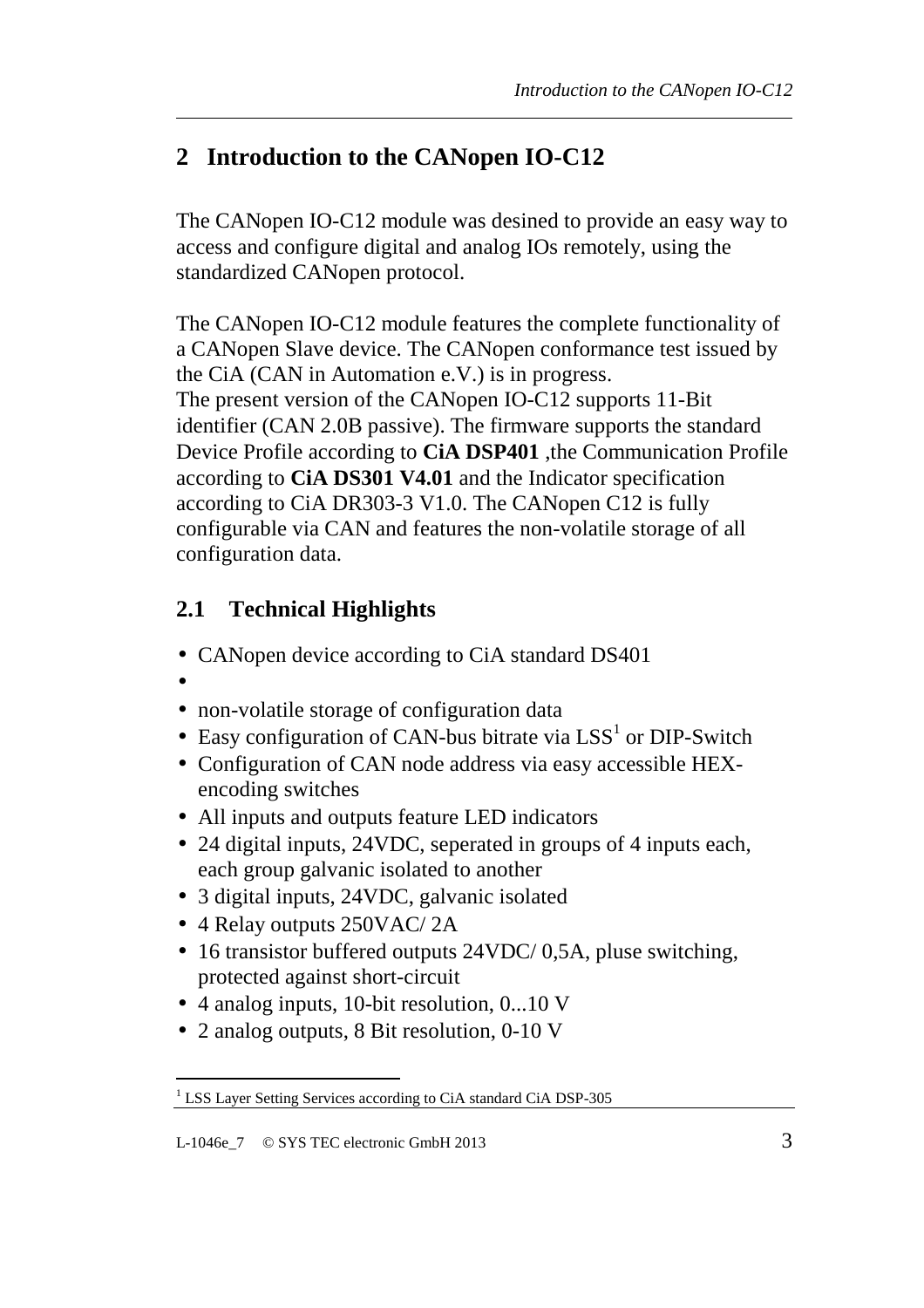- 2 PWM<sup>1</sup> outputs, 0-24V/ 0,5 A, LowSide Switch, open Collector, short-circuit proof
- galvanic isolated high-speed CAN Bus interface, CAN-bus driver supports up to 64 nodes on one bus
- RS232 interface, used for firmware update
- Internal power supply, 24 VDC/0,5A  $\pm 20\%$

## **2.2 Device Pinout**



*Figure 1: Device pinout* 

 $\overline{a}$ 1 PWM : **P**ulse **W**idth **M**odulation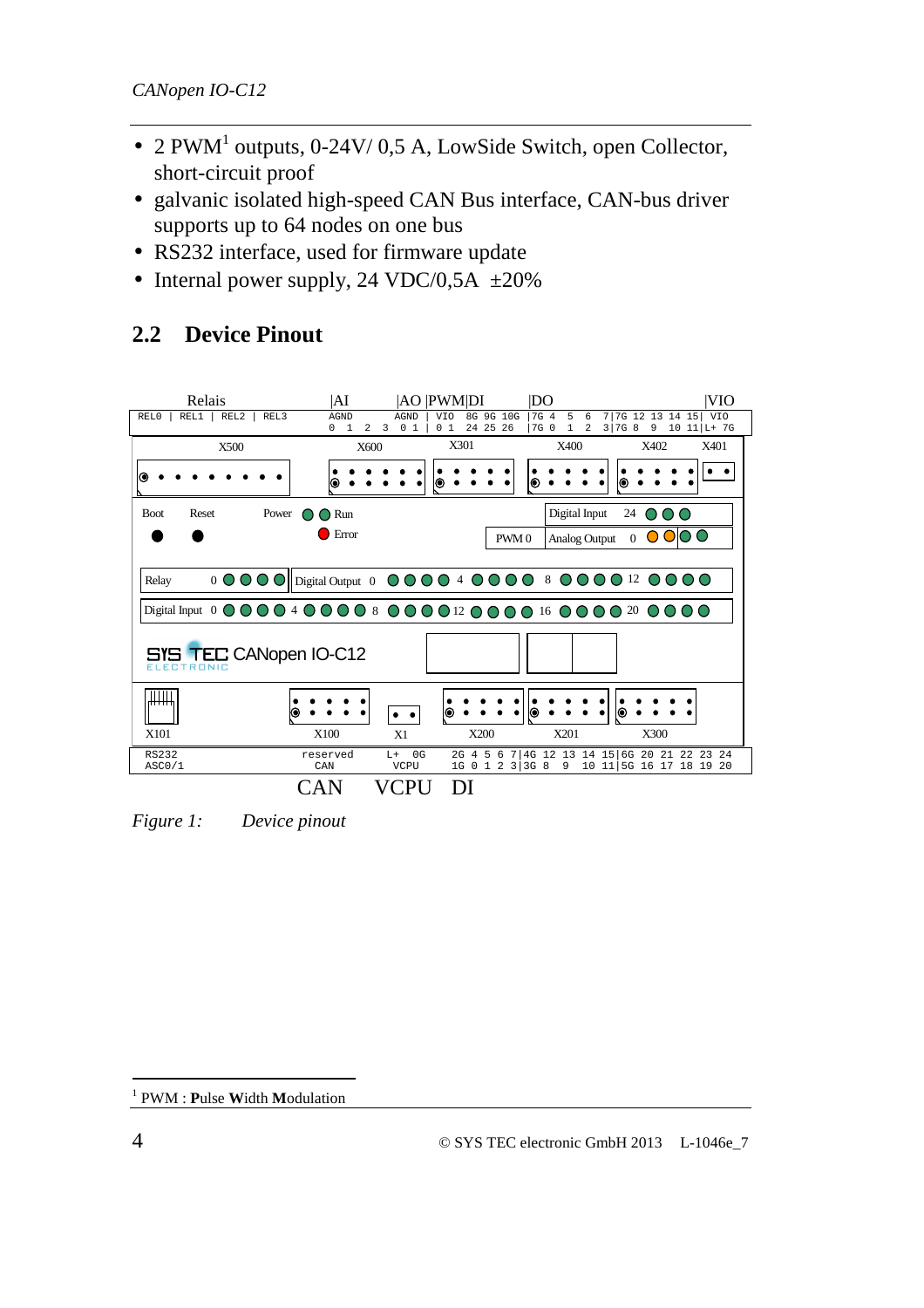## **2.3 Connector description**

On every connector pin 1 is marked with a circle or inclined egde.

For two rowed connectors the pinout is defined as following:



*Figure 2: Pinout for two rowed connectors* 

For the RJ-11 connector the pinout is defined as following:



*Figure 3: Pinout for the RJ-11 connector* 

## **2.4 Pin Assignment and Description**

| <b>Interface</b> | <b>Process Name</b>  | Pin     | Label          |
|------------------|----------------------|---------|----------------|
| power supply CPU | VCPU, $+24VDC$       | X1.1    | $L+$           |
|                  | Ground GND_VCPU      | X1.2    | 0 <sub>G</sub> |
| power supply for | $VIO, +24VDC$        | X401.1  | $L+$           |
| <b>IOs</b>       | Ground GND VIO       | X401.2  | 7G             |
| ASC0, RS-232     | TxD, RS232 level     | X101.2  |                |
| interface for    | <b>GND</b>           | X101.3  |                |
| firmware update  | RxD, RS232 level     | X101.4  |                |
| CAN-bus          | reserved             | X100.5A |                |
|                  | CAN H                | X100.4A |                |
|                  | reserved             | X100.3A |                |
|                  | CAN_L                | X100.2A |                |
|                  | <b>CAN GND</b>       | X100.1A |                |
|                  | Ground GND_VCPU      | X1.2    |                |
| Digital Inputs   | common ground DI0DI3 | X200.1A | 1 <sub>G</sub> |
| DI0.7            | DI <sub>0</sub>      | X200.2A | $\overline{0}$ |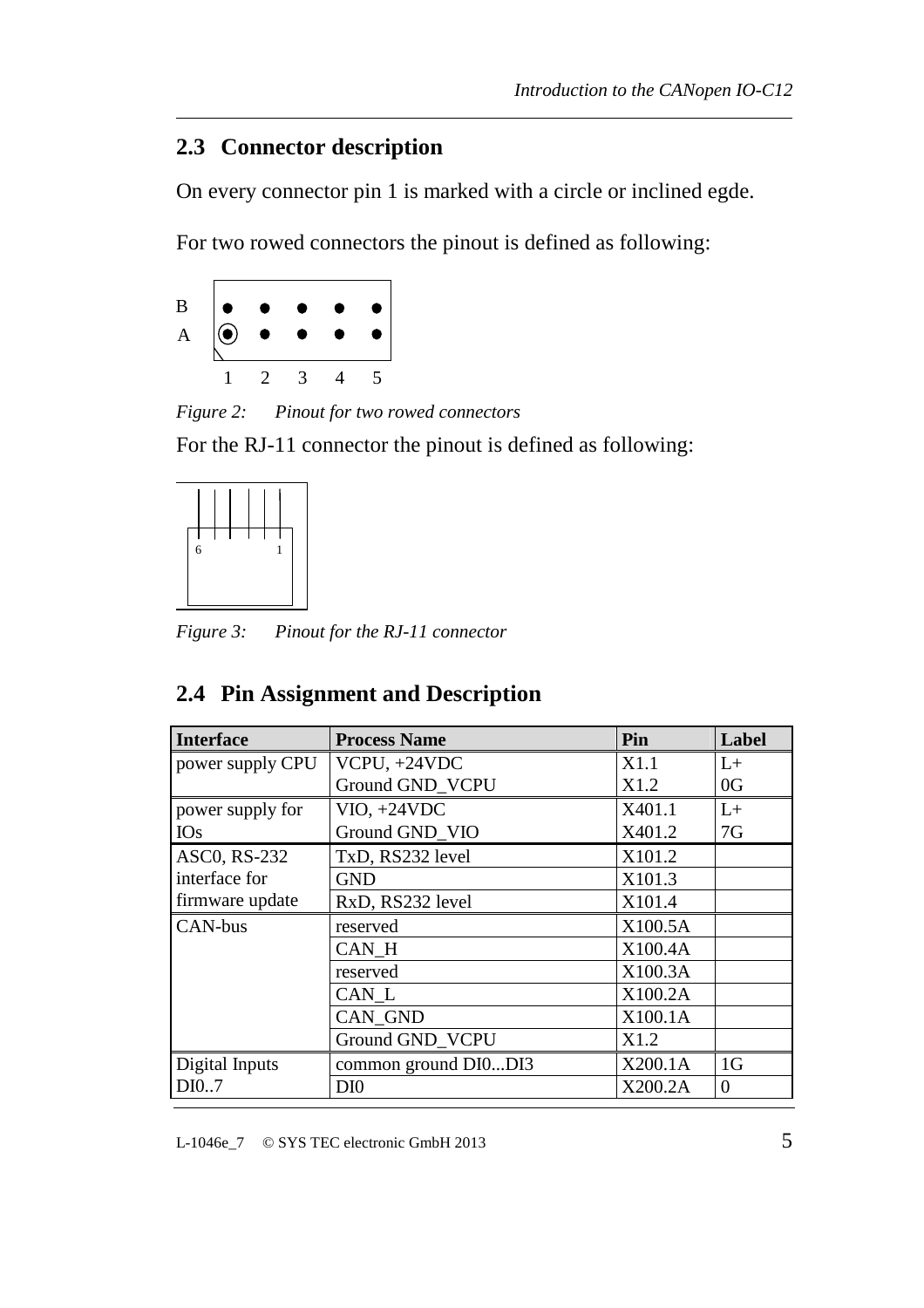|                 | DI1                    | X200.3A        | $\mathbf{1}$     |
|-----------------|------------------------|----------------|------------------|
|                 | DI2                    | X200.4A        | $\overline{2}$   |
|                 | DI3                    | X200.5A        | 3                |
|                 | common ground DI4DI7   | X200.1B        | 2G               |
|                 | DI <sub>4</sub>        | X200.2B        | $\overline{4}$   |
|                 | DI <sub>5</sub>        | X200.3B        | 5                |
|                 | DI <sub>6</sub>        | X200.4B        | 6                |
|                 | DI7                    | X200.5B        | 7                |
| Digital Inputs  | Common ground DI8DI11  | X201.1A        | 3G               |
| DI8.15          | DI <sub>8</sub>        | X201.2A        | 8                |
|                 | DI <sub>9</sub>        | X201.3A        | 9                |
|                 | DI10                   | X201.4A        | 10               |
|                 | <b>DI11</b>            | X201.5A        | 11               |
|                 | Common ground DI12DI15 | X201.1B        | 4G               |
|                 | DI12                   | X201.2B        | 12               |
|                 | DI13                   | X201.3B        | 13               |
|                 | DI14                   | X201.4B        | 14               |
|                 | DI15                   | X201.5B        | 15               |
| Digital Inputs  | Common ground DI16DI19 | X300.1A        | 5G               |
| DI1623          | DI16                   | X300.2A        | 16               |
|                 | <b>DI17</b>            | X300.3A        | 17               |
|                 | <b>DI18</b>            | X300.4A        | 18               |
|                 | DI19                   | X300.5A        | 19               |
|                 | Common ground DI20DI23 | X300.1B        | 6G               |
|                 | DI20                   | X300.2B        | 20               |
|                 | DI21                   | X300.3B        | 21               |
|                 | DI22                   | X300.4B        | 22               |
|                 | DI23                   | X300.5B        | 23               |
| Digital Inputs  | DI24                   | X301.3A        | 24               |
| DI2426          | Ground DI24            | X301.3B        | 8G               |
|                 | DI25                   | $X301.4^\circ$ | 25               |
|                 | Ground DI25            | X301.4B        | 9G               |
|                 | DI26                   | $X301.5^\circ$ | 26               |
|                 | Ground DI26            | X301.5B        | 10G              |
| Digital Outputs | Common ground GND_VIO  | X400.1A        | 7G               |
| DO07            | DO <sub>0</sub>        | X400.2A        | $\boldsymbol{0}$ |
|                 | DO1                    | X400.3A        | $\mathbf{1}$     |
|                 | DO <sub>2</sub>        | X400.4A        | $\overline{2}$   |
|                 | DO <sub>3</sub>        | X400.5A        | 3                |
|                 | Common ground GND_VIO  | X400.1B        | 7G               |
|                 | DO <sub>4</sub>        | X400.2B        | $\overline{4}$   |
|                 | DO5                    | X400.3B        | 5                |
|                 |                        |                |                  |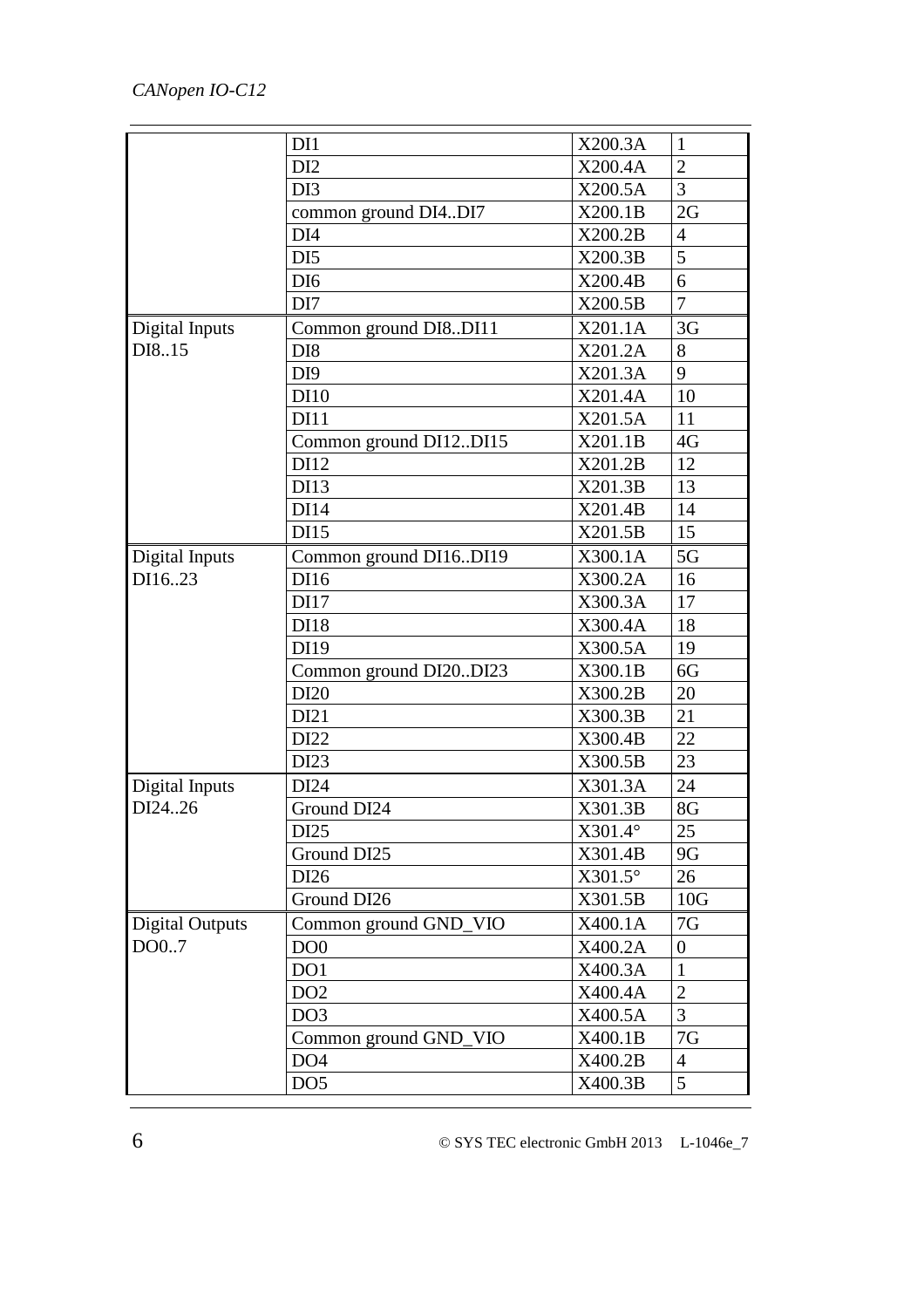|                       | DO <sub>6</sub>        | X400.4B | 6              |
|-----------------------|------------------------|---------|----------------|
|                       | DO <sub>7</sub>        | X400.5B | $\overline{7}$ |
| Digital output        | Common ground GND_VIO  | X402.1A | 7G             |
| DO8.15                | DO <sub>8</sub>        | X402.2A | 8              |
|                       | DO <sub>9</sub>        | X402.3A | 9              |
|                       | DO10                   | X402.4A | 10             |
|                       | <b>DO11</b>            | X402.5A | 11             |
|                       | Common ground GND_VIO  | X402.1B | 7G             |
|                       | DO12                   | X402.2B | 12             |
|                       | DO13                   | X402.3B | 13             |
|                       | <b>DO14</b>            | X402.4B | 14             |
|                       | DO15                   | X402.5B | 15             |
| <b>PWM</b> outputs    | PWM output 0           | X301.1A | P <sub>0</sub> |
|                       | $+24$ VDCIO            | X301.1B | <b>VIO</b>     |
|                       | PWM output 1           | X301.2A | P <sub>1</sub> |
|                       | $+24$ VDCIO            | X301.2B | <b>VIO</b>     |
| <b>Analog Inputs</b>  | AI0                    | X600.1A | $\overline{0}$ |
| AI0.3                 | Common ground GND_VCPU | X600.1B | <b>AGND</b>    |
|                       | AI1                    | X600.2A | 1              |
|                       | Common ground GND_VCPU | X600.2B | <b>AGND</b>    |
|                       | AI2                    | X600.3A | $\overline{2}$ |
|                       | Common ground GND_VCPU | X600.3B | <b>AGND</b>    |
|                       | AI3                    | X600.4A | 3              |
|                       | Common ground GND_VCPU | X600.4B | <b>AGND</b>    |
| <b>Analog Outputs</b> | AO <sub>0</sub>        | X600.5A | $\overline{0}$ |
| AOO.1                 | Common ground GND_VCPU | X600.5B | <b>AGND</b>    |
|                       | AO1                    | X600.6A | 1              |
|                       | Common ground GND_VCPU | X600.6B | <b>AGND</b>    |
| Dry-Contact           | <b>RELOC</b>           | X500.1  |                |
| Outputs               | <b>RELONO</b>          | X500.2  |                |
| (Relay)               | REL1 C                 | X500.3  |                |
|                       | <b>REL1 NO</b>         | X500.4  |                |
|                       | REL2 C                 | X500.5  |                |
|                       | <b>REL2 NO</b>         | X500.6  |                |
|                       | REL3 C                 | X500.7  |                |
|                       | <b>REL3 NO</b>         | X500.8  |                |
|                       | <b>REL3 NC</b>         | X500.9  |                |

*Table 1: Pin assignment for all connectors*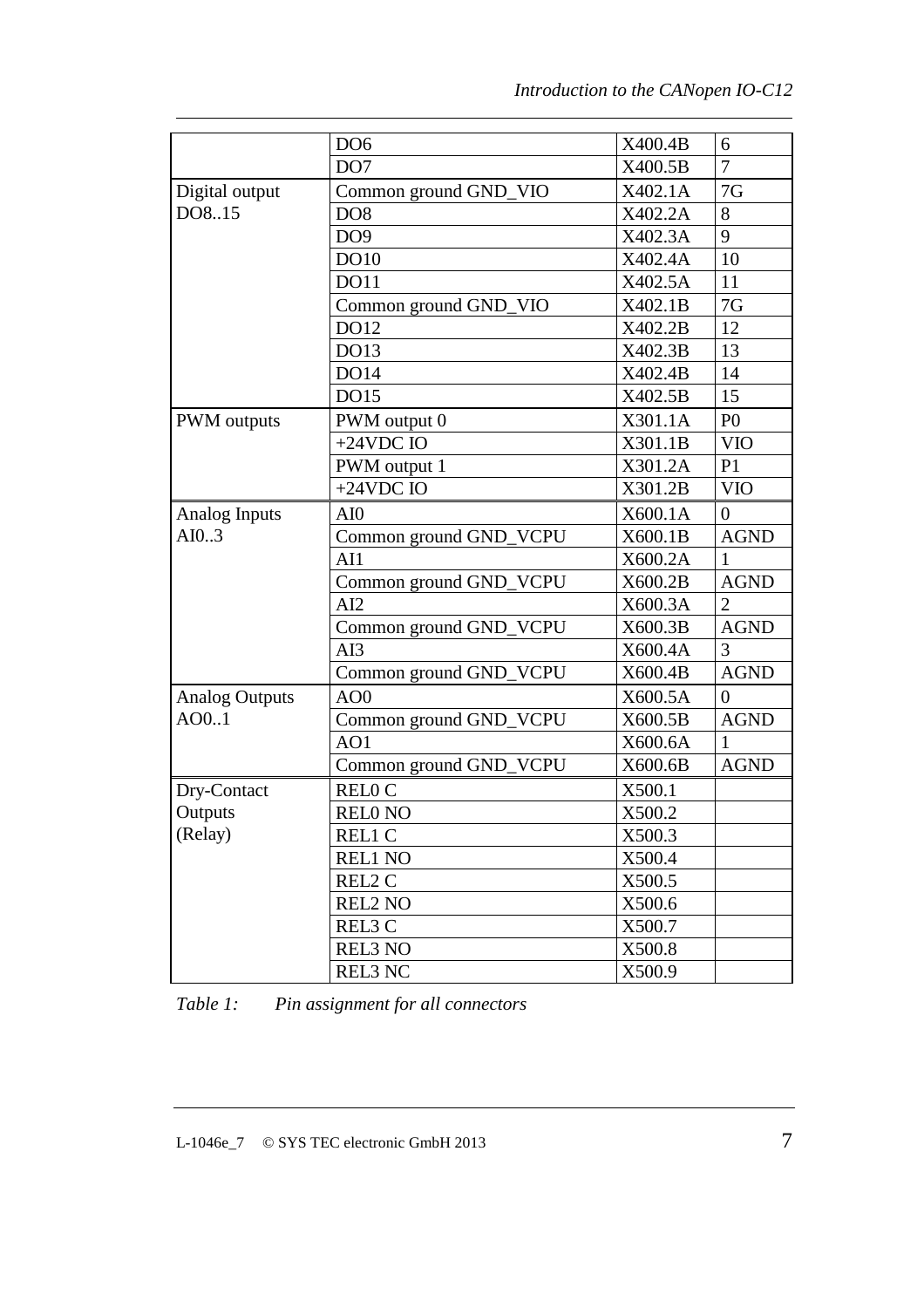## **2.5 Board Configuration**

There are two input units available to configure the CANopen IO-C12 module.

- − 8-position DIP-Switch
- − HEX-encoding Switches

Their usage for configuring the module is described in the following sections.

## **2.5.1 DIP-Switch S202**

The 8-position DIP-switch (S202) is located on the topside of the CANopen IO-C12 module. Four of these switches enable configuration of the CAN bitrate. The valid CAN bitrate is stored in the module. Any changes made on DIP-switches become valid after reboot of the CANopen C12 module.

It is also possible to set the bitrate via LSS (Layer Setting Services). The bitrate configured via LSS is also non-volatile stored and become available after rebooting the device. If a valid prevoisly stored configuration was found the device ignores the DIP-switch settings.

Find more information on how to reset the configuration in section 2.5.3



*Figure 4: DIP-switch*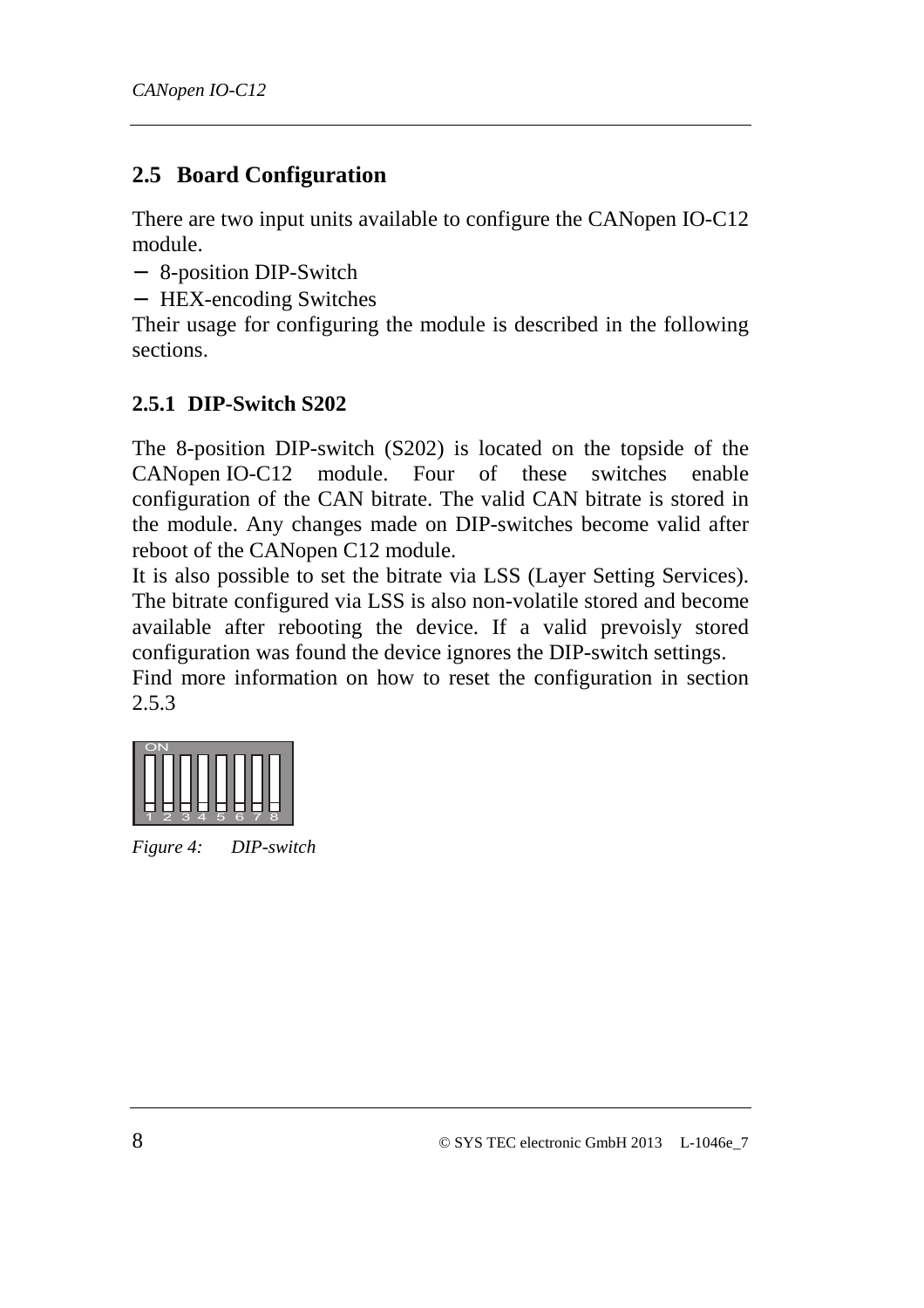| <b>DIP-switch</b> |                |            |            |            |            |            |            | <b>Bitrate</b> |
|-------------------|----------------|------------|------------|------------|------------|------------|------------|----------------|
| 1                 | $\overline{2}$ | 3          | 4          | 5          | 6          | 7          | 8          | kBit/s         |
| <b>OFF</b>        | <b>OFF</b>     | <b>OFF</b> | <b>OFF</b> | OFF        | <b>OFF</b> | OFF        | <b>OFF</b> | 1000           |
| ON                | <b>OFF</b>     | <b>OFF</b> | <b>OFF</b> | <b>OFF</b> | <b>OFF</b> | <b>OFF</b> | <b>OFF</b> | 800            |
| <b>OFF</b>        | ON             | <b>OFF</b> | <b>OFF</b> | OFF        | <b>OFF</b> | OFF        | <b>OFF</b> | 500            |
| ON                | ON             | OFF        | <b>OFF</b> | OFF        | <b>OFF</b> | <b>OFF</b> | <b>OFF</b> | 250            |
| OFF               | <b>OFF</b>     | ON         | <b>OFF</b> | OFF        | <b>OFF</b> | <b>OFF</b> | <b>OFF</b> | 125            |
| ON                | <b>OFF</b>     | ON         | <b>OFF</b> | OFF        | <b>OFF</b> | <b>OFF</b> | <b>OFF</b> | 100            |
| OFF               | ON             | ON         | <b>OFF</b> | OFF        | <b>OFF</b> | <b>OFF</b> | <b>OFF</b> | 50             |
| ON                | ON             | ON         | <b>OFF</b> | <b>OFF</b> | <b>OFF</b> | <b>OFF</b> | <b>OFF</b> | 20             |
| OFF               | OFF            | OFF        | ON         | OFF        | OFF        | OFF        | <b>OFF</b> | 10             |
| OFF               | <b>OFF</b>     | OFF        | OFF        | OFF        | OFF        | OFF        | ON         | 1000           |

The following table gives an overview of the possible configurations for bitrate:

*Table 2: Configuration of CAN Bit Rate* 

All bitrates shown in *Table 2* are defined in the CiA standard DSP-305 V1.01. Invalid DIP-switch configurations are indicated by the ERROR LED (see section 7.13).  $\overline{DIP8} = \overline{ON}$  is reserved for production only, must not use.

## **2.5.2 HEX-encoding Switch**

The CANopen IO-C12 module is equipped with two HEX-encoding switches marked S200 (MSB) and S201 (LSB). The two HEXencoding switches are intended for configuration purposes prior to operation.

These switches are used for setting up the node address when integrating the CANopen IO-C12 into a CANopen network. This network type requires a unique node number for each individual control unit connected to the CANopen system. Assigning the same node number to two different devices will result in functional problems. Please note that the node numbers 00H and ≥80H are reserved and must not be used. The node address is stored –on the device at power-on after the settings were changed. The ERROR Led indicates configuration errors (see section 7.13). The node address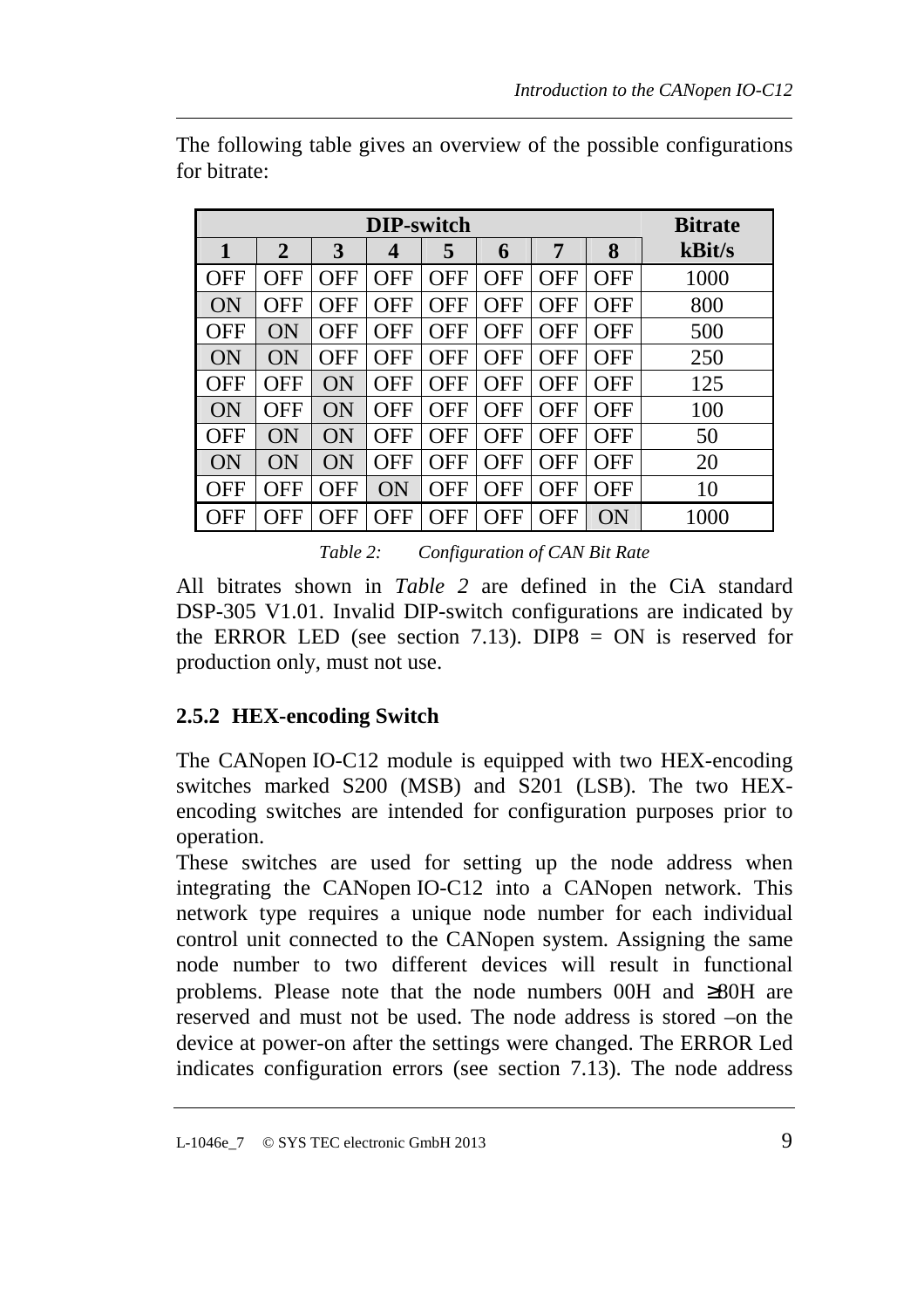can also be set via  $LSS<sup>1</sup>$ . When using LSS the node address is stored on the device.

If an valid perviously stored configuration is available the HEXencoding switches are ignored at power-on.

*Figure 5* shows the assignment of MSB and LSB to the single switches.



*Figure 5: HEX-encoding Switch S200 and S201* 

*Figure 6* shows the positions of the single HEX-encoding switches for assigning node address  $62H$  or  $98_{\text{dez}}$ .<br>  $\angle$  LSB



*Figure 6: Example for node address 62H* 

#### **ATTENTION!**

If the number FFH is selected at power-on, the node address and bitrate stored on device get marked invalid.

Select a new node address and bitrate. After the next power-on the selected configuration is stored on the device.

 $\ddot{\phantom{a}}$ <sup>1</sup> LSS – Layer Setting Service according to CiA standard DS305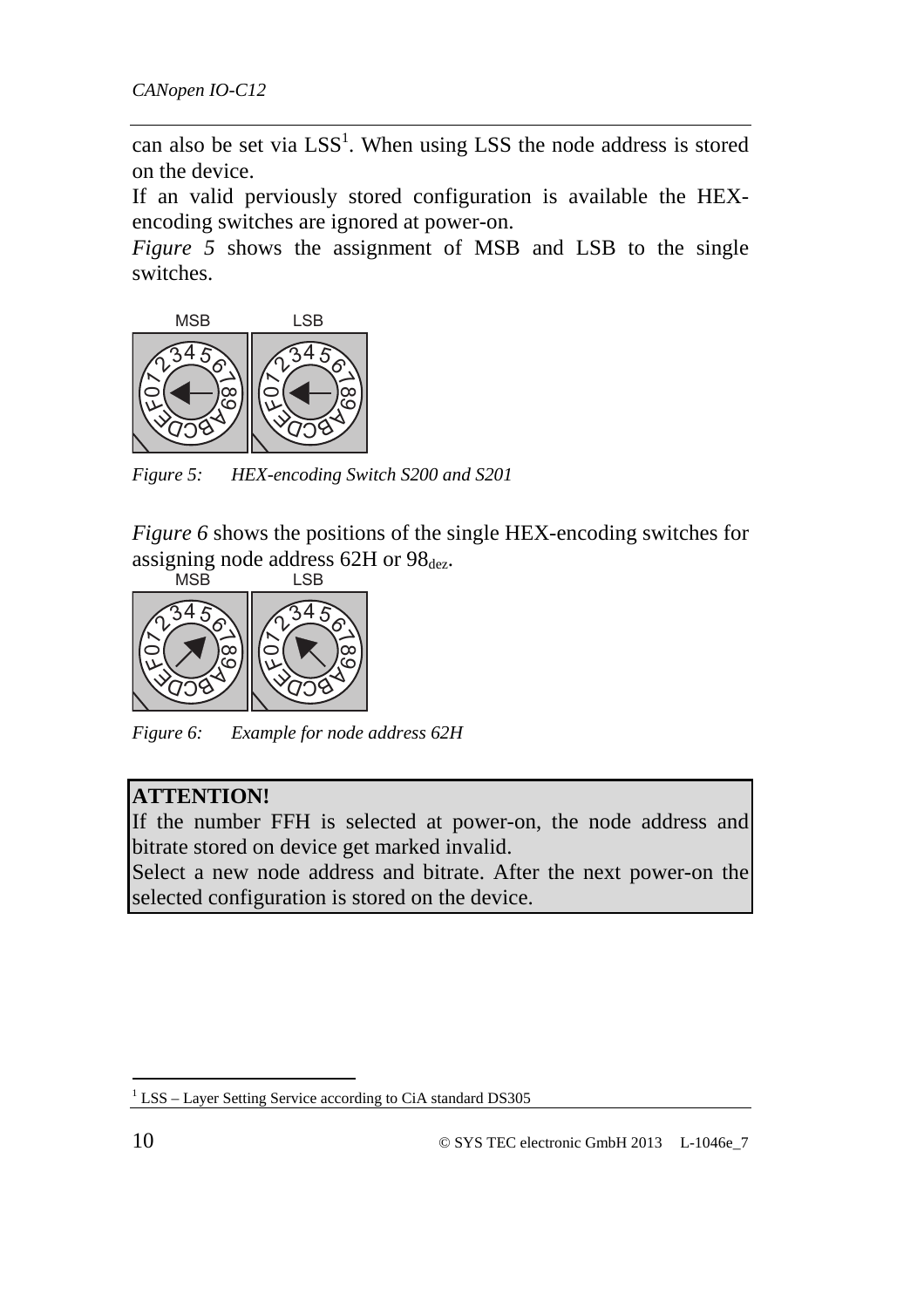| Knoten-        | Knoten-        | Knoten-         | Knoten- $\ $   | Knoten- | Knoten- $\ $ | Knoten- | Knoten- |
|----------------|----------------|-----------------|----------------|---------|--------------|---------|---------|
| nummer         | nummer         | nummer          | nummer         | nummer  | nummer       | nummer  | nummer  |
| dez            | hex            | dez             | hex            | dez     | hex          | dez     | hex     |
| 1              | 1              | 33              | 21             | 65      | 41           | 97      | 61      |
| $\overline{2}$ | $\overline{c}$ | 34              | 22             | 66      | 42           | 98      | 62      |
| $\overline{3}$ | 3              | 35              | 23             | 67      | 43           | 99      | 63      |
| $\overline{4}$ | $\overline{4}$ | 36              | 24             | 68      | 44           | 100     | 64      |
| $\overline{5}$ | 5              | 37              | 25             | 69      | 45           | 101     | 65      |
| 6              | 6              | 38              | 26             | 70      | 46           | 102     | 66      |
| $\overline{7}$ | $\overline{7}$ | 39              | 27             | 71      | 47           | 103     | 67      |
| 8              | 8              | 40              | 28             | 72      | 48           | 103     | 68      |
| 9              | 9              | 41              | 29             | 73      | 49           | 104     | 69      |
| 10             | 0A             | 42              | 2A             | 74      | 4A           | 106     | 6A      |
| 11             | 0B             | 43              | 2B             | 75      | 4B           | 107     | 6B      |
| 12             | 0 <sub>C</sub> | 44              | 2C             | 76      | 4C           | 108     | 6C      |
| 13             | 0 <sub>D</sub> | 45              | 2D             | 77      | 4D           | 109     | 6D      |
| 14             | 0E             | 46              | 2E             | 78      | 4E           | 110     | 6E      |
| 15             | 0F             | 47              | 2F             | 79      | 4F           | 111     | 6F      |
| 16             | 10             | 48              | 30             | 80      | 50           | 112     | 70      |
| 17             | 11             | 49              | 31             | 81      | 51           | 113     | 71      |
| 18             | 12             | 50              | 32             | 82      | 52           | 114     | 72      |
| 19             | 13             | 51              | 33             | 83      | 53           | 115     | 73      |
| 20             | 14             | 52              | 34             | 84      | 54           | 116     | 74      |
| 21             | 15             | 53              | 35             | 85      | 55           | 117     | 75      |
| 22             | 16             | 54              | 36             | 86      | 56           | 118     | 76      |
| 23             | 17             | 55              | 37             | 87      | 57           | 119     | 77      |
| 24             | 18             | 56              | 38             | 88      | 58           | 120     | 78      |
| 25             | 19             | 57              | 39             | 89      | 59           | 121     | 79      |
| 26             | 1A             | $\overline{58}$ | 3A             | 90      | 5A           | 122     | 7A      |
| 27             | $1\mathrm{B}$  | 59              | 3B             | 91      | 5B           | 123     | 7B      |
| 28             | 1 <sup>C</sup> | 60              | 3 <sup>C</sup> | 92      | 5C           | 124     | 7C      |
| 29             | 1 <sub>D</sub> | 61              | 3D             | 93      | 5D           | 125     | 7D      |
| 30             | 1E             | 62              | 3E             | 94      | 5E           | 126     | 7E      |
| 31             | 1F             | 63              | 3F             | 95      | 5F           | 127     | 7F      |
| 32             | 20             | 64              | 40             | 96      | 60           |         |         |

 *Introduction to the CANopen IO-C12* 

*Table 3: list of node addresses in hexadecimal and decimal notation* 

#### **2.5.3 Restore factory default settings**

To restore the factory default settings on the CANopen IO-C12 the number FFH has to be selected on the HEX-encoding switches and power-on or reset has to be performed. All previously stored configuration data (node-address, bitrate) will be deleted. Also all changes made to the Object dictionary are resetted.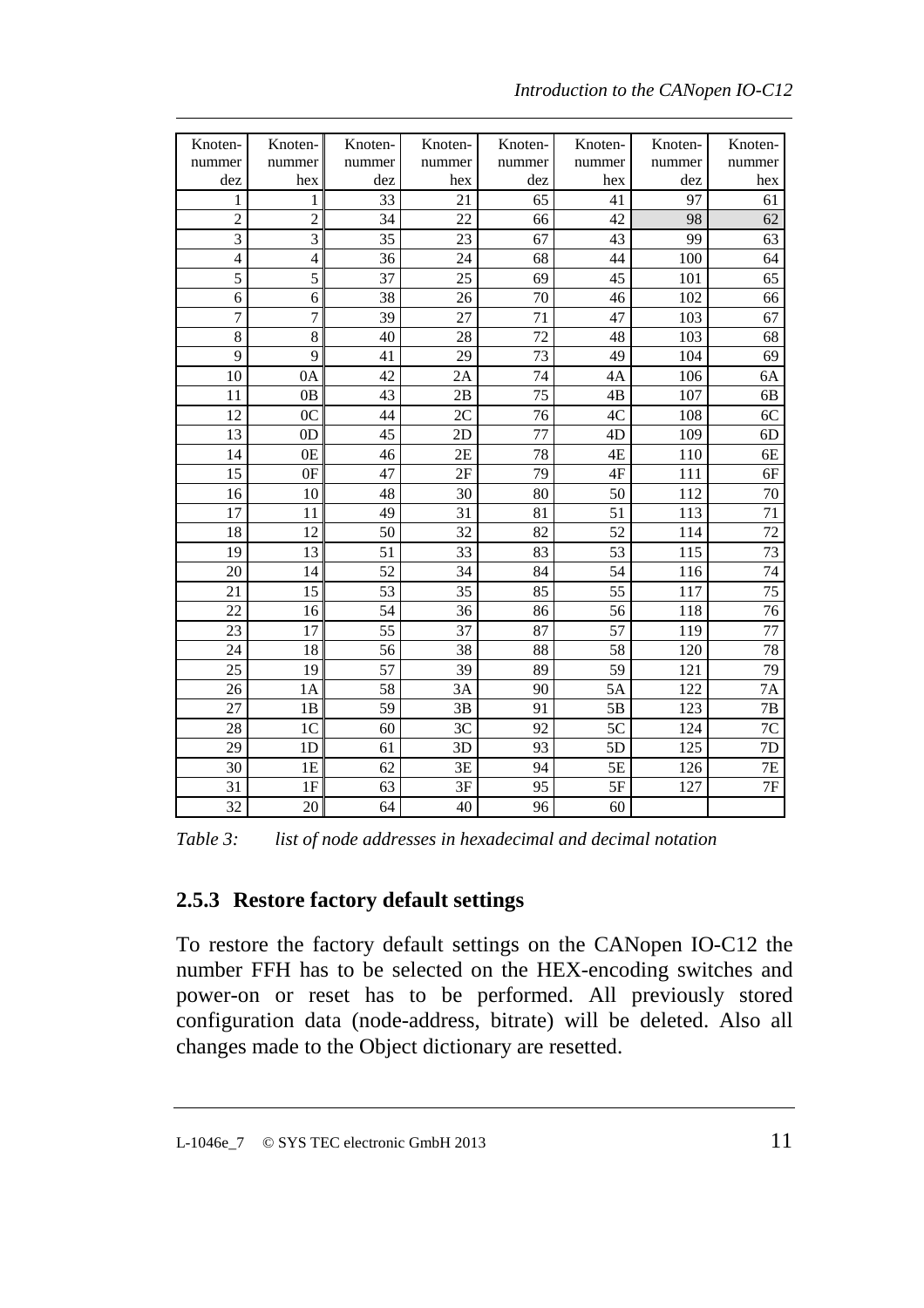### **2.6 CAN Interface**

The CAN Bus transceiver used is galvanic isolated from the CPU. Power for the CAN-bus transceiver is supplied by the on-board DC/DC converter.

### **CAN Bus Cable**

It is recommended to use a twisted pair CAN bus cable, terminated with a resistor of 124 Ohm between CAN\_H and CAN\_L at both ends. According to CiA recommendation DRP 303-1 the CAN ground line should be included and connected.

Please refer to the corresponding CiA standards for further information.

Recommended cable profiles according to the CiA standard CiA DRP 303-1:

| Cable profile          | Specific               | max. length in m    |        |         | max. length in m |                     |         |
|------------------------|------------------------|---------------------|--------|---------|------------------|---------------------|---------|
|                        | resistance             | (safety margin 0.2) |        |         |                  | (safety margin 0.1) |         |
|                        |                        | $n=32$              | $n=64$ | $n=100$ | $n=32$           | $n=64$              | $n=100$ |
| $0.25$ mm <sup>2</sup> | $70 \text{ m}\Omega/m$ | 200                 | 170    | 150     | 230              | 200                 | 170     |
| $0.5$ mm <sup>2</sup>  | $<$ 40 m $\Omega$ /m   | 360                 | 310    | 270     | 420              | 360                 | 320     |
| $0.75 \text{ mm}^2$    | $<$ 26 m $\Omega$ /m   | 550                 | 470    | 410     | 640              | 550                 | 480     |

*Table 4: Maximum cable length depending on cable profile and number of connected nodes* 

If the number of nodes grows above 64 or the cable length is longer than 250m, the pecision of the supplied voltage for the CAN tranceiver PCA82C251 need to be better then 5%.

The connector's contact resistance should be 2.5 .. 10 m $\Omega$ [CiA DRP 303-1].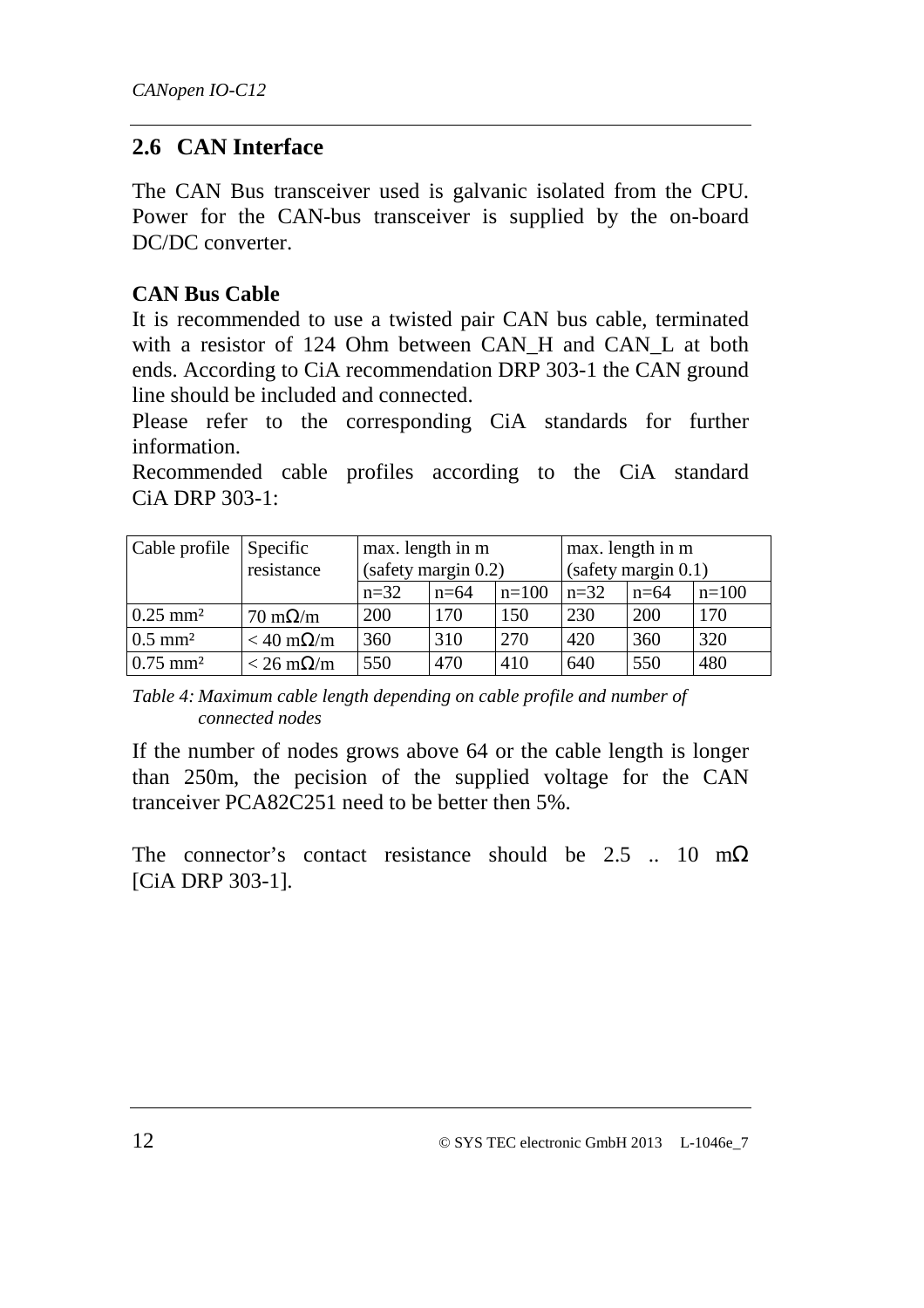| <b>Environmental Parameters</b> |                               | <b>Typical</b> | <b>Maximum</b>                |
|---------------------------------|-------------------------------|----------------|-------------------------------|
| power supply                    | $V_{CPU}$                     | 24VDC          | $\pm 20\%$                    |
|                                 | $V_{IO}$                      | 24VDC          | $\pm 20\%$                    |
| Current                         | $I_{CPU}$                     | 0.180mA        |                               |
| consumption                     | $I_{IO}$                      | 0.180mA        |                               |
| (inactive IOs)                  |                               |                |                               |
| <b>Temperature Range</b>        | Storage temperature           |                |                               |
|                                 |                               |                | $20^{\circ}$ +70 $^{\circ}$ C |
|                                 | Operating temperature         |                | $0^{\circ}$ +50 $^{\circ}$ C  |
| Protection class                | Housing                       | IP20           |                               |
| Weight                          | without any cable and packing | 350g           |                               |
| <b>Dimensions</b>               | Width                         |                | 160mm                         |
|                                 | Height                        |                | $75$ mm                       |
|                                 | Depth                         |                | $95$ mm                       |
| Connector type                  | Spring type connector         |                |                               |

## **2.7 Technical Specification**

*Table 5: Environmental Parameters* 

| <b>Communication Interfaces</b> |                                              | Min.     | Max.       |  |  |
|---------------------------------|----------------------------------------------|----------|------------|--|--|
| <b>CAN-Bus</b>                  |                                              |          |            |  |  |
| CAN <sub>0</sub>                | <b>B</b> itrate                              | 10kBit/s | $1$ Mbit/s |  |  |
|                                 | Max. number of nodes                         |          | 64         |  |  |
|                                 | CAN-H, CAN-L short-circuit-proof towards 24V |          |            |  |  |
| <b>RS-232</b>                   |                                              |          |            |  |  |
| ASC <sub>0</sub>                | Baudrate                                     | 1200Baud | 38400Baud  |  |  |

*Table 6: Communication Interfaces* 

| I/O-configuration     |                                    |                                    |            |  |  |  |
|-----------------------|------------------------------------|------------------------------------|------------|--|--|--|
|                       | Digital Output DO0  15             |                                    |            |  |  |  |
| 24VDC Output          | $U_{OH}$ at $I_{OH} = 500$ mA      | $V_{IO} - 0,16V < U_{OH} < V_{IO}$ |            |  |  |  |
| (High Side Switch)    | $U_{OL}$ at $I_{OL} = 0$ mA        |                                    | 0.5V       |  |  |  |
|                       | Current limitation $I_{OH \, max}$ |                                    | 625mA      |  |  |  |
| Max. current          |                                    |                                    | <b>8A</b>  |  |  |  |
| $I_{OL(off)}$         |                                    |                                    | $10\mu A$  |  |  |  |
|                       | $t_{off}$ at $I_{OH} = 500$ mA     | $115\mu s$                         | $190\mu s$ |  |  |  |
|                       | $t_{on}$ at $I_{OH} = 500$ mA      | $75\mu s$                          | $125\mu s$ |  |  |  |
| Digital Outputs REL03 |                                    |                                    |            |  |  |  |
| Relay output          | <b>Switching Voltage</b>           |                                    | 250AC      |  |  |  |
| (changer)             |                                    |                                    |            |  |  |  |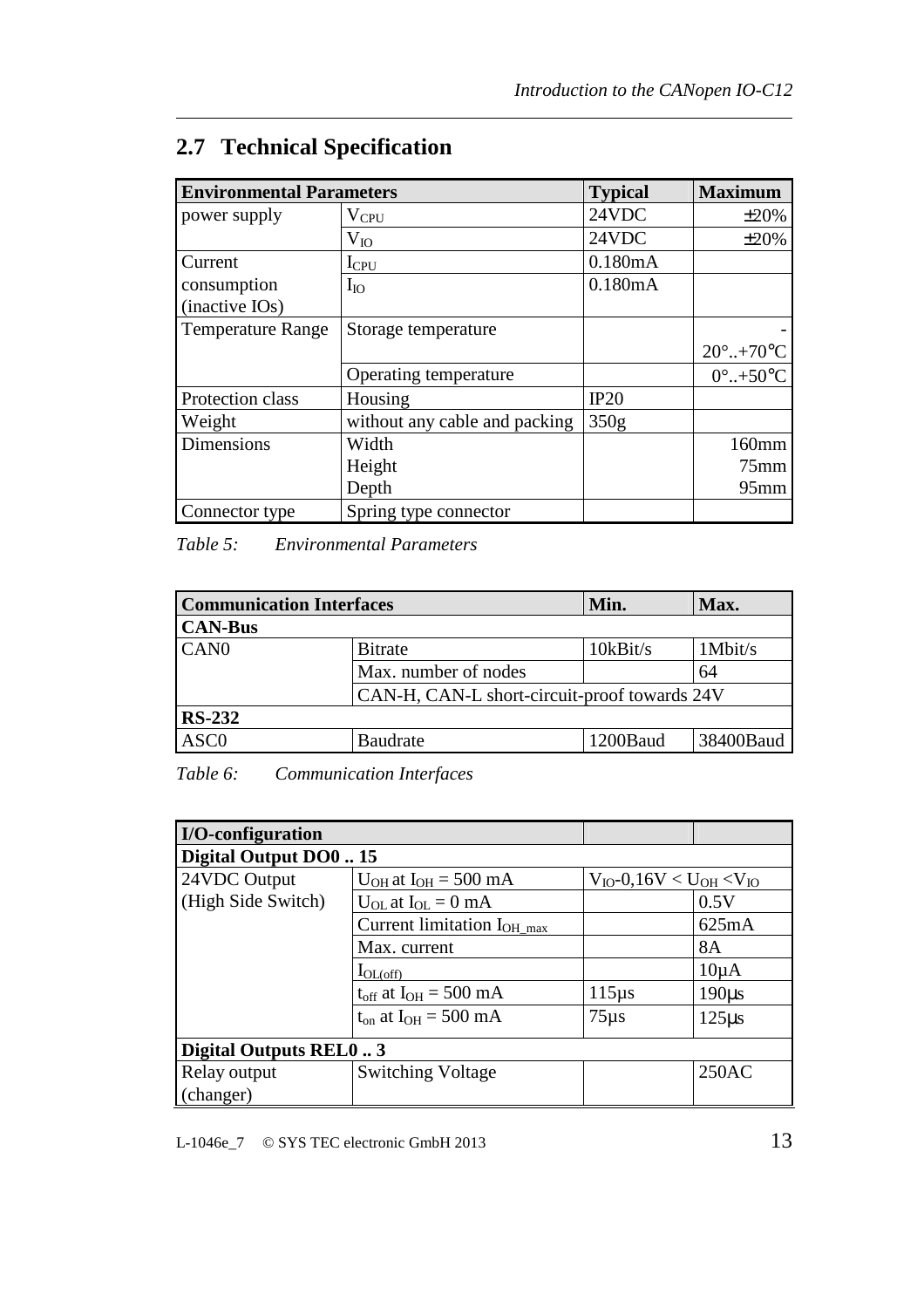|                             | <b>Switching Current</b>                |                           | 6A           |
|-----------------------------|-----------------------------------------|---------------------------|--------------|
|                             | Durability (mech.)                      |                           | $1x10^5$     |
|                             | $t_{on}$                                | 5ms                       |              |
|                             | $t_{off}$                               | 2,5 <sub>ms</sub>         |              |
|                             | Isolation                               |                           | 4kV          |
| Digital Inputs DI023        |                                         |                           |              |
| 24VDC-Inputs,               | $U_{\text{IH}}$                         | 15V                       | 30V          |
| pulse switching             | $U_{IL}$                                | $-3V$                     | 5V           |
|                             | $I_{\rm IH}$                            | 3mA                       | 8,5mA        |
| <b>Analog Inputs AI0  3</b> |                                         |                           |              |
| $0. + 10V$                  | Measurement range $U_I$                 | $0.+10.107V$              | ± 1.0%       |
|                             |                                         |                           | $±$ 1LSB     |
|                             | Destructive voltage $U_{I \text{ max}}$ |                           | >30V         |
|                             | Input resistance $R_I$                  | $115.18k\Omega \pm 0.1\%$ |              |
|                             | <b>Physical Resolution</b>              |                           | 10Bit        |
| <b>PWM</b> outputs 01       |                                         |                           |              |
| 24VDC-PWM-                  | $U_{OL}$ at $I_{OL} = -500$ mA          |                           | $\langle$ 1V |
| Output (Low                 | Side $I_{OH(off)}$                      |                           | $20\mu A$    |
| Switch)                     | $I_{OH\_max}$                           |                           | 0.6A         |
|                             | $t_{on}$ at $I_{OL} = -500$ mA          |                           | $2.5\mu s$   |
|                             | $t_{off}$ at $I_{OL} = -500$ mA         |                           | $3.5\mu s$   |
|                             | PWM Frequency<br>max.                   | 15Hz                      | 11,5kHz      |
|                             | $(CAN bit rate = 10kBit)$               |                           |              |
|                             | <b>PWM</b><br>Frequency<br>max.         | 15Hz                      | 15kHz        |
|                             | (CAN bit rate > 10kBit)                 |                           |              |
| <b>Analog Outputs AO01</b>  |                                         |                           |              |
| $0. + 10V$                  | Voltage Range $U_0$                     | $0 - +10.35V$             | $± 1.0\%$    |
|                             |                                         |                           | $±$ 1LSB     |
|                             | Output current I <sub>O</sub>           |                           | 30mA         |
|                             | Output capacity                         |                           | 10nF         |
|                             | <b>Physical Resolution</b>              |                           | 8 Bit        |

*Table 7: IO configuration*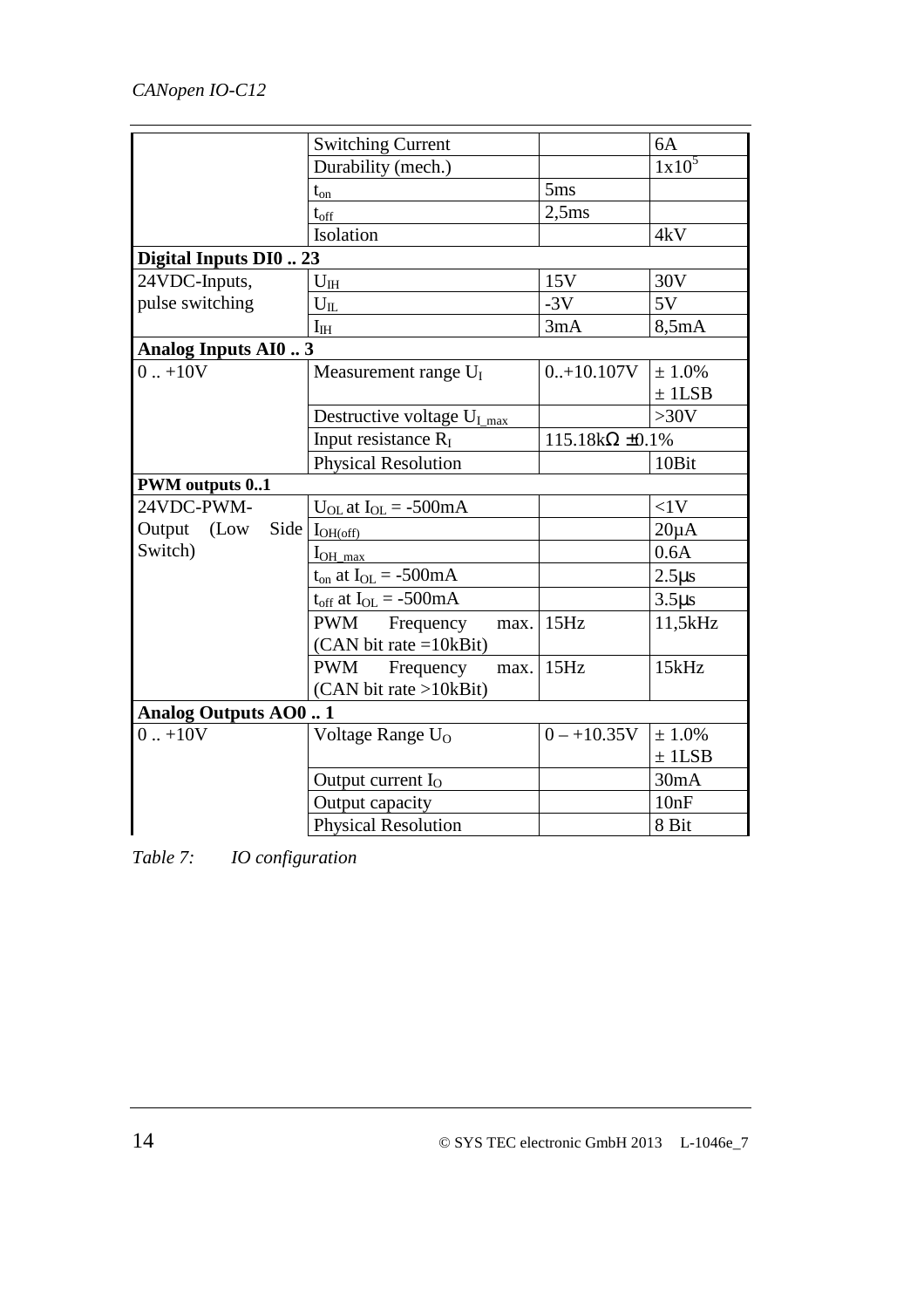## **3 Commissioning and configuration of the CANopen IO-C12**

## **3.1 Power Supply**

The CANopen IO-C12 needs an operating voltage of +24VDC for the CPU core board and the IO board. Power has to be connected to VCPU und VIO (*see Figure 1*).

## **3.2 CAN Interface**

The CANopen IO-C12 module features a MB90F543 microcontroller with integrated FULL CAN interface.

The CAN interface is galvanic decoupled and brought out to connector X100.

The pinout for the X100 connector is assigned as following:

| <b>CAN HIGH</b> | $\rightarrow$ X100.4A |
|-----------------|-----------------------|
| CAN LOW         | $\rightarrow$ X100.2A |
| CAN GND         | $\rightarrow$ X100.1A |

Using a SUB-D9 plug the signals have to be connected as following: (according to CiA)

| Signal                 | SUB-D9 pin                       |
|------------------------|----------------------------------|
| $\rightarrow$ CAN HIGH | $\rightarrow$ PIN 7              |
| $\rightarrow$ CAN LOW  | $\rightarrow$ PIN 2              |
| $\rightarrow$ CAN GND  | $\rightarrow$ PIN 6 and/or PIN 3 |
|                        |                                  |

*(according to CiA standard DS 301 for Communication Profile)* 

At this point the CANopen IO-C12 is ready for communication.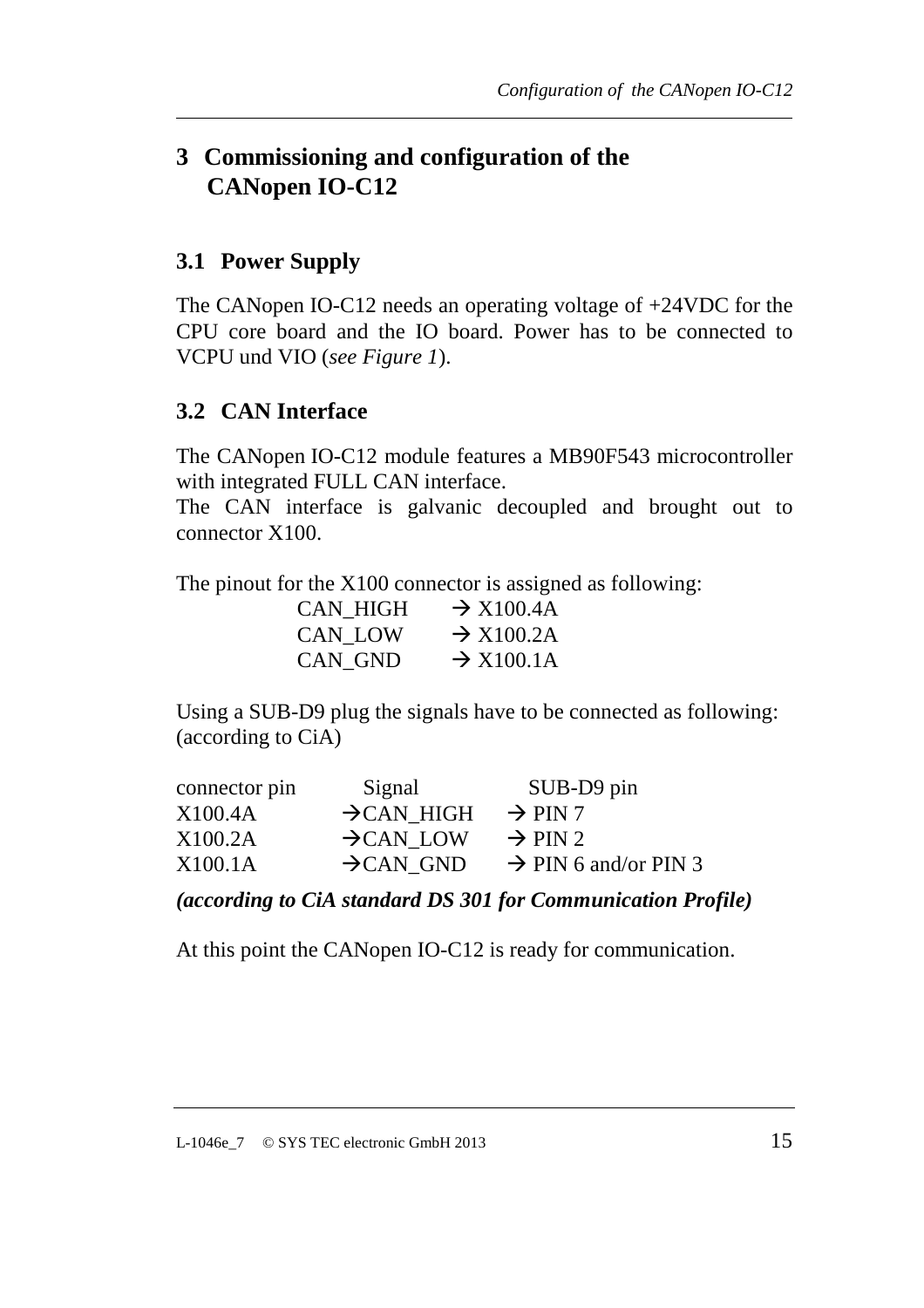#### **3.3 Relay contact**

The following Figure show the assignment between the symbols and the relay contact.



*Figure 7: Description of relay contact (NO normally open and change over contact)* 

## **3.4 Interface connection digitalen Output**

The following Figure show the connection of load at highside Switch for transistor outputs up DO0 to DO15.



*Figure 8: Example connection digitalen outputs*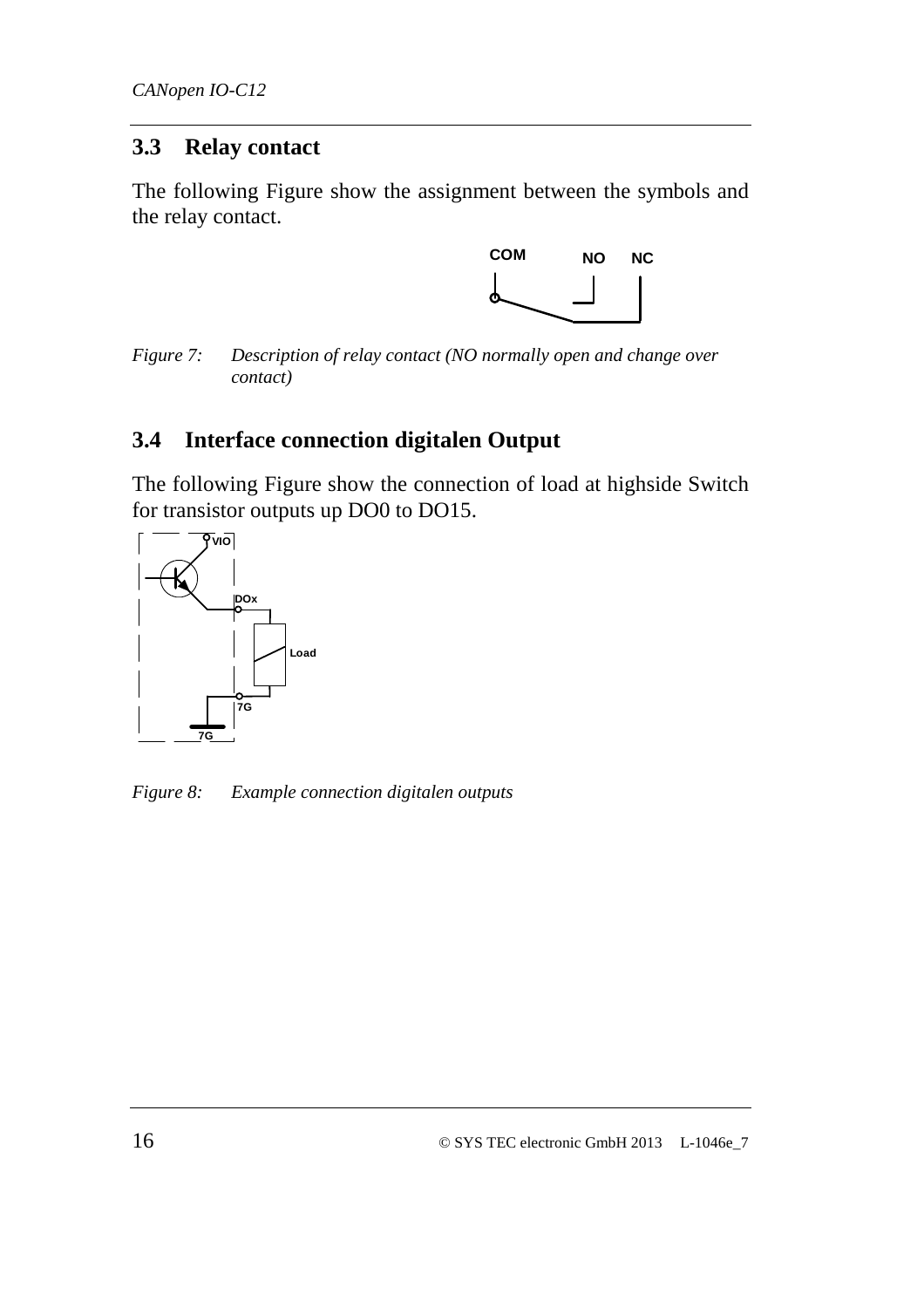## **3.5 Interface connection PWM Output**

The following Figure show the connection of load at lowside Switch for PWM outputs up P0 to P1.



*Figure 9: Example connection PWM outputs*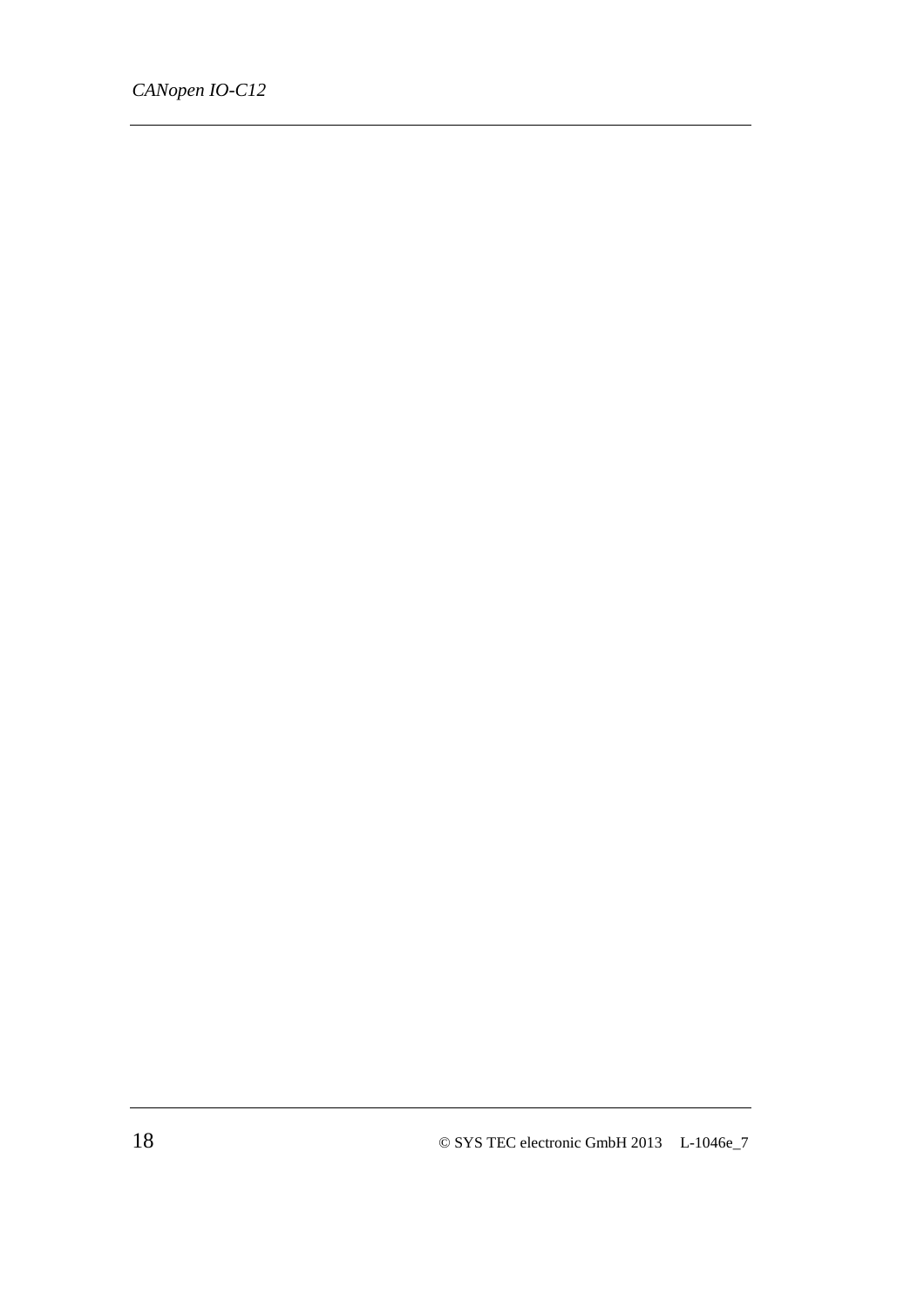## **4 QuickStart**

This section describes basic start-up of the CANopen IO-C12. It assumes basic knowledge of CANopen networks. It also requires, that the CANopen IO-C12 is properly connected to the CAN bus and power is supplied to the CANopen IO-C12. Please *refer to sections 5* and *6* for basic description of CAN and CANopen.

## **4.1 Start-Up of the CANopen IO-C12**

All values in the Object Dictionary (OD) are pre-configured with default-values. Hence, start-up configuration of the CANopen IO-C12 is not necessary. The CANopen IO-C12 supports the CANopen Minimum Boot-Up. Following reset and internal initialization, the board is in PRE-OPERATIONAL state (*refer to section 7.3 PRE-OPERATIONAL*). Upon receipt of a single message (*Start\_Remote\_Node*) the board switches to OPERATIONAL state (*refer to section 7.4 OPERATIONAL*).

| 11-bit CAN Identifier |       | 2 Byte Data |
|-----------------------|-------|-------------|
|                       | 0x01h | $Node$ ID   |

The first data byte contains the Start command, while the second byte contains the node address (*Node\_ID*). If you specify the value 00h then all nodes in the network (Broadcast) are started.

## **4.2 Shut-Down of the CANopen IO-C12**

All node activity can be stopped by receipt of the *Enter\_Pre\_Operational\_State* message. This message consists of the following:

| 11-bit CAN Identifier |       | 2 Byte Status Data |
|-----------------------|-------|--------------------|
|                       | 0x80h | $Node$ ID          |

The *Node-ID* identifies the node-addresses. *Node-ID = 00h* addresses all devices on a network (Broadcast).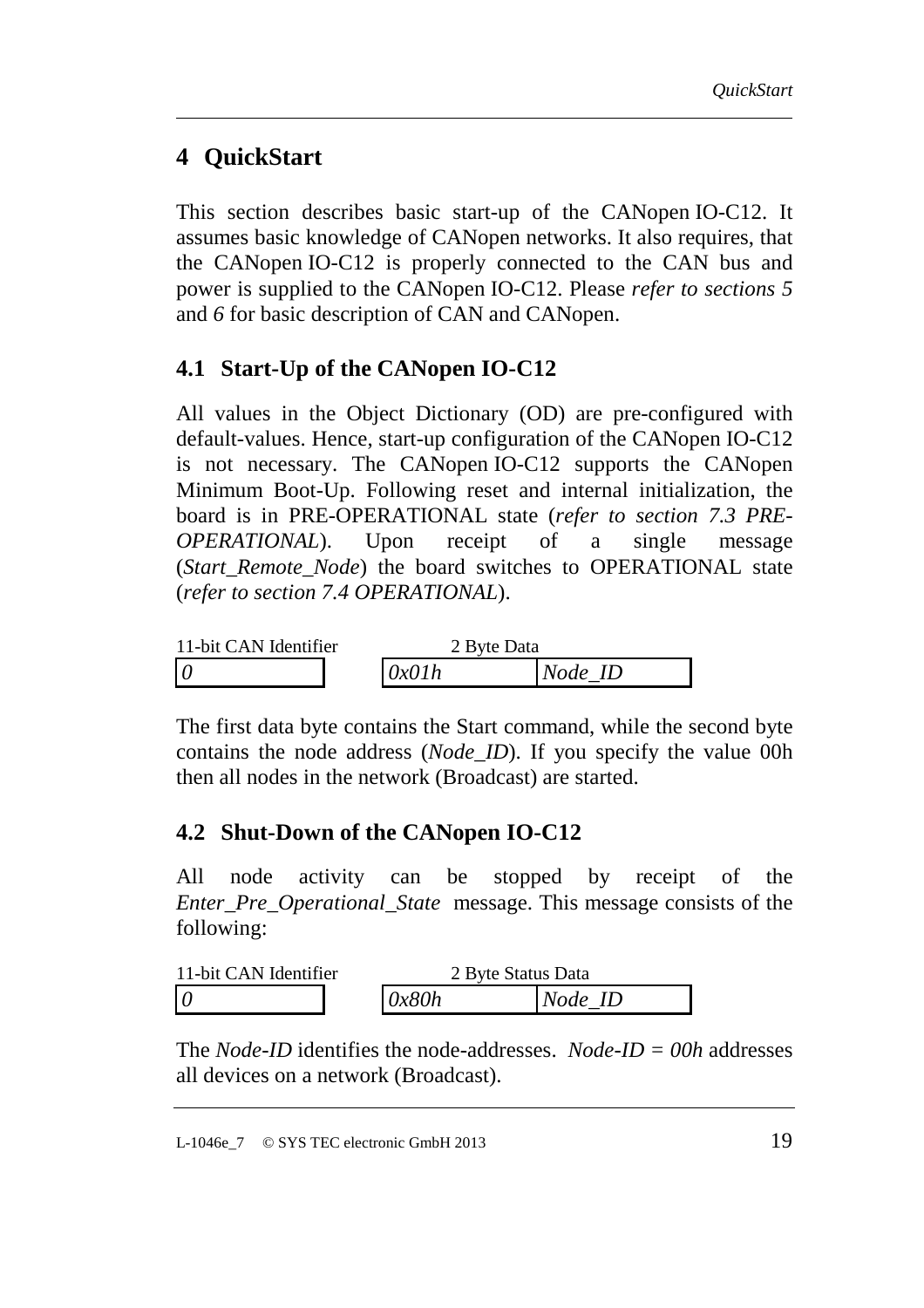When in "PRE-OPERATIONAL" state, SDO-Transfer is still possible. All configuration parameters are then captured and "frozen" as they were in their most recent active state.

**Note:** CANopen configuration tools, such as the CANopen Configuration Manager (CCM) or CANopen Device Monitor (CDM) always use SDO-Transfer to access the CANopen device. Thus, those tools also can work when the device is in state "PRE-OPERATIONAL".

## **4.3 CAN Message and Identifier**

According to **CiA Draft Standard 301**, a specific CAN identifier is assigned to each CAN message containing process data (Process-Data-Object - PDO). The CAN identifier for input and output data is derived from the node address.

| <b>CAN-Identifier (hex)</b> | Data type |
|-----------------------------|-----------|
| $180H + node$ id            | 1. Tx PDO |
| $280H + node$ id            | 2. Tx PDO |
| $380H + node$ id            | 3. Tx PDO |
| $200H + node$ id            | 1. Rx PDO |
| $300H + node$ id            | 2. Rx PDO |
| $400H + node$ id            | 3. Rx PDO |

*Table 8: CAN ID for Different PDO Types* 

## **4.4 PDO Mapping for I/O's**

The PDO mapping of the available I/O's depends on the selected I/O configuration. In the default mapping, the  $3^{th}$  Tx PDO and the  $3^{th}$  Rx PDO are invalid. This results in the following arrangement of I/Os and PDOs:

| <b>Byte number</b> | 1. Tx PDO | 2. Tx PDO | <b>1. Rx PDO</b> | $2. \mathbf{Rx} \, \mathbf{PDO}$ |
|--------------------|-----------|-----------|------------------|----------------------------------|
|                    | DI 07     |           | DO 0.            |                                  |
|                    | DI 815    | Al 0      | DO 815           |                                  |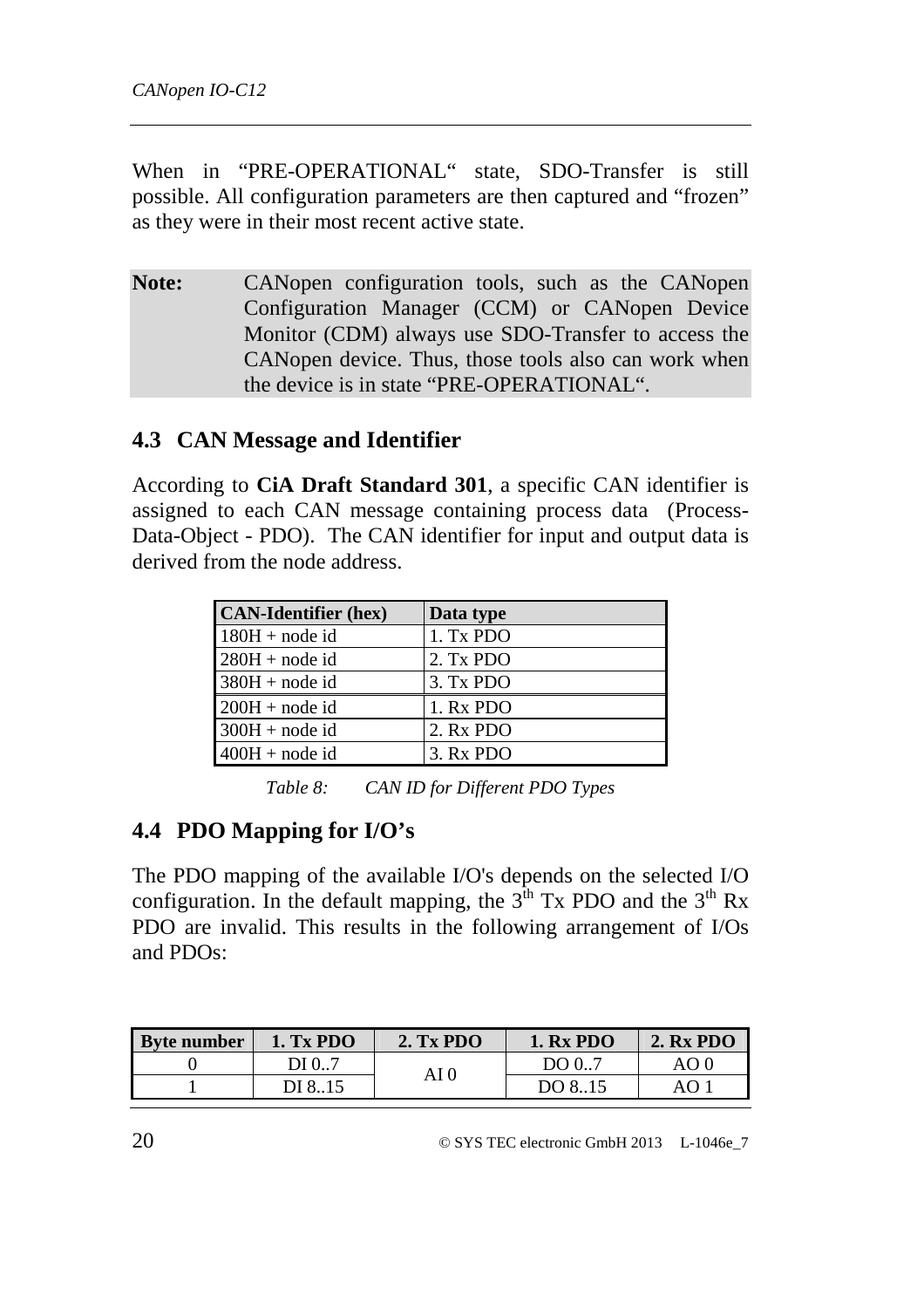| DI 16.23 | AI <sub>1</sub> | <b>REL 0.4</b> | invalid |
|----------|-----------------|----------------|---------|
| DI 24.26 |                 | invalid        | invalid |
| invalid  | AI <sub>2</sub> | invalid        | invalid |
| invalid  |                 | invalid        | invalid |
| invalid  | AI <sub>3</sub> | invalid        | invalid |
| invalid  |                 | invalid        | invalid |

*Table 9: PDO Mapping for I/O's* 

The CANopen IO-C12 also supports variable PDO mapping. This allows for free mapping of inputs to Tx PDOs and Rx PDOs to output lines. Such free mapping settings can be saved in the on-board EEPROM by writing to index 0x1010.

### **4.5 Board Reset**

Following each board reset, the CANopen IO-C12 transmits an Bootup message without data content. Temporary suspension of CANopen IO-C12 activity and subsequent restart can be recognized without Nodeguarding *(refer to section 4.6 Node Guarding)*. The transmitter of this message will be detected by the CAN identifier.

| 11-bit CAN Identifier |  |  |  |
|-----------------------|--|--|--|
| $700h + Node$ ID      |  |  |  |

1 Byte Data *700h+ Node\_ID 00h*

### **4.6 Node-Guarding**

*Nodeguarding* and *Lifeguarding* functions monitor operation of the CANopen network. Distributed peripheral CAN devices are monitored via Nodeguarding, while the Lifeguarding function supervises the guarding Master. To realize Nodeguarding, the Master requests a cyclic status message from the slave nodes. This status request is initiated with a Remote frame message that contains only the status data. The RTR-Bit (Remote Transmit Request Bit) is set for this reason.

| 11-bit CAN Identifier        | 1 Byte Data   |
|------------------------------|---------------|
| $700h + Node$ <sub>_ID</sub> | Node-Guarding |

L-1046e\_7 © SYS TEC electronic GmbH 2013 21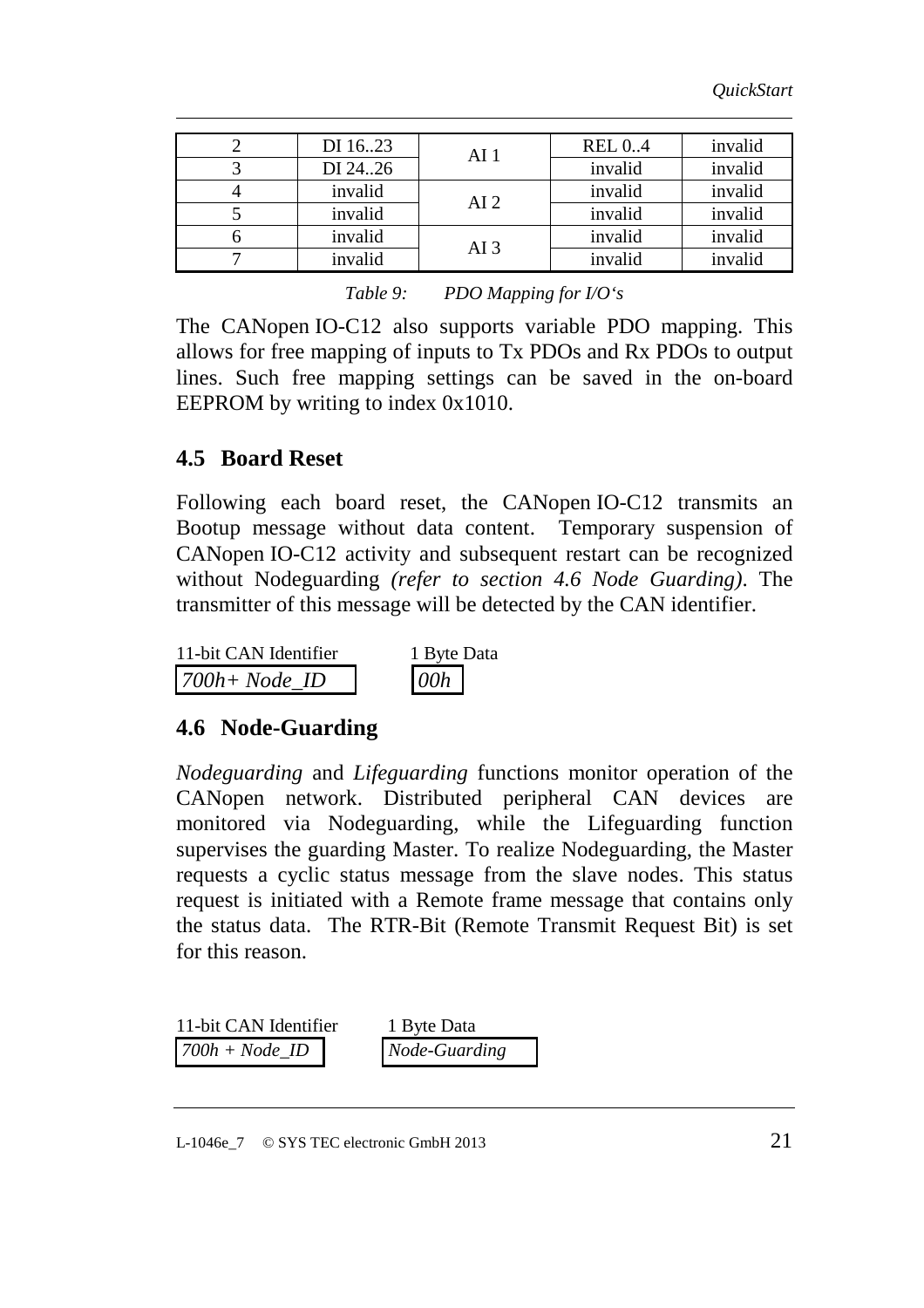Following transmission of the Remote-Frame message, the Slavenodes responds with a status message consisting of 1 byte of service data.

| 11-bit CAN Identifier | 1 Byte Data |
|-----------------------|-------------|
| $700h + Node$ ID      |             |

The data bytes within status message further contain a toggle bit that is supposed to change after each message. Should the status and toggle bits not correspond to the message pattern expected by the Master, or should no response to a message follow, the Master assumes a Slave malfunction. If the Master requests cyclic guard messages, a Slave node can recognize shut-down of the Master. This is the case if the Slave does not receive a message request from the Master within the pre-configured *Life Time*. The Slave then assumes failure of the Master, sets its inputs into Error state, transmits an Emergency message and switches into *Pre-Operational* state.

The *Life Time Factor* is configured within the Object [100D] and is multiplied by the *Guard Time* [100C]. This results in the *Life Time* of the "Nodeguard Protocol". The time base of these cycles is 1 ms. The *Guard Time* specifies how much time must elapse between two *Node-Guarding* messages. The *Life Time Factor* indicates how many times the *Guard Time* can elapse before an error is generated.

#### **Default Values:**

| Life Time Factor 0 |                |
|--------------------|----------------|
| <b>Guard Time</b>  | $0 \text{ ms}$ |
| Life Time          | $0$ sec.       |

#### **Example Values:**

| Life Time Factor 3 |                     |
|--------------------|---------------------|
| Guard Time         | $1000 \text{ ms}$ . |
| Life Time          | 3 sec.              |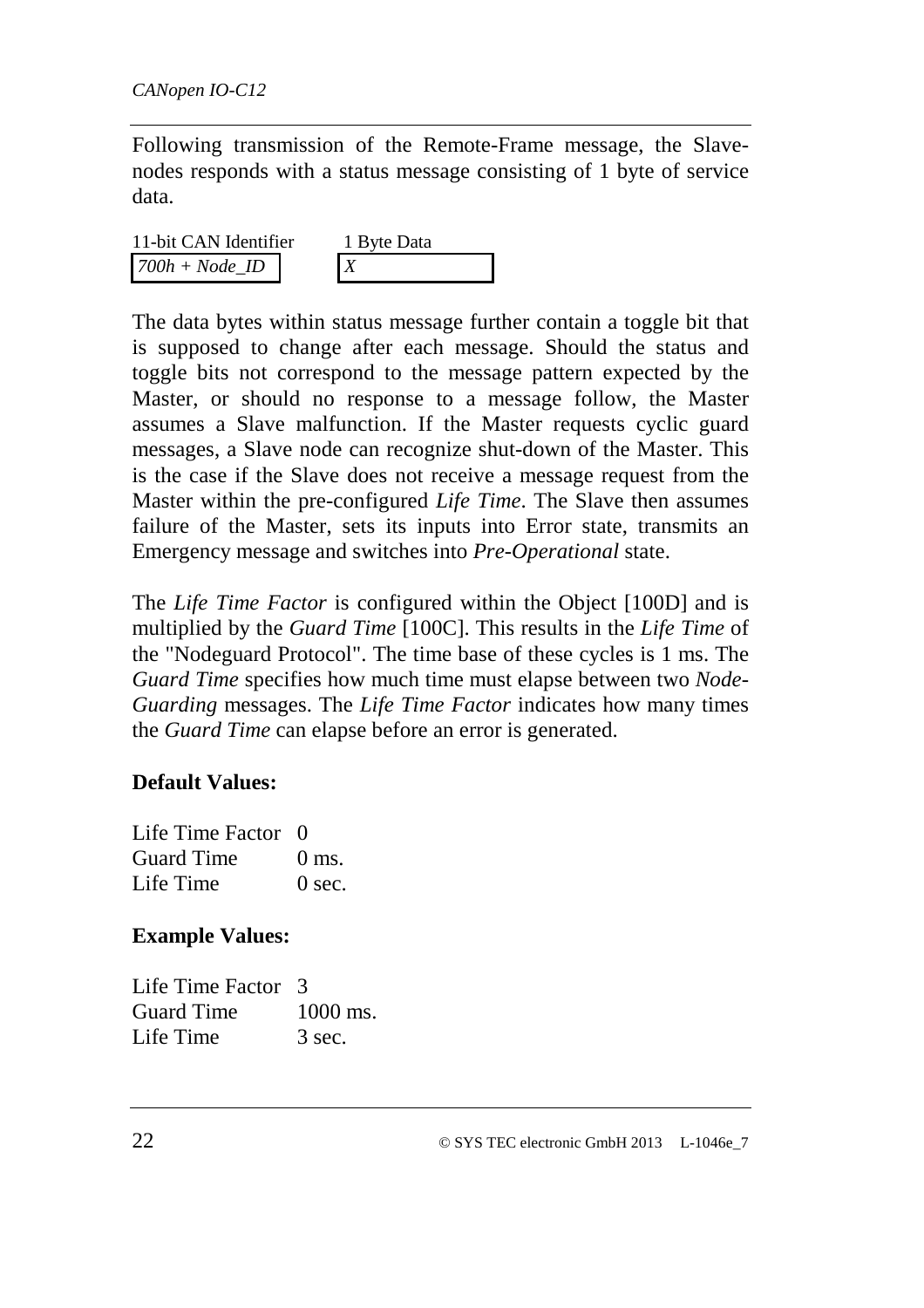## **5 Controller Area Network – CAN**

## **5.1 Communication with CANopen**

The Controller Area Network (the CAN bus) is a serial data communications bus for real-time applications. CAN was originally developed by the German company Robert Bosch for use in the automotive industry. It is a two-wire bus system that provides a costeffective communication bus alternative to expensive and cumbersome harness wiring. CAN operates at data rates of up to 1 Mbit per second and has excellent error detection and confinement capabilities. On account of its proven reliability and robustness, CAN is being used in many other automation and industrial applications. CAN is now an international standard and is documented in ISO 11898 (for high-speed applications) and ISO 11519 (for lower-speed applications) documents.

CANopen is a higher-layer network protocol based on the CAN serial bus system, specifically, it is a software-level protocol standard for industrial communication between automated devices. CANopen is authorized by the User and Manufacturers' Group "CAN in Automation e.V." (CiA) and adheres to ISO/OSI standards.

CANopen unleashes the full power of CAN by allowing direct peer to peer data exchange between nodes in an organized, heirarchical manner. The network management functions specified in CANopen simplify project design, implementation and diagnosis by providing standard mechanisms for network start-up and error management.

CANopen supports both cyclic and event-driven communication. This makes it possible to reduce the bus load to a minimum, while still maintaining extremely short reaction times. High communication performance can be achieved at relatively low baud rates, thus reducing EMC problems and minimizing cable costs. CANopen is the ideal networking system for all types of automated machinery. One of the distinguishing features of CANopen is its support for data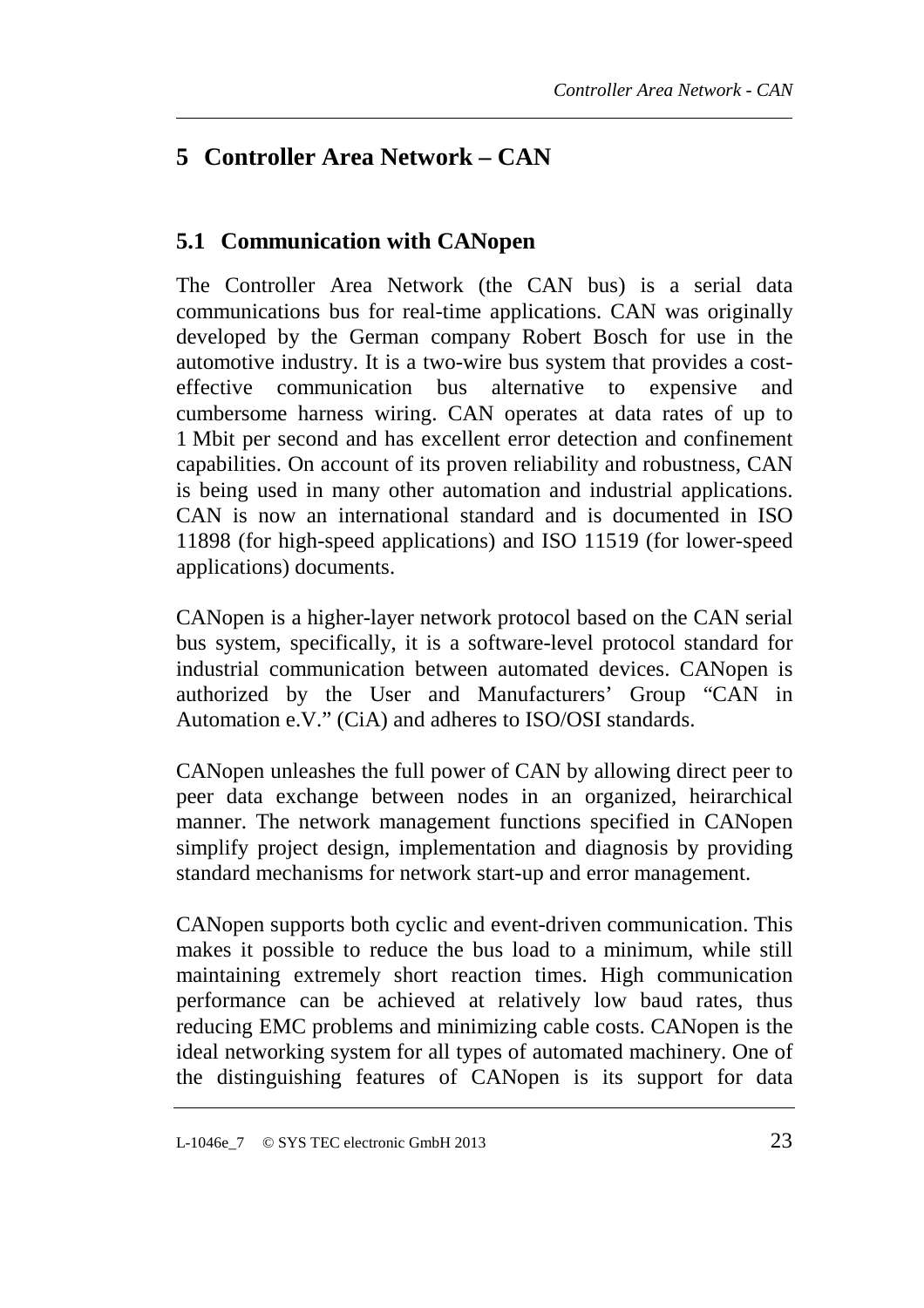exchange at the supervisory control level as well as accommodating the integration of very small sensors and actuators on the same physical network. This avoids the unnecessary expense of gateways linking sensor/actuator bus systems with higher communication networks and makes CANopen particularly attractive to original equipment manufacturers.

### **CANopen Advantages**

- Vendor-independent open-source structure
- Universal standards
- Supports inter-operability of different devices
- High speed real-time capability
- Modular covers simple to complex devices
- User-friendly wide variety of support tools available
- Real-Time-capable communication for process data without protocol overhead;
- a modular, configurable structure that can be tailored to the needs of the user and his or her networked application
- Interbus-S, Profibus and MMS oriented-profiles

## **CANopen Features**

- Auto configuration of the network
- Easy access to all device parameters
- Device synchronization
- Cyclic and event-driven data transfer
- Synchronous reading or setting of inputs, outputs or parameters

In addition to its designation as a physical CAN layer standard, CANopen is a "layer-7 protocol" implementation of CAL and is defined by the CANopen Communications Profile in CiA DS-301.

CAL, in turn, is based on an existing and proven protocol originally developed by Philips Medical Systems. CAL is an applicationindependent application layer that has been specified and is also maintained by the CAN in Automation (CiA) user group.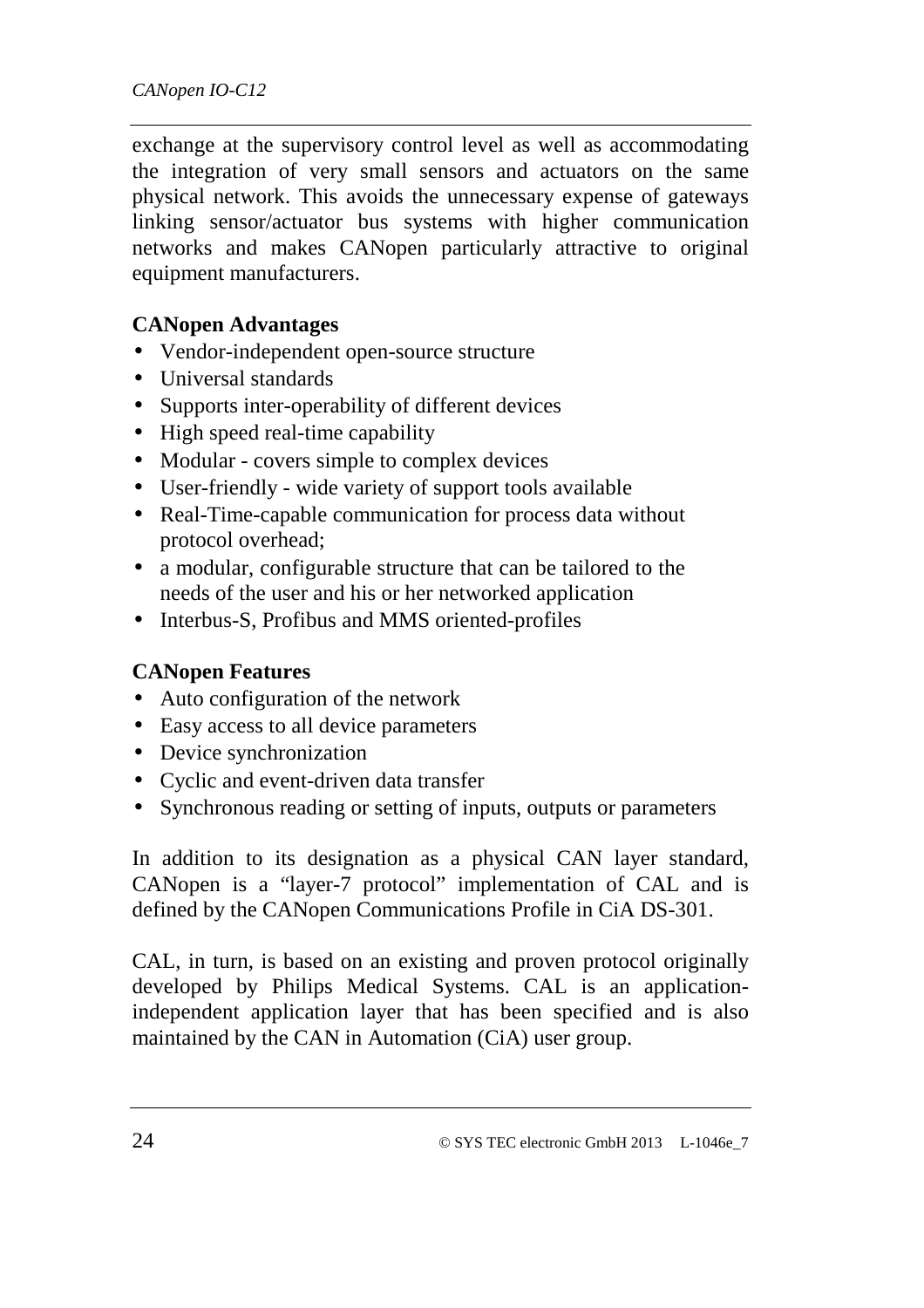## **5.2 CAN Application Layer**

The CAN Application Layer (CAL) supports various applications and the integration of CAN hardware from different vendors. A CAL implementation consists of four blocks, each of which can operate as network Master and Slave.

## *CAN Message Specification (CMS)*

CMS defines the communication objects, such as multiplexed variables, Events and Domains.

- Variables: serve data exchange of basic messages
- Events: handle the activity of specifically defined events, such as switches and transmission of asynchronous messages
- Domains: support transmission of data packages larger than the maximum eight bytes of a standard CAN message

CMS further regulates the communication structure between the object targets.

### *Network Management (NMT)*

NMT implements network management functions for NMT-Master and NMT-Slave. These functions support start-up and expansion of a network, as well as Error supervision (Lifeguarding) and prevention of bus overload.

### *Distributor (DBT)*

DBT supports the use of CAN nodes from various vendors through its automatic assigning of message identifiers. The DBT-Master/Slave functions enable administration of a global data basis for communication objects (COBs) of varying priority classes.

### *Layer Management (LMT)*

LMT assigns parameters to the lower layers of data communication, such as timing parameters of CAN nodes or management of a manufacturer code by node name designation.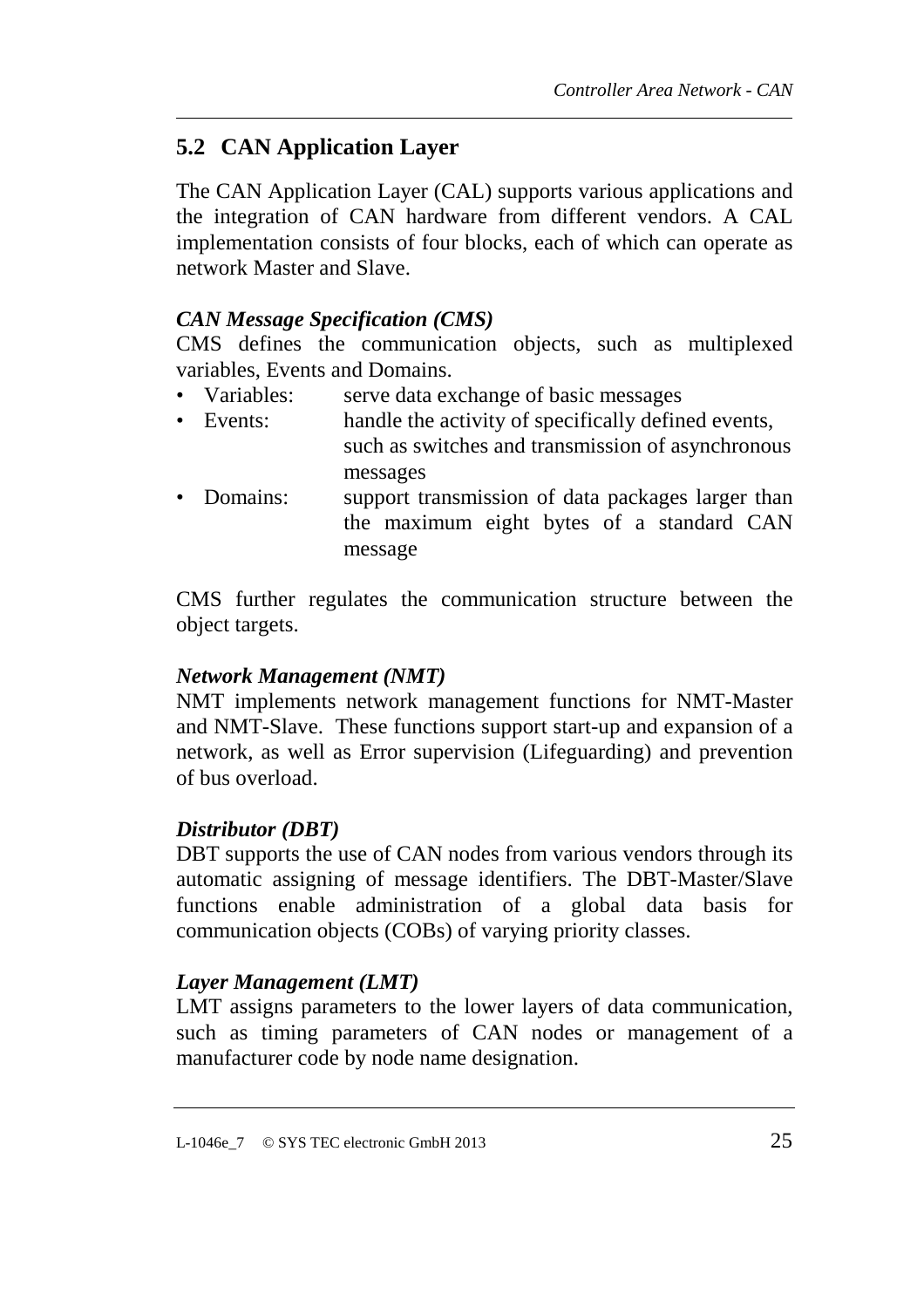## **5.3 CANopen – Open Industrial Communication**

The following Special Interest and Working Groups have developed the CAL-based CANopen communication profile:

- SIG Distributed I/O Chairmanship *Selectron*
- SIG Motion Control Chairmanship *port*

and the Working Group (WG)

WG Higher Layer Protocols

The CiA DS 301 CANopen standard derived from the results of the ASPIC ESPRIT project. The communication profile describes in detail how data are exchanged over the CAN bus based on the functions provided by CAL. This data can be sorted into two main types:

- Process data
- Service data

Process data is real-time data generated by a networked device. This data is transmitted via a Process Data Object (PDO). The CANopen communication profile determines how a PDO functions within CAL communication objects, as well as which protocol is used for transmission of data. PDOs can be used simultaneously by multiple networked devices, hence enabling broadcast operations.

Service data are used to configure and establish parameters for networked devices. Service data directly communicate to the Object Dictionary of each device and are transmitted using Service Data Objects (SDO).

The CANopen communication profile also determines how these objects are connected and which CAL functions and services can be used. An SDO can only be used between two networked devices, typically a configuration Master and another device that is to be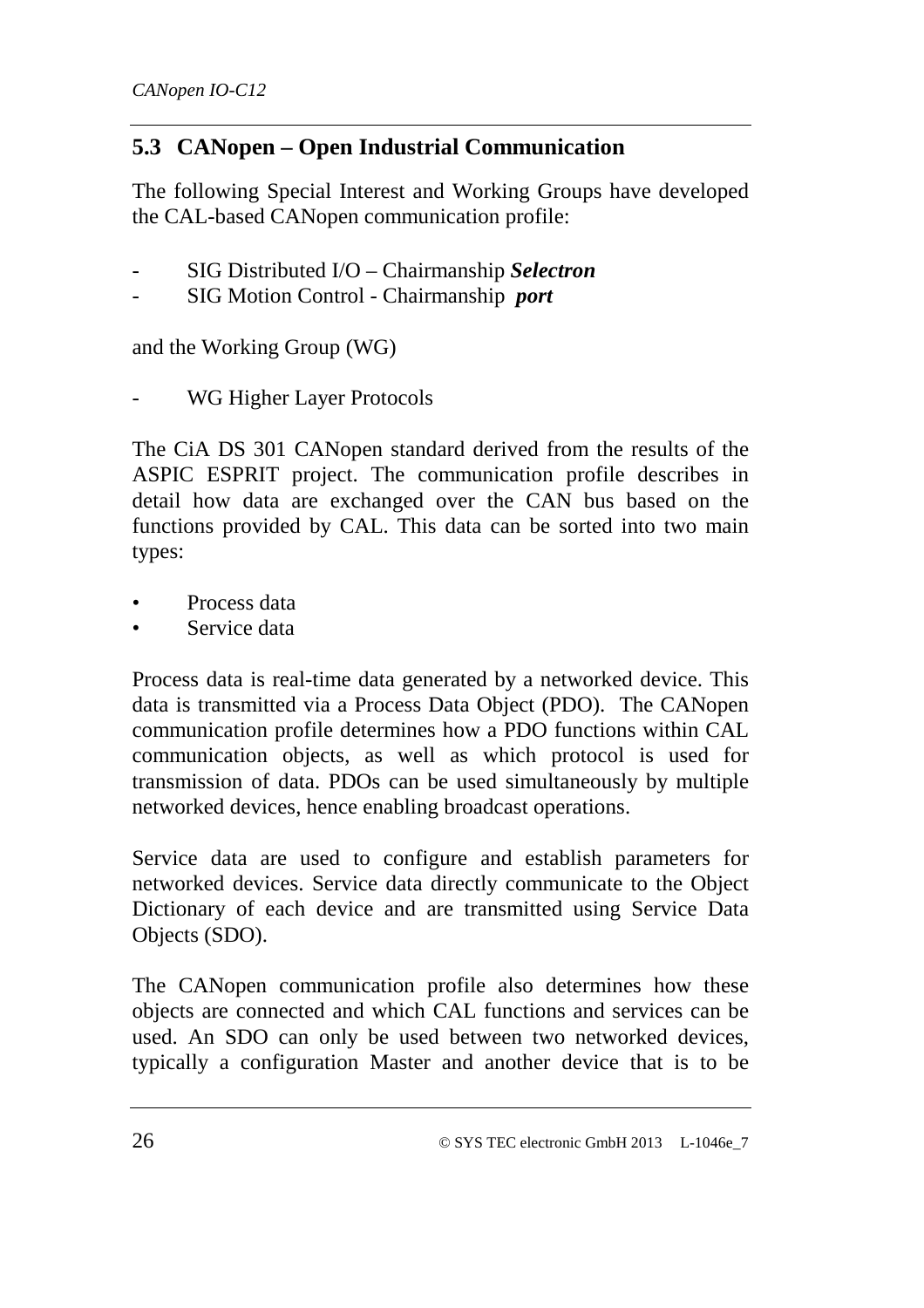configured. The SDO-Transfer is also capable of confirmation of message receipt.

Each individual networked device provides several PDOs and SDOs. This enables configuration of multi-master networks, in addition to typical single Master / multiple Slave networks.

In addition to data classes, CANopen defines the communication classes that describe:

- Synchronized communication
- Event processing
- Communication initialization

CANopen also defines device profiles that describe the basic functions of networked devices. These device profiles consist of the following two primary components:

- Functional Description
- Operational Description

The *Functional Description* of a device is represented by functional blocks and data flows. Descriptive parameters are stored in the Object Dictionary. Each Object Dictionary has a pre-defined structure. Hence, parameters for networked devices of a certain type (for instance I/O modules or drives) are always located in the same place within an Object Dictionary. Parameters can be classified as mandatory, optional and manufacturer-specific.

The *Operational Description* of a device is described by state flow diagram (*refer to Figure 10 in Section 6.9*).

Device Profiles are standardized for:

- Generic I/O Modules CiA DS 401 digital I/O's analog I/O's
- Drives and Motion Control CiA DSP 402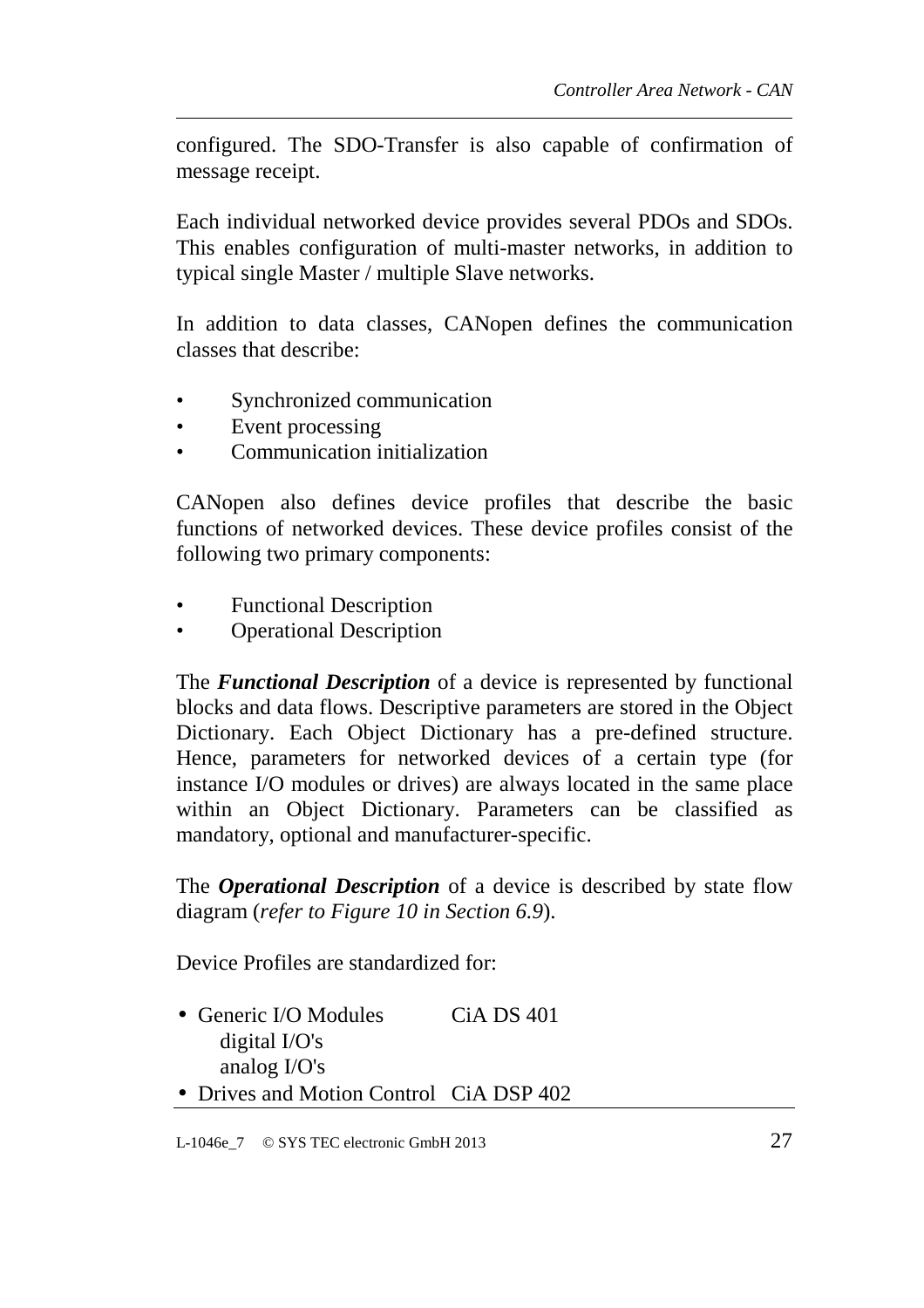| Servo drivers,                      |             |
|-------------------------------------|-------------|
| Step motors and                     |             |
| Frequency transformers              |             |
| <b>Measurement Devices and</b>      |             |
| Closed Loop Controllers CiA DSP 404 |             |
| • IEC61131-3 Programmable           |             |
| Devices                             | CiA DSP 405 |
| $\bullet$ Encoder                   | CiA DSP 406 |
| • Inclinometer                      | CiA DSP 410 |

Please refer to the CAN in Automation homepage www.can-cia.org for up-to-date information of available device profiles. All device profiles correspond to the DRIVECOM Profile with CAN-specific modifications to enable multi-master capability.

Software for CANopen Slave functions is based on services for data exchange and network management as defined in CAL standards. In particular only certain parts of CAL have been implemented in CANopen, such as standards for Multiplexed-Domain-Transfer for SDOs and Stored Event-Transfer for transmission of PDOs.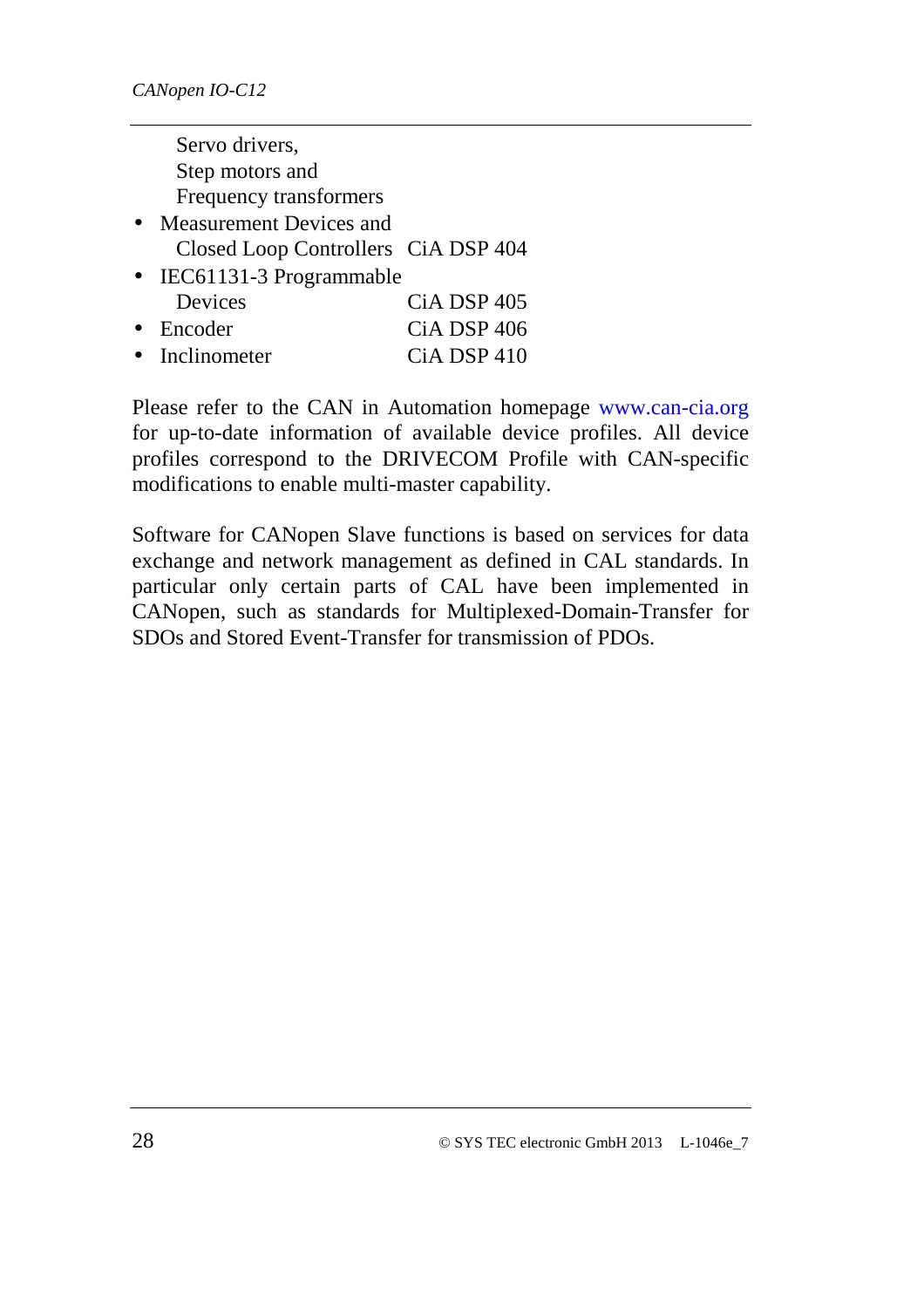# **6 CANopen Communication**

### **6.1 CANopen Fundamentals**

Open fieldbus systems enable design of distributed network systems by connecting components from multiple vendors while minimizing the effort required for interfacing. To achieve an open networking system, it is necessary to standardize the various layers of communication used.

CANopen uses the international CAN standard, ISO 11898 as the basis for communication. This standard covers the lower two layers of communication specified by the OSI model. Based on this, the CANopen profile family specifies standardized communication mechanisms and device functionality for CAN-based systems. The profile family, which is available and maintained by CAN in Automation e.V. (CiA) consists of the Application layer and communication profile (DS 301), various frameworks and recommendations (CiA DS-30x) and various device profiles (CiA DS-40x).

The network management functions specified in CANopen simplify project design, implementation and diagnosis by providing standard mechanisms for network start-up and error management.

CANopen is the ideal networking system for all types of automated machinery. One of the distinguishing features of CANopen is its support for data exchange at the supervisory control level as well as accommodating the integration of very small sensors and actuators on the same physical network. This avoids the unnecessary expense of gateways linking sensor/actuator bus systems with higher communication networks and makes CANopen particularly attractive to original equipment manufacturers.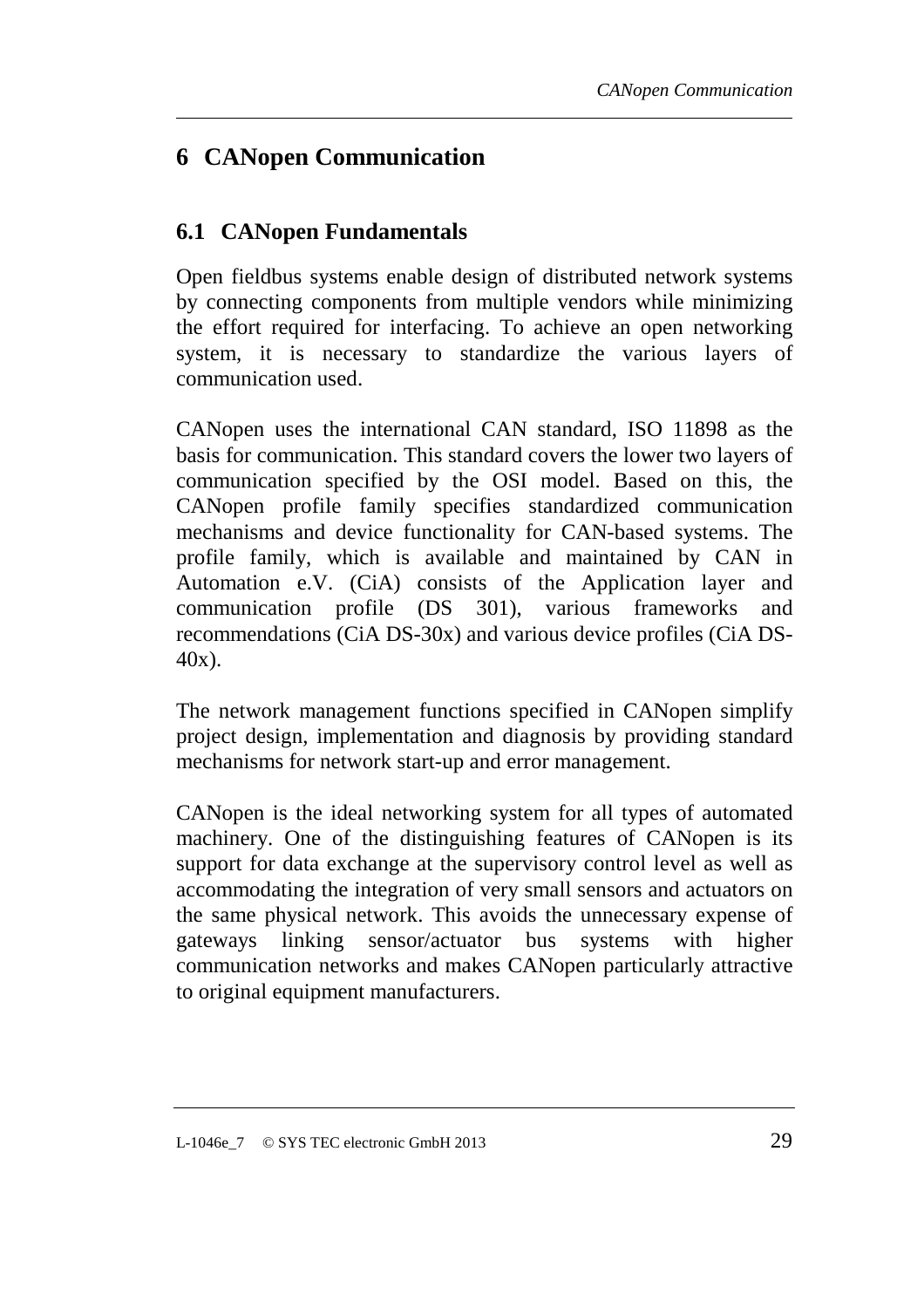### **6.2 CANopen Device Profiles**

CANopen profiles are defined for communication in CiA Draft Standard 301, for I/O Modules in CiA Draft Standard 401, for Drives and Motion Control in CiA Draft Standard 402 and for Encoder in CiA Draft Standard 406. Other profiles are in preparation.

The profiles of a CANopen device are stored in the Object Dictionary (OD) in a defined manner. The Object Dictionary manages the objects using a 16-bit index. This index can be further subdivided with an 8 bit sub-index. All entries are summarized within groups.

For example, the Communication profile is located at index 1000h to 1FFFh.

Certain types of object entries are mandatory; others are optional or manufacturer-specific. The following types of objects are available:

- Domain a variable number of data
- Deftyp a definition entry, such as unsigned 16
- Defstruct record type, such as PDO mapping
- Var an individual variable
- Array a multiple data field, whereby each individual data field is a simple variable of the same type
- Record a multiple data field, whereby the data fields are any combination of simple variables

With structured entries, subindex 0 indicates the number of following subindices.

### **6.3 Communication Profile**

The interface between application and CANopen device is clearly defined by a uniform communication profile based on CAL. The CANopen communication protocol defines several methods for transmission and receipt of messages over the CAN bus, including transfer of synchronous and asynchronous messages. Coordinated data exchange across an entire network is possible by means of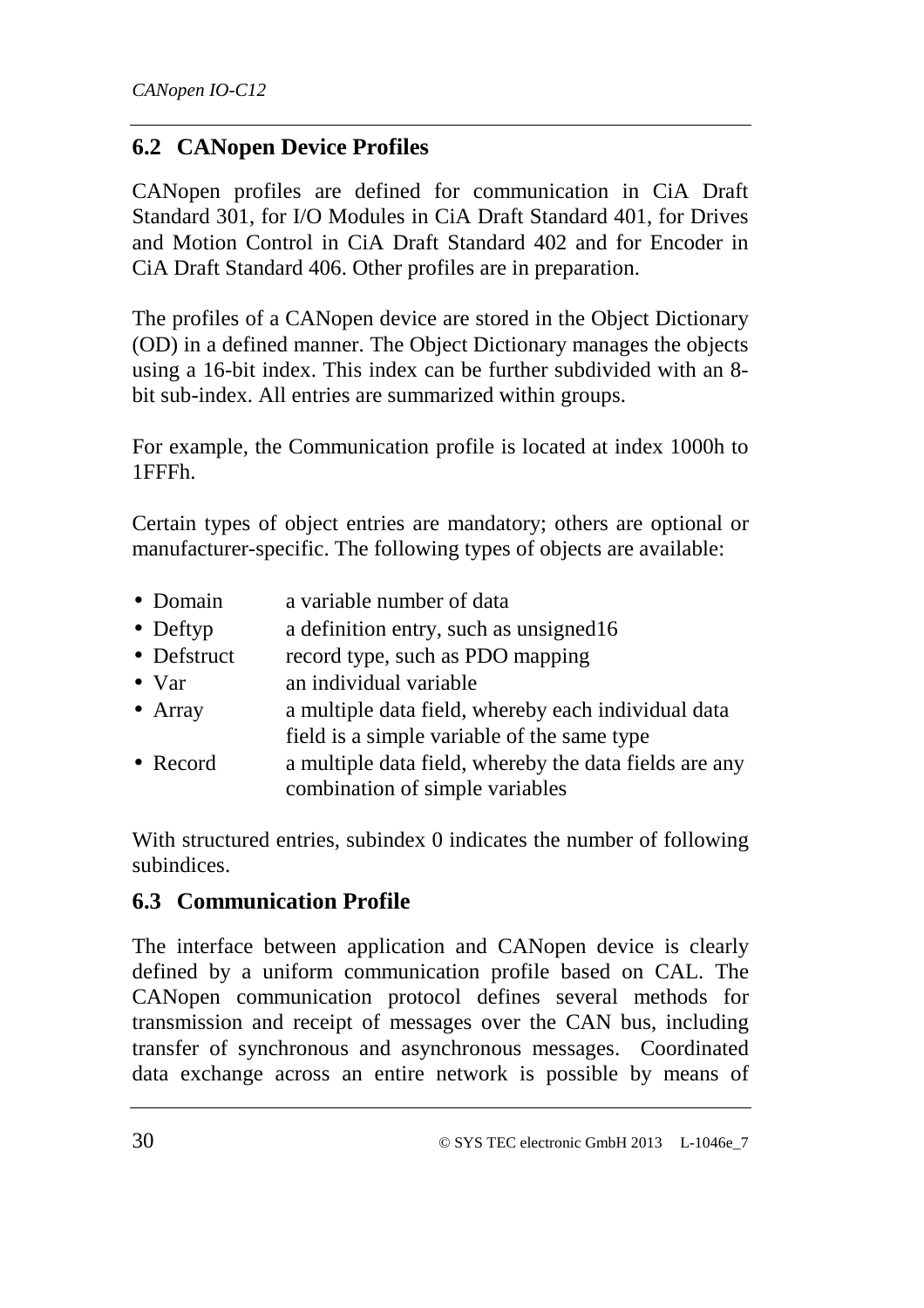synchronous message transmission. Synchronous data transfer allows network wide coordinated data exchange. Pre-defined communication objects, i.e. SYNC Objects transmitted on a cyclic time period and Time Stamp objects support synchronous transfers. Asynchronous or event messages may be transmitted at any time and allow a device to immediately notify another device without having to wait for the next synchronous data transfer cycle.

### **6.4 Service Data Objects**

Network management controls communication and device profiles of all networked devices. For this type of access service data objects (SDO) are used. In CANopen devices, all parameters and variables that are accessible via CAN are clearly arranged in the Object Dictionary.

All objects in the Object Dictionary can be read and/or written via SDOs. SDO represent a peer-to-peer communication between networked nodes. This access occurs according to the Multiplexed Domain protocol, whereby the index and subindex of the addressed objects are used as a multiplexor. This protocol is based on handshaking.

Individual parameters are addressed using a 16-bit index and an 8-bit subindex addressing mechanism. In this mode data packages may be larger than 8 bytes using multiple CAN messages. Messages smaller than 5 bytes can be transferred with a transmission acknowledgement. The owner of the Object Dictionary is the server of the domain. Read and write accesses via SDOs are supervised by the CANopen server and are checked for validity.

A variety of access restrictions must be taken into account, such as; *Read only, Write only* and *No PDO mapping.* Error messages provide detailed information on any access conflicts. Service Data Objects (SDOs) are normally used for device configuration such as setting device parameters. They are also used to define the type and format of information communicated using the Process Data Objects.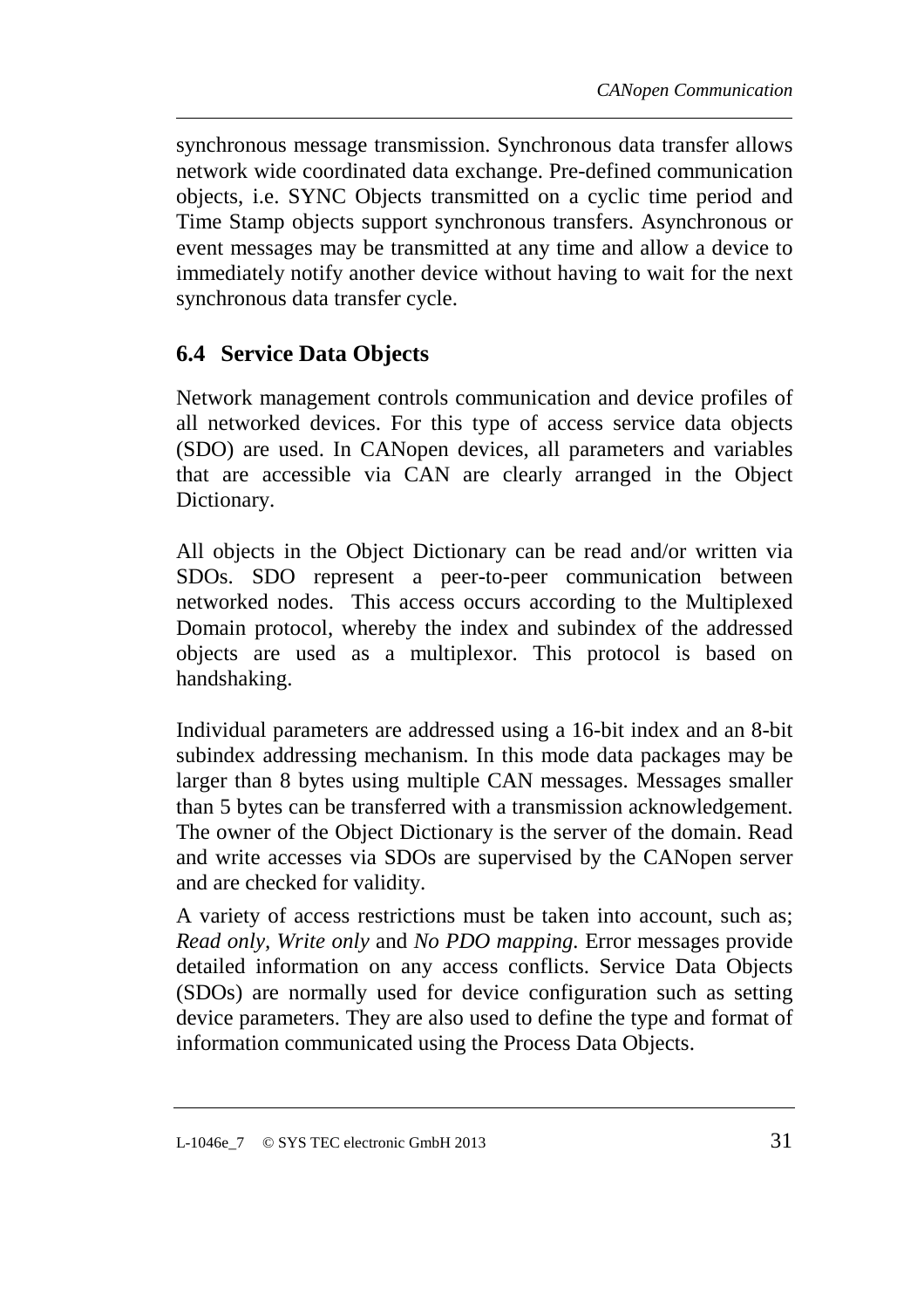#### **6.5 Process Data Objects**

A Process Data Object (PDO) is a CAN message whose data contents, identifier, inhibit time, transmission type and CMS priority are configurable via entries in the Object Dictionary. PDO format and data content of the message may be fixed or dynamically configured using SDO data transfers. PDOs do not contain any explicit protocol overhead, hence enabling very fast and flexible exchange of data between applications running on each node. Hence, PDO transfers are typically used for high speed, high priority data exchange. Data size in a PDO message is limited to 8 bytes or less. PDO's can be transmitted directly from any device on the network simultaneously to any number of other devices. Data exchange across a CANopen network does not require a bus Master. This multicast capability is one of the unique features of CAN and is fully exploited in CANopen.

PDO entries start at index 1400h for receipt objects and at 1800h for transmission objects. CANopen permits cyclic and event-controlled communication. The type of transfer indicates the manner of the reaction to the SYNC message; while the inhibit time is the minimum time that must elapse between two transmissions of the PDO. PDOs reduce the bus load to a minimum, achieve a high information flowrate and can be accessed via remote frames.

A simple CANopen device usually supports four PDOs. These are initialized with preset identifiers. Additional PDOs can be designated, yet to avoid message collison they may be set invalid (deactivated). This deactivation is configured by setting the MSB (bit 31) in the identifier of the PDO.

The message identifier can be found in the Object Dictionary under the entry for communication parameter in subindex 1. Bit 30 indicates if remote request for this PDO is enabled (bit  $30 = 0$ ) or not. Bit 29 configures the CAN frame format, bit  $29 = 0$  indicates 11-bit identifier.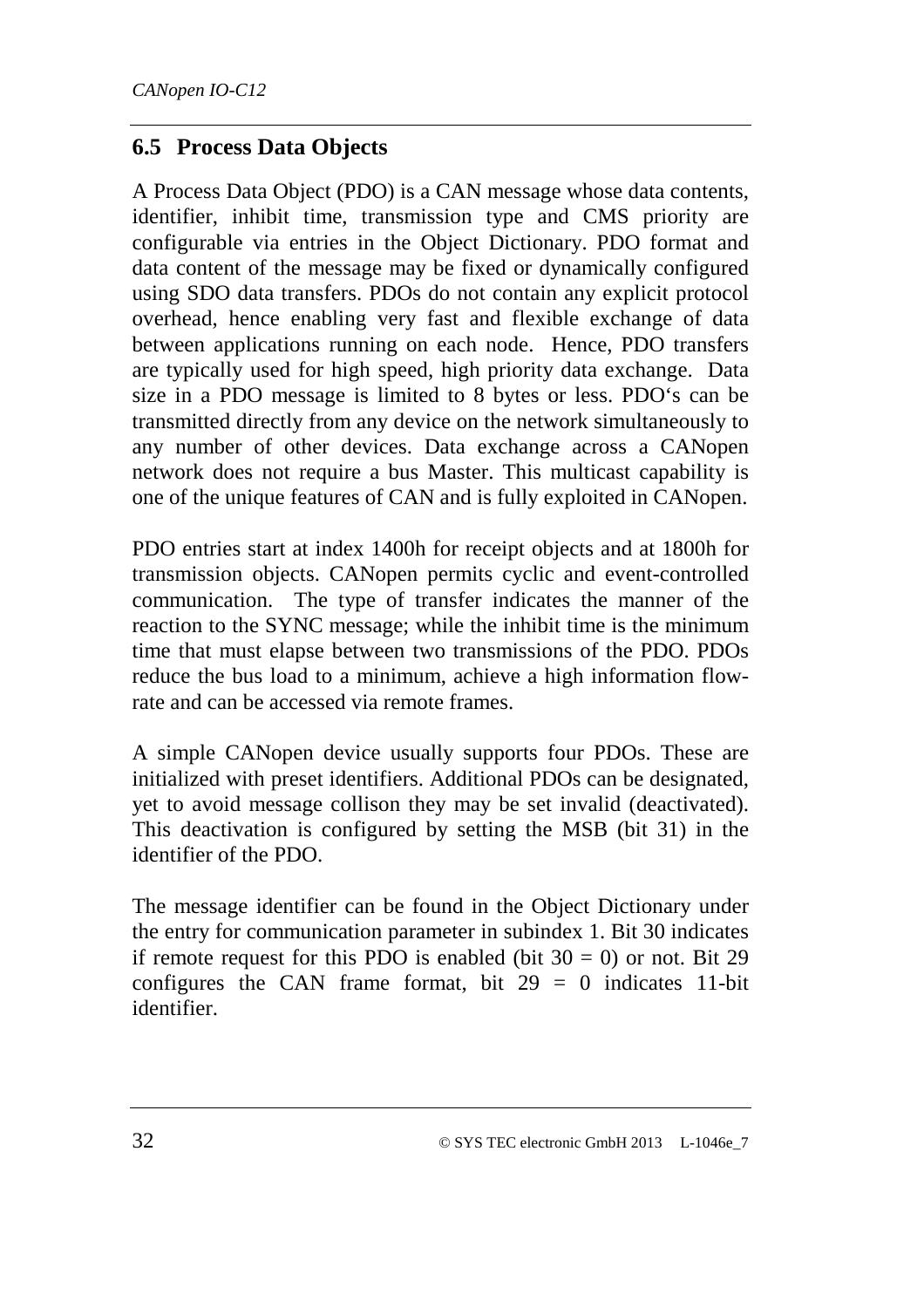| Bit         | 31  | 30  | 29 | $28 - 11$         | $10 - 0$   |
|-------------|-----|-----|----|-------------------|------------|
| $11-bit-ID$ | 0/1 | 0/1 |    | 000000000000      | $11$ -bit  |
|             |     |     |    | 000000            | Identifier |
| $29-bit-ID$ |     |     |    | 29-bit Identifier |            |

*Table 10: COB-Identifier (Communication Target Object Identifier)* 

The transmission types in subindex 2 can be configured within a range of 0 to 255. The values 0 to 240 define that the transfer of the PDO is in relation to the SYNC message. The value 0 indicates that current input values are only transmitted upon arrival of a SYNC message and if the requested input value has changed. Values between 1 and 240 indicate that the PDO is transmitted upon arrival of a corresponding number of SYNC messages. The values 241 to 251 are reserved. The values 252 and 253 are intended only for remote objects. For value 252, data is updated but not transmitted upon receipt of the SYNC message. The value 253 updates data upon receipt of the remote request. Values 254 and 255 are used for asynchronous PDOs. The release of these asynchronous PDOs is manufacturer or Device Profile-specific.

The inhibit time is stored in multiples of 100  $\mu$ s as unsigned16-values at subindex 3.

At subindex 4, the priority group for this particular PDO is defined. The priority group is only effective in case DBT services (communication object identifier distribution services) are executed. Depending on the supported subindices, subindex 0 must be set to the applicable value.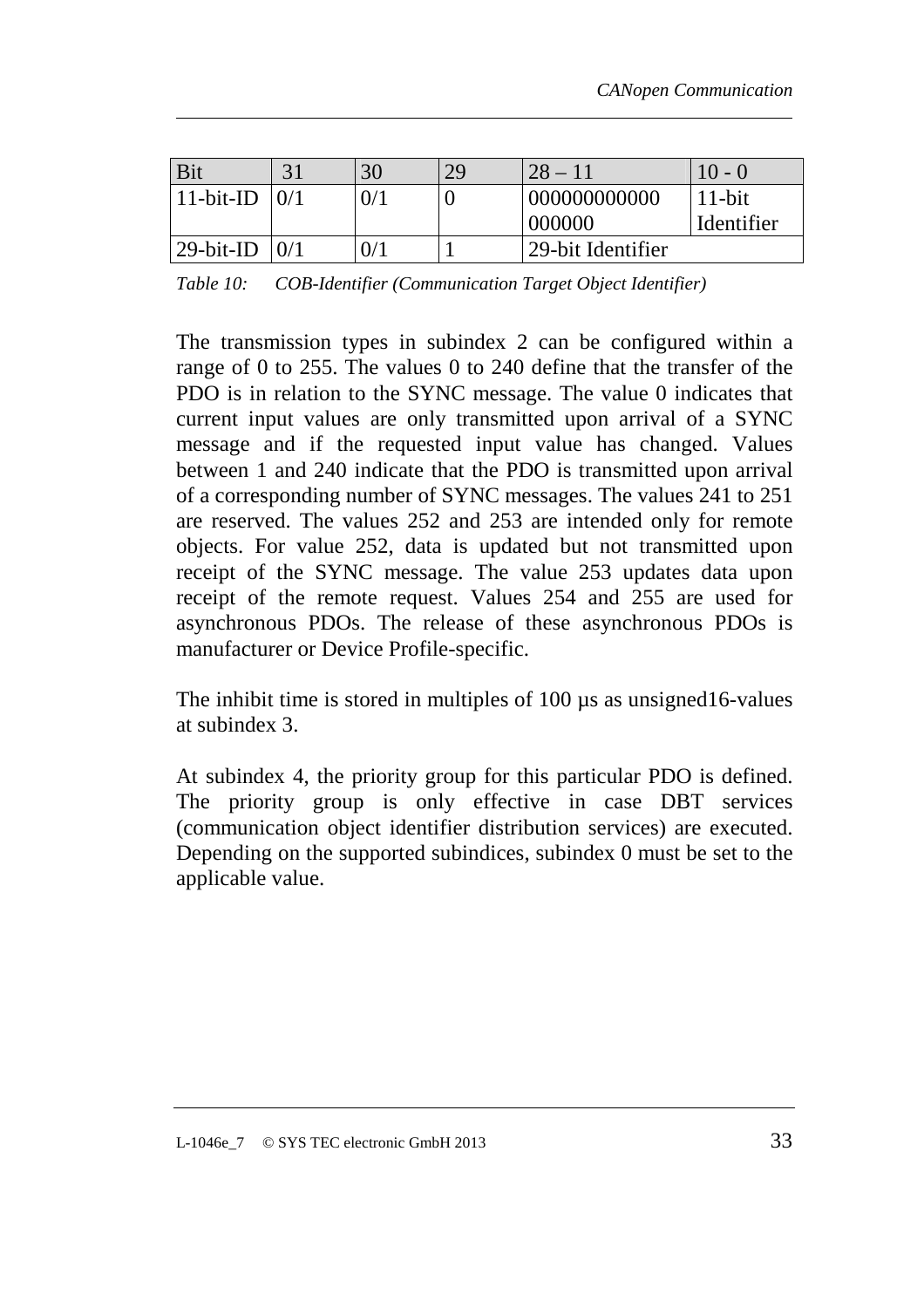PDO settings must correspond to the I/O profile rules:

- the first transmit and receipt PDO is used for exchange of *digital* data;
- the second transmit and receipt PDO is used for exchange of *analog* data.

If a CANopen device does not support digital inputs or outputs, it is recommended that the first transmit and receipt PDO remains unused. If a CANopen device does not support analog signals, it is recommended that the second transmit and receipt PDO remains unused.

# **6.6 PDO-Mapping**

A unique mapping entry exists for each communication parameter entry of a PDO. This mapping entry is located in the Object Dictionary 200h above the corresponding communication parameter entry for this PDO. This mapping table corresponds to PDO data contents. The requirement for PDO mapping is the presence of variables in the Object Dictionary that are capable of mapping. For example, digital outputs at index 6200h and digital inputs at index 6000h can be mapped. These values can also be set and read out via SDO. However, in order to use the benefits of the CAN bus, the variables of a CANopen device are put in PDOs.

The mapping of variables is organized as follows:

All mapping entries are 4 bytes in size. The number of objects to be mapped is written to subindex 0. Each following subindex contains a reference to the index and subindex of variables and their length stored in "Bit". For example:

60000108h

- reference to index 6000
	- subindex 1
		- length 8 bits

In this example the value of the digital input is indicated by the first byte of a transmit PDO. For most CANopen devices, mapping occurs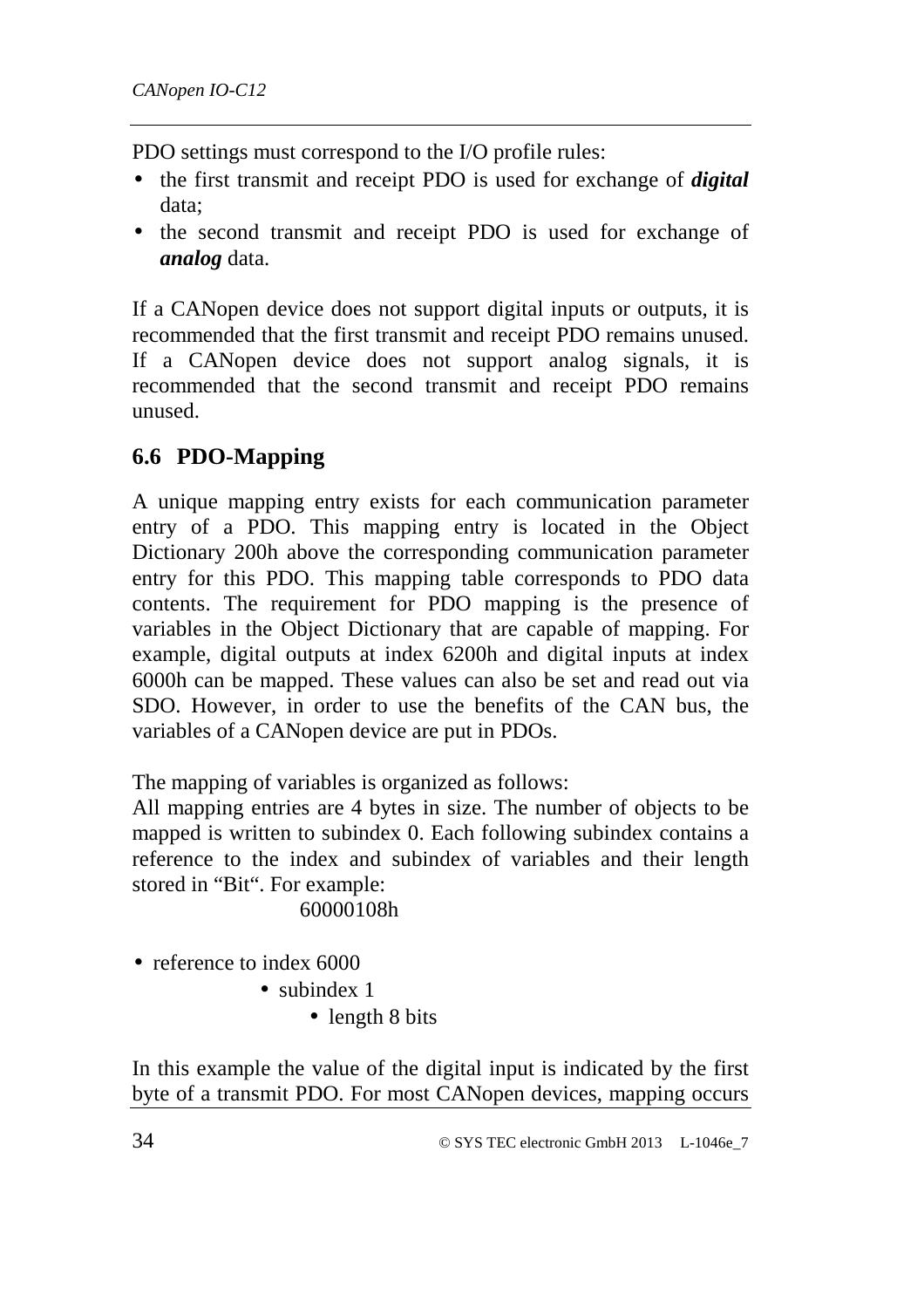with a granularity of eight (8). This means that a maximum of eight entries per byte is possible for a mapping table.

In special cases mapping of bit objects can be supported. It is also advisable to sometimes exclude areas from mapping. For example, a CANopen device might evaluate only the fifth byte of a PDO. In this case, 2 unsigned16 dummy objects are inserted in the mapping identity, if supported by the CANopen device. A mapping table can be used to appropriately configure communication parameters to encode a PDO for transmission or to decode a received PDO.

#### **PDO Mapping Example**

All network variables can be transferred by PDOs, which can transmit a maximum of 8 bytes of information. The allocation of variables to PDOs is defined by mapping tables. These variables are addressable via the Object Dictionary. Reading and writing of entries to the Object Dictionary occurs by means of Service Data Objects (SDO), which are used to configure the network by means of a special configuration tool.

This process is illustrated below in *Table 11*. Inputs 2 and 3 of device A are to be transferred to the outputs 1 and 3 of device B. Both devices support complete mapping.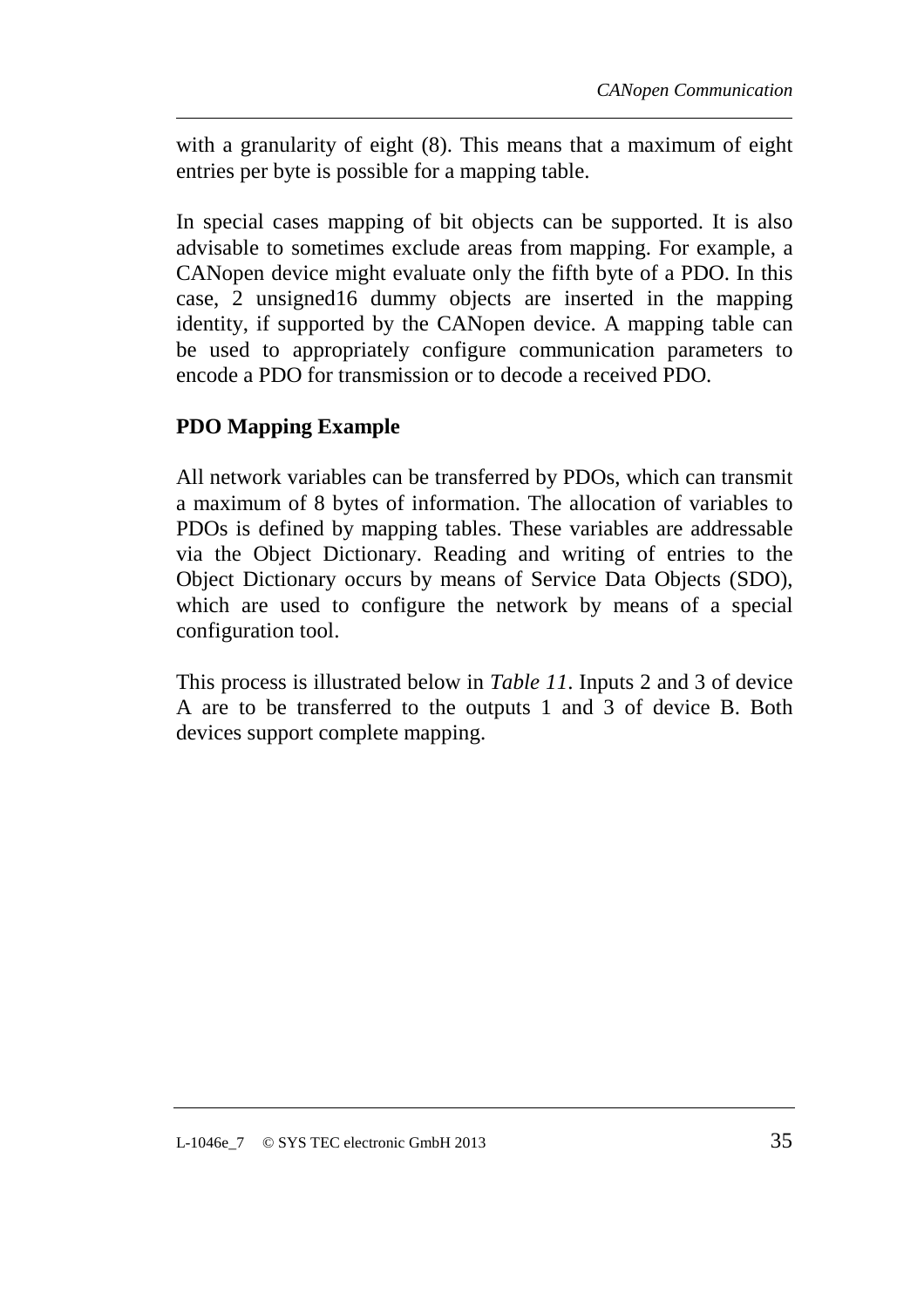#### Device A:

| 1000H              | Device Type           |
|--------------------|-----------------------|
|                    |                       |
| 6000H,1            | Input 1, 8 Bit        |
| 6000H <sub>2</sub> | Input 2, 8 Bit $\chi$ |
| 6000H <sub>3</sub> | Input $3,8$ Bit       |
|                    |                       |

# Transmit PDO Mapping Parameter

| 1A00H,0            | # of Entries  |           |
|--------------------|---------------|-----------|
| 1A00H,1            | 1. Map Object | 60000208H |
| 1A00H <sub>2</sub> | 2. Map Object | 60000308H |
|                    |               |           |
|                    |               |           |

#### Transmit PDO Communication Parameter:

| 1800H,0             | # of Entries |     |
|---------------------|--------------|-----|
| 1800H <sub>,1</sub> | COB-ID       | 501 |
| 1800H <sub>2</sub>  | Trans. Type  | 255 |
|                     |              |     |

Resulting PDO:

| COB-ID | <b>DATA</b> |          |
|--------|-------------|----------|
|        | Output 1    | Output 3 |

#### *Table 11: PDO Mapping Example*

Transmit and receive PDOs utilize the same CAN identifier 501. Thus device B automatically receives the PDO transmitted by device A. The recipient, device B, interprets the data in accordance with its mapping scheme; it passes the first byte at output 1 and the second byte at output 3. These correspond to inputs 2 and 3, respectively of the transmitting device A.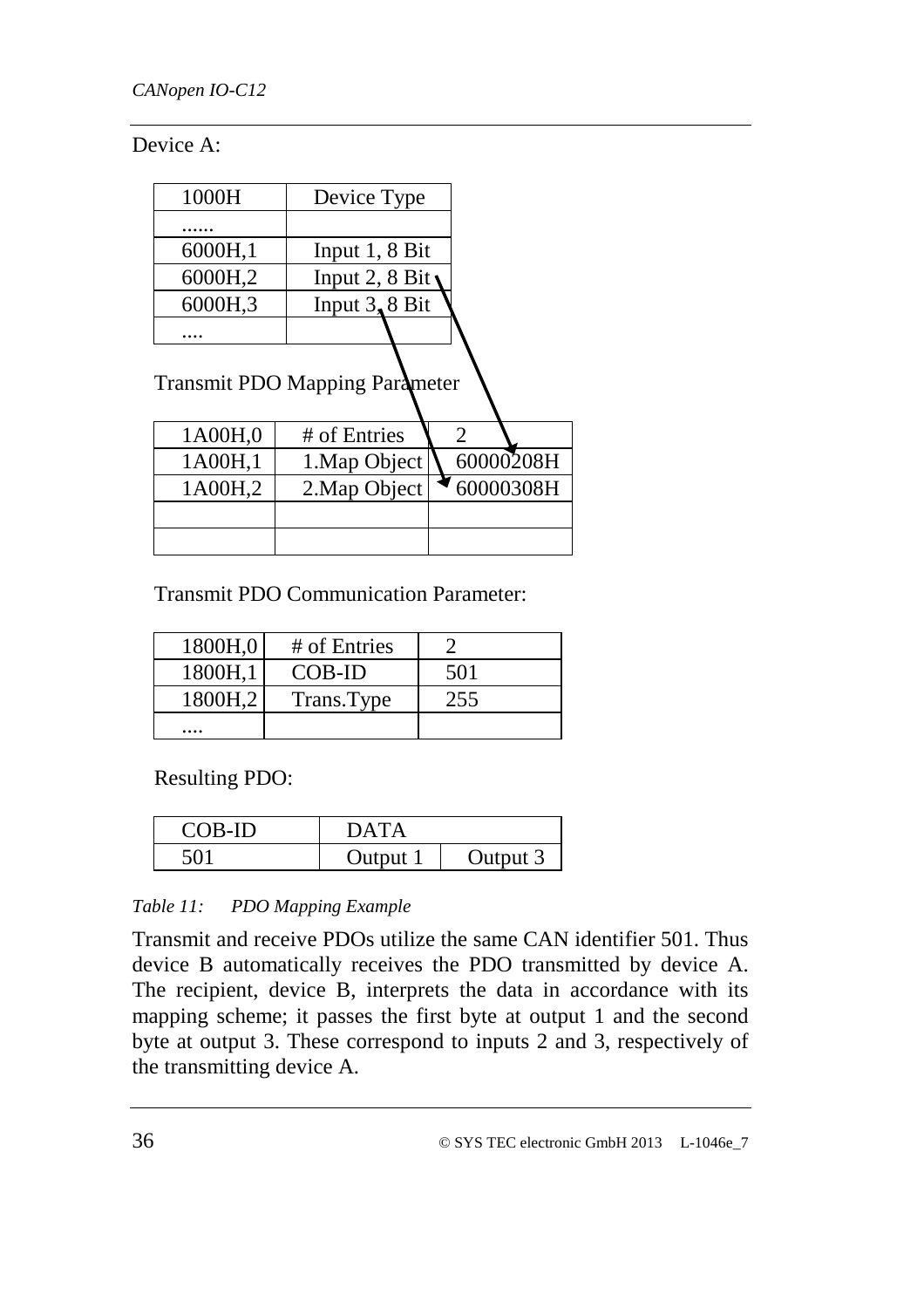# **6.7 Error Handling**

Each node in the network is able to signal error states as far as they are detected by the hardware and software. Error Handling is enabled by Emergency Objects. Internal fatal error states are encoded in error codes and sent only once to the other nodes. If other errors occur, the node remains in error state and transmits a new Emergency Object. If the error is recovered, the node then transmits an error message with the code *No error.* The Emergency message consists of 8 bytes, whereby the first and second bytes contain additional information that is found in the device profiles. The third byte contains the contents of the error register; while the remaining five bytes contain manufacturer-specific information. The Emergency Error code is stored in object [1003h], the *Pre-Defined Error Field*. This creates an error log that chronologically sorts errors. The oldest error is situated at the highest subindex.

| Byte |  |                                                                     |  |  |  |
|------|--|---------------------------------------------------------------------|--|--|--|
|      |  | Content   Emergency   Error Register,   Manufacturer Specific Error |  |  |  |
|      |  | Error Code   Object [1001]   Field                                  |  |  |  |

*Table 12: Emergency-Message Contents* 

### **6.8 Network Services**

In addition to services enabling configuration and data exchange, various CAN network services also support monitoring of networked devices. NMT (network management) services require a node in the network that assumes the functions of the NMT-Masters. The NMT-Master services include initialization of NMT-Slaves, distribution of the identifiers, the node monitoring and network booting.

### **6.8.1 Life-Guarding**

Optional node monitoring is achieved by "*Life-Guarding*". The NMT-Master periodically transmits a Lifeguard message to the Slave. The Slave responds to the Lifeguard message with a return message indicating its present status and a bit that toggles between two messages. Should the Slave not respond or indicate an unexpected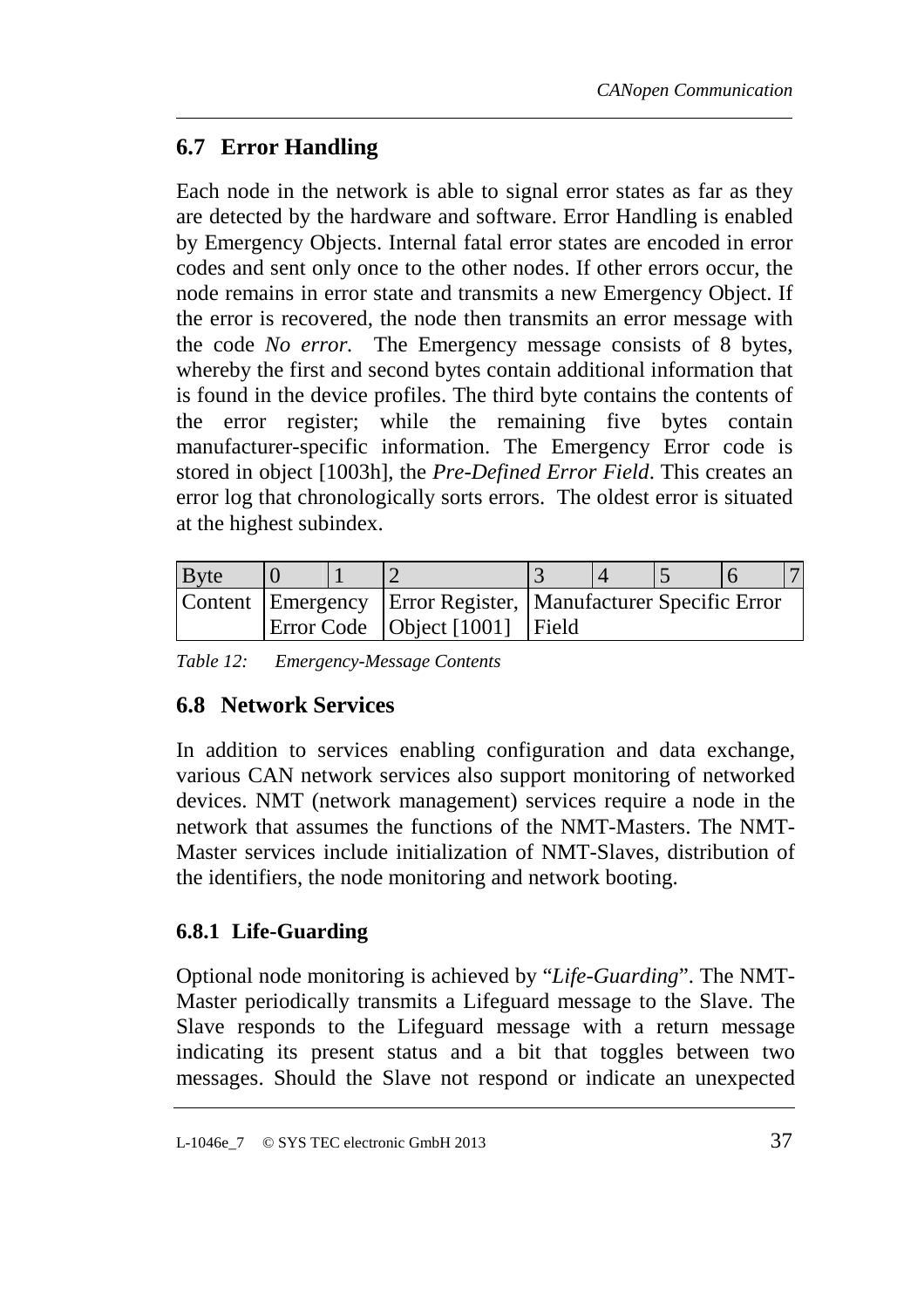status, the NMT-Master application is informed by means of a status message. Moreover, the Slave can detect failure of the Master. *Life-Guarding* is started with the transmission of the initial message from the Master.

#### **6.8.2 Heartbeat**

Similar to Lifeguarding, the Heartbeat function is an additional network supervisory service. But unlike the Lifeguarding, the Heartbeat does not require a NMT-Master. Only CANopen Slaves are able to function as Heartbeat Producer and Consumer because they provide an Object Dictionary in order to store the Heartbeat times.

#### **6.8.3 Heartbeat Producer**

The Heartbeat Producer cyclically sends a Heartbeat message. The configured Producer Heartbeat time (16-bit – value in ms), located at index 1017h, will be used as an interval time. If this interval time expires, a message with the following contents will be sent:

| Byte |                                     | $\mathbf{1} \cdots$ |
|------|-------------------------------------|---------------------|
|      | Content   Producer State   reserved |                     |

*Table 13: Heartbeat Message Structure* 

The COB-ID that is used is  $0700h +$  the node number.

The Hearbeat Producer gives its status, which can be any of the following values, in the first byte of the message:

00h BOOTUP 04h STOPPED 05h OPERATIONAL 7Fh PRE-OPERATIONAL

The Heartbeat Producer is deactivated when the producer Heartbeat time is set to 0.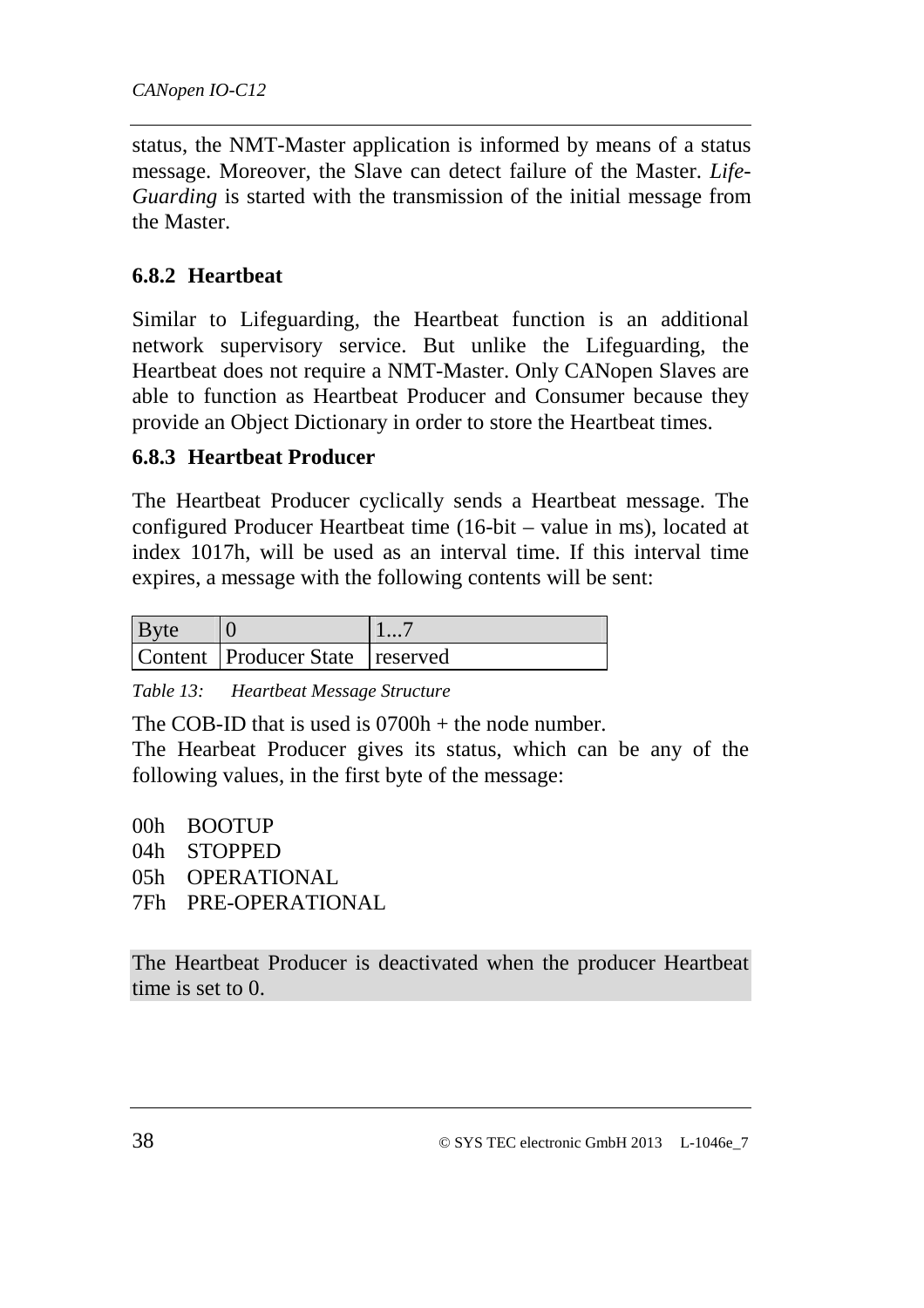#### **6.8.4 Heartbeat Consumer**

The Heartbeat Consumer analyzes Heartbeat messages sent from the producer. In order to monitor the Producer, the Consumer requires every producers' node number, as well as the consumer Heartbeat time.

For every monitored Producer, there is a corresponding sub-entry that has the following contents:

|           | <b>MSB</b> |         | LSB                            |
|-----------|------------|---------|--------------------------------|
| D.<br>DIU | $31 - 24$  | $23-16$ | 15-0                           |
| Value     | 00h        | Node-ID | <b>Consumer Heartbeat Time</b> |

*Table 14: Structure of a Consumer Heartbeat Time Entry* 

The Consumer is activated when a Heartbeat message has been received and a corresponding entry is configured in the OD. If one of the activated Heartbeat times expires during an active Heartbeat consumer without receipt of a corresponding Heartbeat message, then the consumer for this producer is deactivated.

The Heartbeat consumer is completely deactivated when the consumer Heartbeat time is given a value of 0.

### **6.9 Network Boot-Up**

The NMT-Master is responsible for booting of the network. The boot procedure takes place over several steps. According to the type of networked CANopen device, the identifier defaults to pre-defined values (for minimum CANopen devices) or is configured via DBT services. The pre-defined configuration for the identifier values include Emergency Objects, PDOs and SDOs. These are calculated according to node addresses, which can be located between 1 and 128 and are added to a base identifier that determines the function of an object.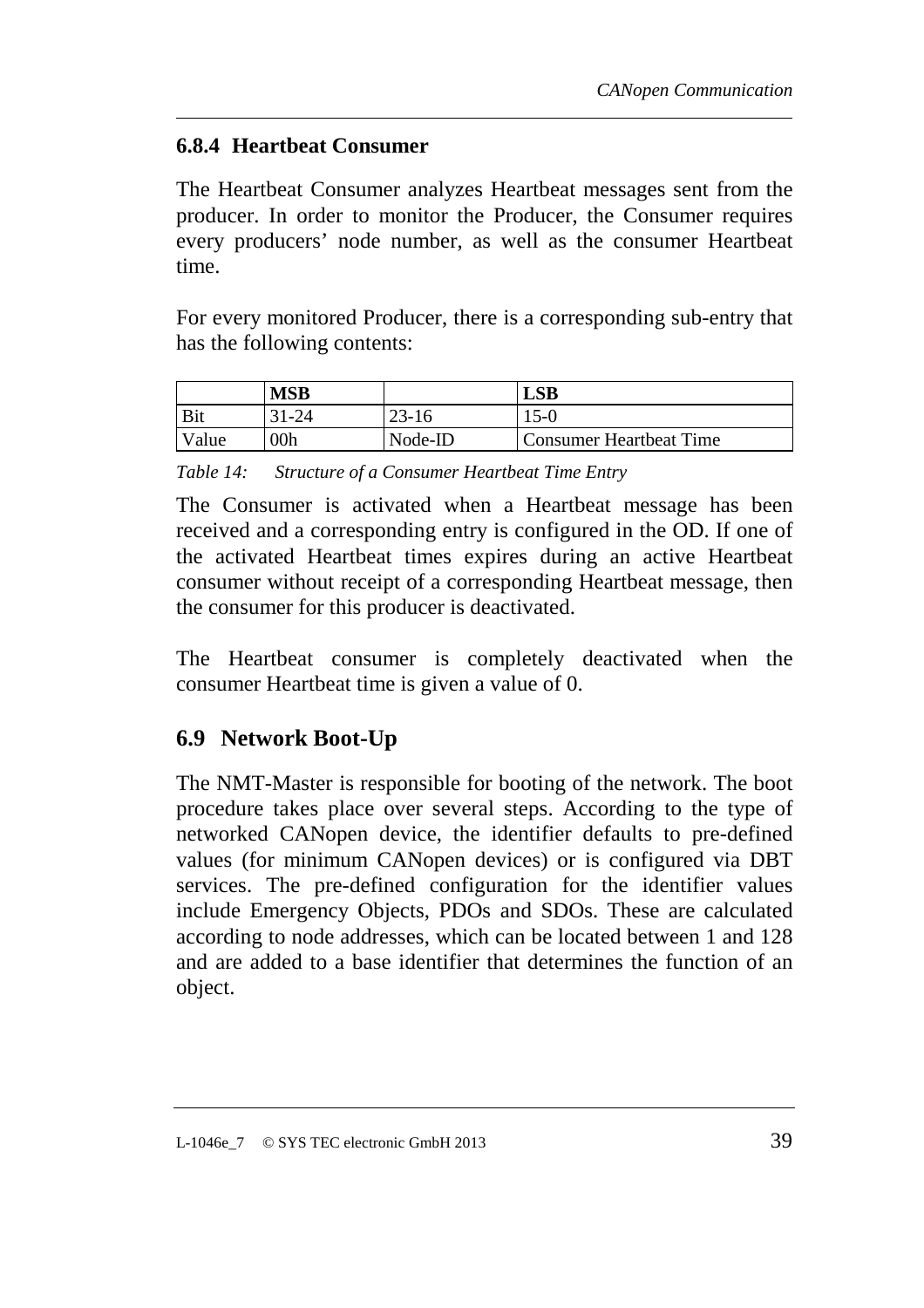| COB-Identifier |                          |                       |   |              |  |  |
|----------------|--------------------------|-----------------------|---|--------------|--|--|
|                | $\overline{\phantom{0}}$ | $\tilde{\phantom{0}}$ | – | $\mathbf{r}$ |  |  |

Function Code Device-ID

*Table 15: Calculation of the COB-Identifier from the Node Addresses* 

This base identifier is determined as follows:

| Object             | Resulting COB-ID Resulting |               | Communication |
|--------------------|----------------------------|---------------|---------------|
|                    | [hex]                      | <b>COB-ID</b> | Parameter at  |
|                    |                            | [decimal]     | Index         |
| <b>EMERGENCY</b>   | $80h + Device-ID$          | $129 - 255$   |               |
| PDO1 $(tx)$        | $180h + Device-ID$         | $385 - 511$   | 1800h         |
| PDO1 $(rx)$        | $200h + Device-ID$         | $513 - 639$   | 1400h         |
| PDO2 (tx)          | $280h + Device-ID$         | $641 - 767$   | 1801h         |
| PDO2 $(rx)$        | $300h + Device-ID$         | $769 - 895$   | 1401h         |
| PDO3 $(tx)$        | $380h + Device-ID$         | $896 - 1022$  | 1802h         |
| PDO3 $(rx)$        | $400h + Device-ID$         | $1025 - 1151$ | 1402h         |
| SDO.<br>(tx)       | $580h + Device-ID$         | $1409 - 1535$ |               |
| <b>SDO</b><br>(rx) | $600h + Device-ID$         | $1537 - 1663$ |               |
| Nodeguard          | $700h + Device-ID$         | $1793 - 1919$ | (100Eh)       |

*Table 16: Base Identifier* 

Configuration data can be loaded on Slave devices via the pre-defined SDO. PDOs can be transmitted after nodes are set from *Pre\_Operational* to *Operational* state by the NMT service *Start\_Remote\_Node*. Minimum CANopen devices also support the *Stop\_Remote\_Node*, *Enter\_Pre-Operational\_State*, *Reset\_Node*, *Reset\_Communication* services. As indicated in Figure 3, networked nodes automatically enter *Pre\_Operational* following boot-up and initialization. The *Reset\_Node* service completely resets target nodes. *Reset\_Communication* resets communication parameters.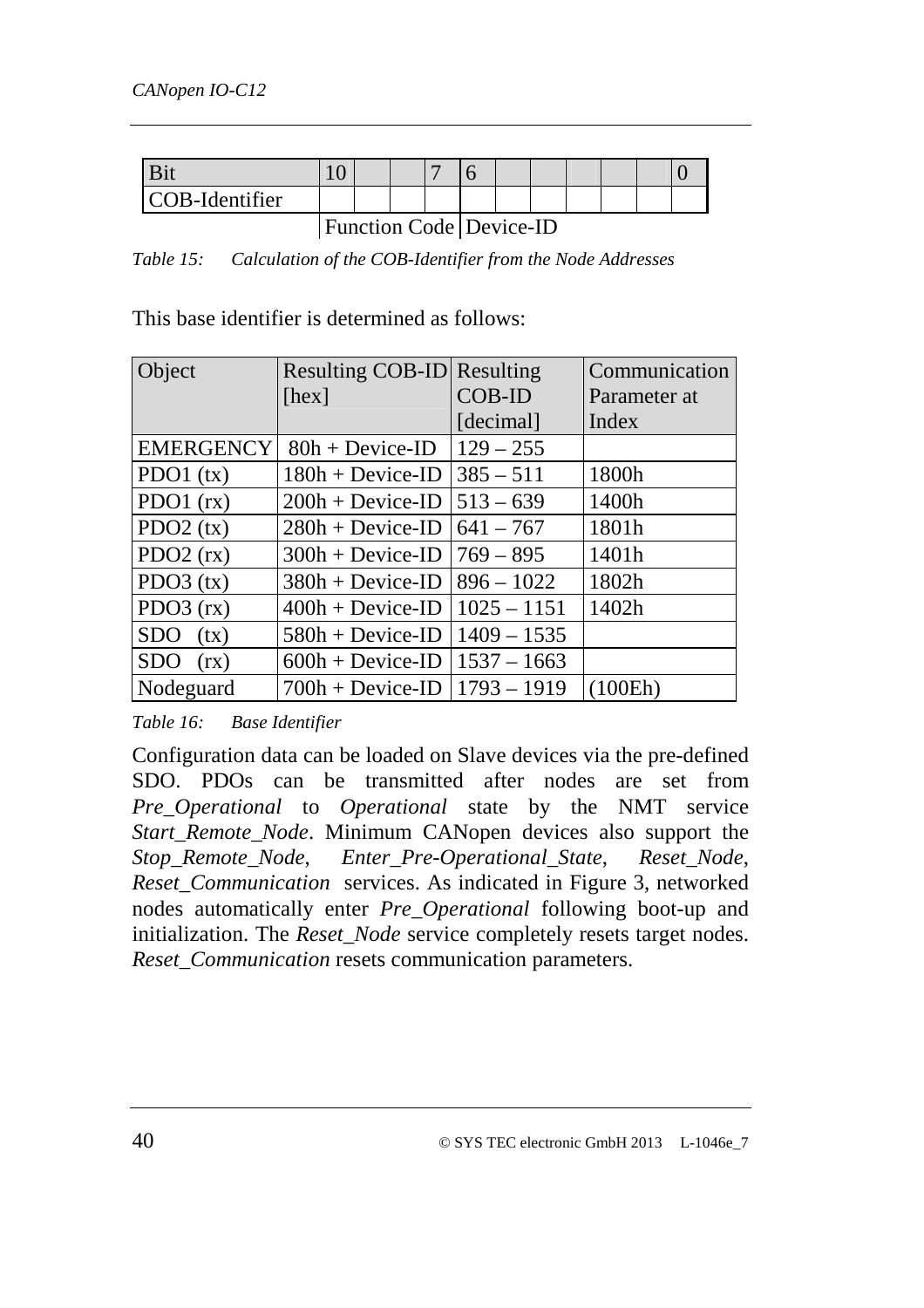

*Figure 10: State Diagram of a CANopen Device* 

|                         | State transition Action required                       |
|-------------------------|--------------------------------------------------------|
| (1)                     | following "Power On", automatically switches into      |
|                         | "Initialization" state                                 |
| (2)                     | "Initialization" finished, automatically switches into |
|                         | "Pre-Operational" state                                |
| (3),(6)                 | NMT service "Start_Remote_Node"                        |
| $(4)$ , $(7)$           | NMT service "Enter_Pre-Operational_State"              |
| (5),(8)                 | NMT service "Stop_Remote_Node"                         |
| $(9)$ , $(10)$ , $(11)$ | NMT service "Reset_Node"                               |
| (12),(13),(14)          | NMT service "Reset_Communication"                      |

*Table 17: Description of State Flow Diagram Symbols*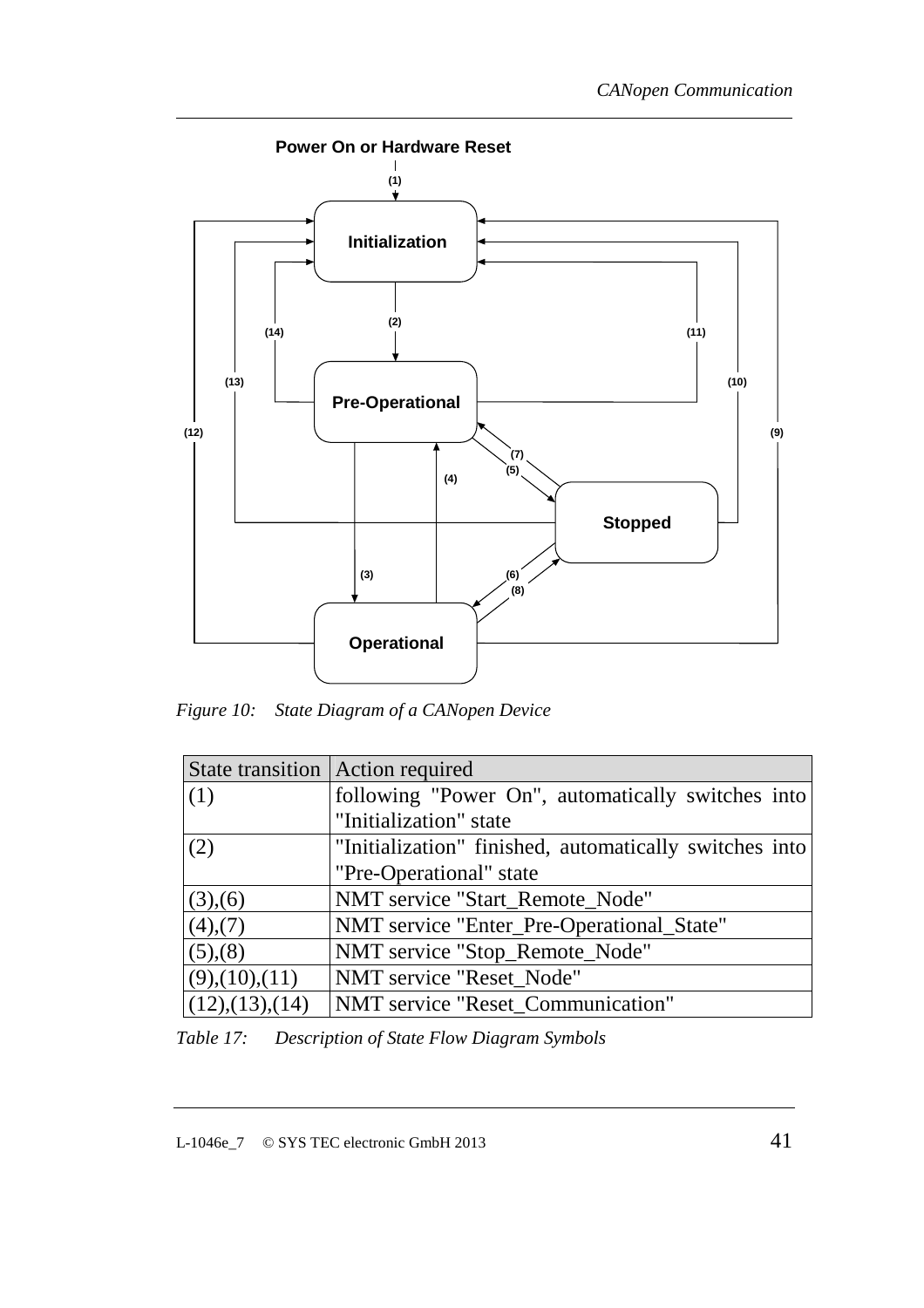For networked devices operating in a network with or without DBT capabilities, it is necessary to reserve the identifier for "minimum devices" in the database of the DBT-Master.

Extended Boot-up is based on CAL specifications. The device states *Pre-Operational* and *Initializing* have been implemented in addition.

### **6.10 Object Dictionary Entries**

Beside the parameters for the PDOs, a number of additional entries in the Object Dictionary belong to the data that specify a CANopen device. The communication profile contains such information as:

- the device type at index [1000H];
- the error register at index [1001H];
- the Pre-Defined Error Field at [1003H];
- the identifier of the SYNC message at [1005H];
- the device name at [1008H],
- the hardware and software version of the manufacturer at [1009] and [100AH];
- the node address at [100BH];
- the parameter Guard-Time at [100CH] and
- the parameter Life-Time-Factor at [100DH].

In the device type, information about the implemented device profile and the capabilities of the device is encoded. The error register gives information about internal errors of the device; the pre-defined error field provides an error log. In case the Guard-Time and Life-Time-Factor are unequal to Zero, the multipied values result in the Life Time of the CANopen device for the node monitoring protocol.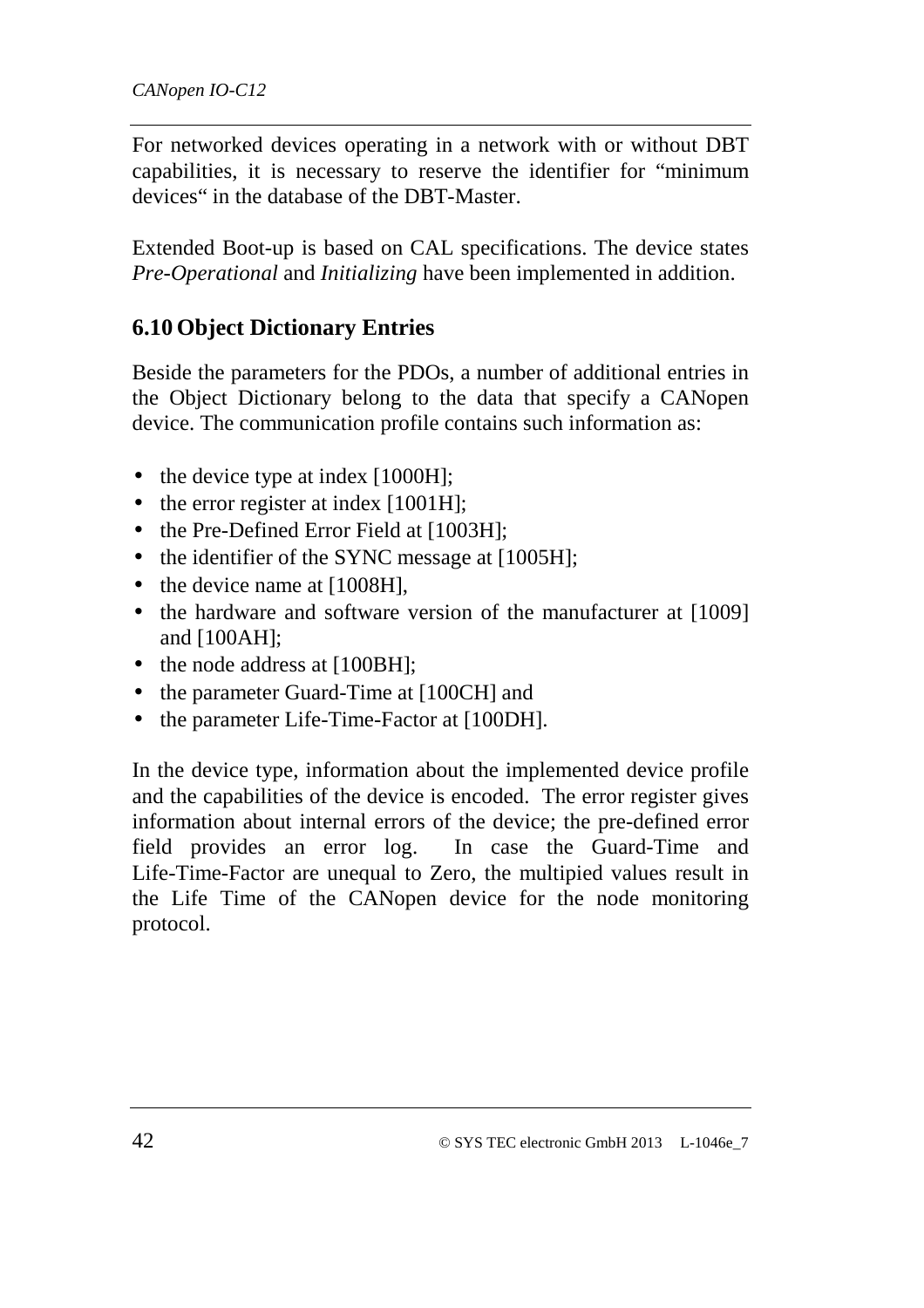### **6.11 Input/Output Assignment to Object Dictionary Entries**

The CANopen IO-C12 allows an easy configuration for a specific CANopen application. The fixed number of inputs and outputs on the CANopen IO-C12 makes easy configuration of Process Data Objects (PDOs) possible. Both digital and analog inputs, as well as the digital and analog outputs, are configured in accordance with CiA standards. Configuration of Object Dictionary Input/Output entries for the CANopen IO-C12**,** according to data type, is shown in *Table 18*.

| Data Type             | <b>Index / Subindex</b> | <b>Size</b> |
|-----------------------|-------------------------|-------------|
| <b>Digital Input</b>  |                         |             |
| DI0  DI7              | 6000H/1                 | <b>BYTE</b> |
| DI8  DI15             | 6000H / 2               | <b>BYTE</b> |
| DI16  DI23            | 6000H / 3               | <b>BYTE</b> |
| DI24  DI26            | 6000H/4                 | <b>BYTE</b> |
| <b>Digital Output</b> |                         |             |
| DO0  DO7              | 6200H/1                 | <b>BYTE</b> |
| DO8  DO15             | 6200H / 2               | <b>BYTE</b> |
| RELO  REL3            | 6200H/3                 | <b>BYTE</b> |
| <b>Analog Input</b>   |                         |             |
| AI0                   | 6401H/1                 | <b>WORD</b> |
| AI1                   | 6401H/2                 | <b>WORD</b> |
| AI2                   | 6401H/3                 | <b>WORD</b> |
| AI3                   | 6401H/4                 | <b>WORD</b> |
| <b>Analog Output</b>  |                         |             |
| AO <sub>0</sub>       | 6410H/1                 | <b>WORD</b> |
| AO1                   | 6410H / 2               | <b>WORD</b> |
|                       |                         |             |

*Table 18: Object Dictionary Input/Output Entries* 

**Note:** After boot-up of the CANopen IO-C12, objects can be accessed via SDOs. If the node is in *Operational* state**,** objects can be accessed via PDOs. The default mapping parameters applies for Object Dictionary Input/Output entries. Any modification of mapping parameters can be done via SDO with the help of a network configuration tool.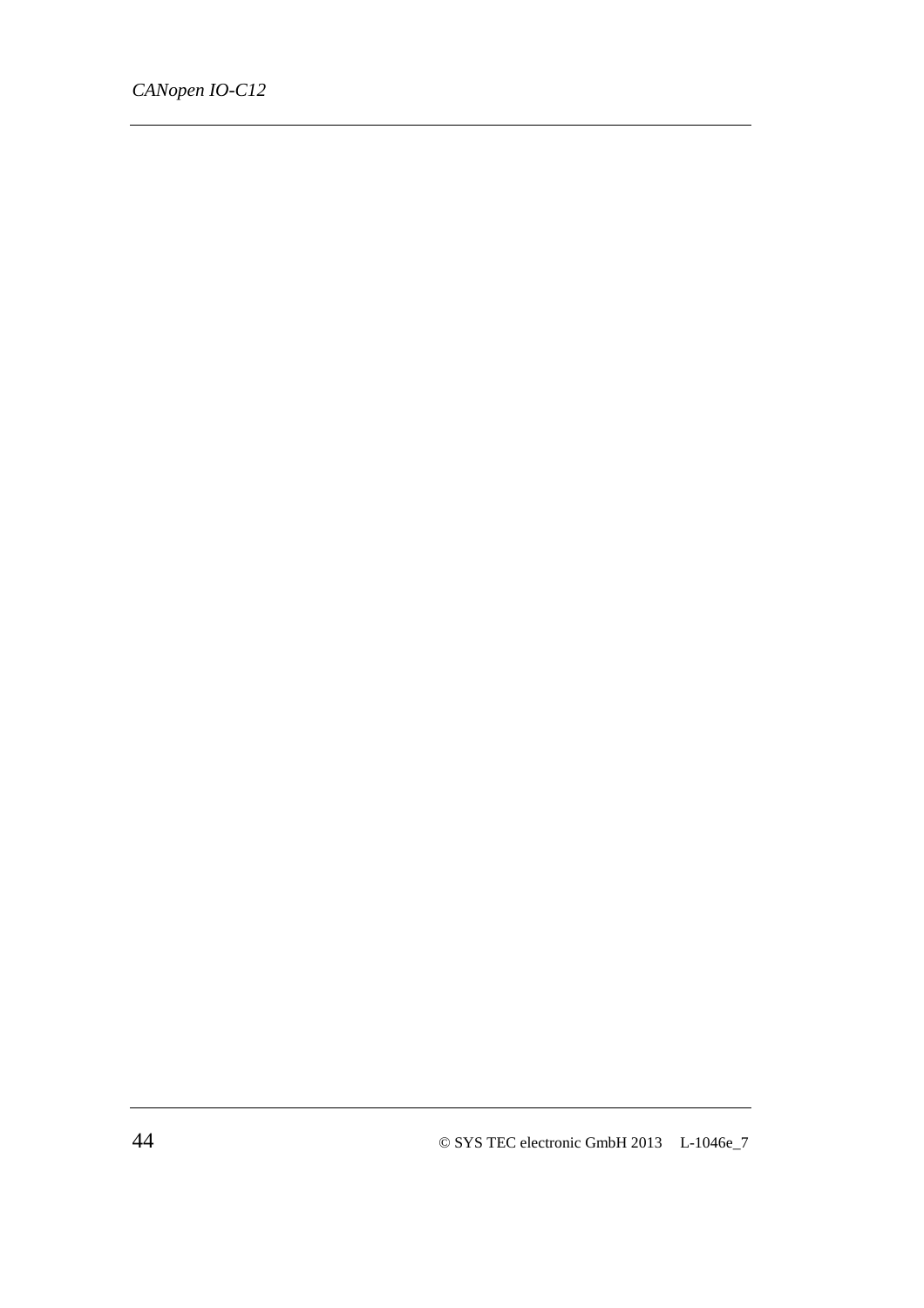# **7 CANopen IO-C12 Operation**

### **7.1 CANopen State Transitions**

The structure of messages that changes the state of a CANopen node is as follows:

| 11-bit CAN Identifier |                  | 2 Byte Data |
|-----------------------|------------------|-------------|
|                       | $\overline{c}$ s | NODE ID     |

*Node\_ID* Node address; Node\_ID = 0 to address all devices (Broadcast) *cs* Command

*Table 19* summarizes all NMT-Master messages used for status control:

| <b>Command</b> | <b>Description</b> | <b>Function</b>                             | <b>State after</b> |
|----------------|--------------------|---------------------------------------------|--------------------|
| $\left($ cs)   |                    |                                             | <b>Execution</b>   |
| 1(01h)         | Start_Remote_      | Starts the CANopen device                   | <b>OPERATIONAL</b> |
|                | Node               | and PDO transmission,                       |                    |
|                |                    | activates outputs                           |                    |
| 2(02h)         | Stop_Remote_       | Stops PDO transmission,                     | STOPPED or         |
|                | Node               | renders outputs in error state              | <b>PREPARED</b>    |
| 128 (80h)      | Enter_Pre_         | Stops PDO transmission, SDO                 | PRE-               |
|                | Operational        | remains active                              | <b>OPERATIONAL</b> |
|                | <b>State</b>       |                                             |                    |
| 129(81h)       | Reset_Node         | Executes a system Reset;                    | PRE-               |
|                |                    | Initial Start-up, resets all                | <b>OPERATIONAL</b> |
|                |                    | settings to default values                  |                    |
| 130 (82h)      | Reset              | Resets all communication                    | PRE-               |
|                |                    | Communication   parameters to deault values | <b>OPERATIONAI</b> |

*Table 19: NMT-Master Messages for Status Control*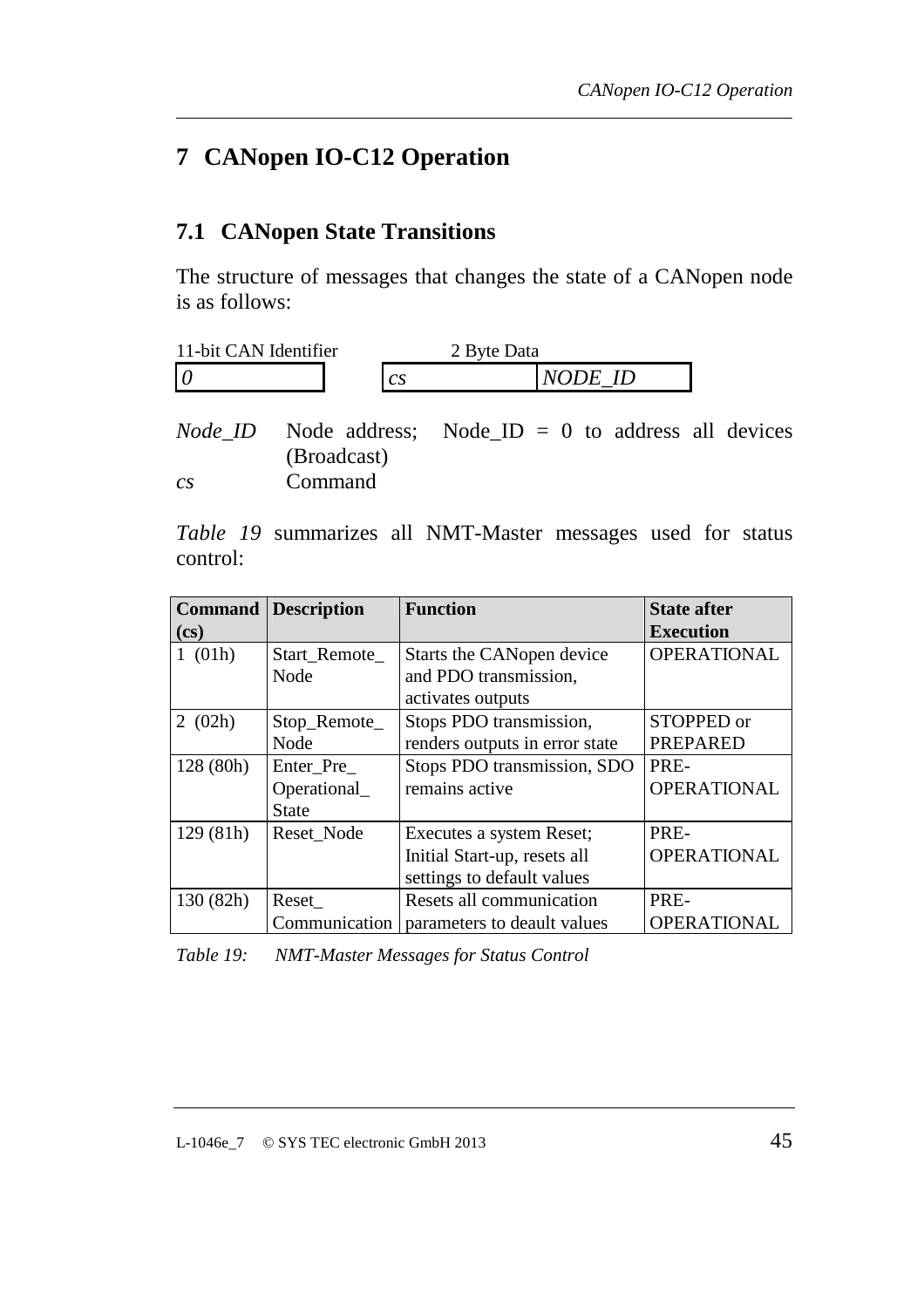### **7.2 Power On**

After "Power-On", the CANopen IO-C12 executes required initialization routines and switches into *Pre*\_*Operational* state.

# **7.3 PRE-OPERATIONAL**

Process Data Objects (PDOs) are not active in *Pre*\_*Operational* state. The default identifier for Service Data Objects (SDOs) is available and all necessary network configurations can be executed via SDO. At the end of the configuration process, the CANopen device can be rendered into *Operational* state. This can be done by the network Master or by the user with the help of a network configuration tool.

# **7.4 OPERATIONAL**

All Process Data Objects (PDOs) can be exchanged in *Operational* state. Access via SDO is also possible.

# **7.5 STOPPED**

Network communication is suspended in state *STOPPED*. This does not affect the Node-Guarding and the "Heartbeat", if this was enabled before. This state can be used to render the application into a "Safety State". In *STOPPED* state PDO, SDO, SYNC and Emergency communication are **NOT** functioning. Leaving this state is only possible with a NMT message.

# **7.6 Restart Following Reset / Power-On**

Each Reset of the CANopen IO-C12 transmits an Emergency message without data contents. Temporary operational failure of the CANopen IO-C12 and subsequent power-up of the device are detected without Node Guarding (*refer to Section 4.6 Node-Guarding*), as the sending device can be determined by the message identifier.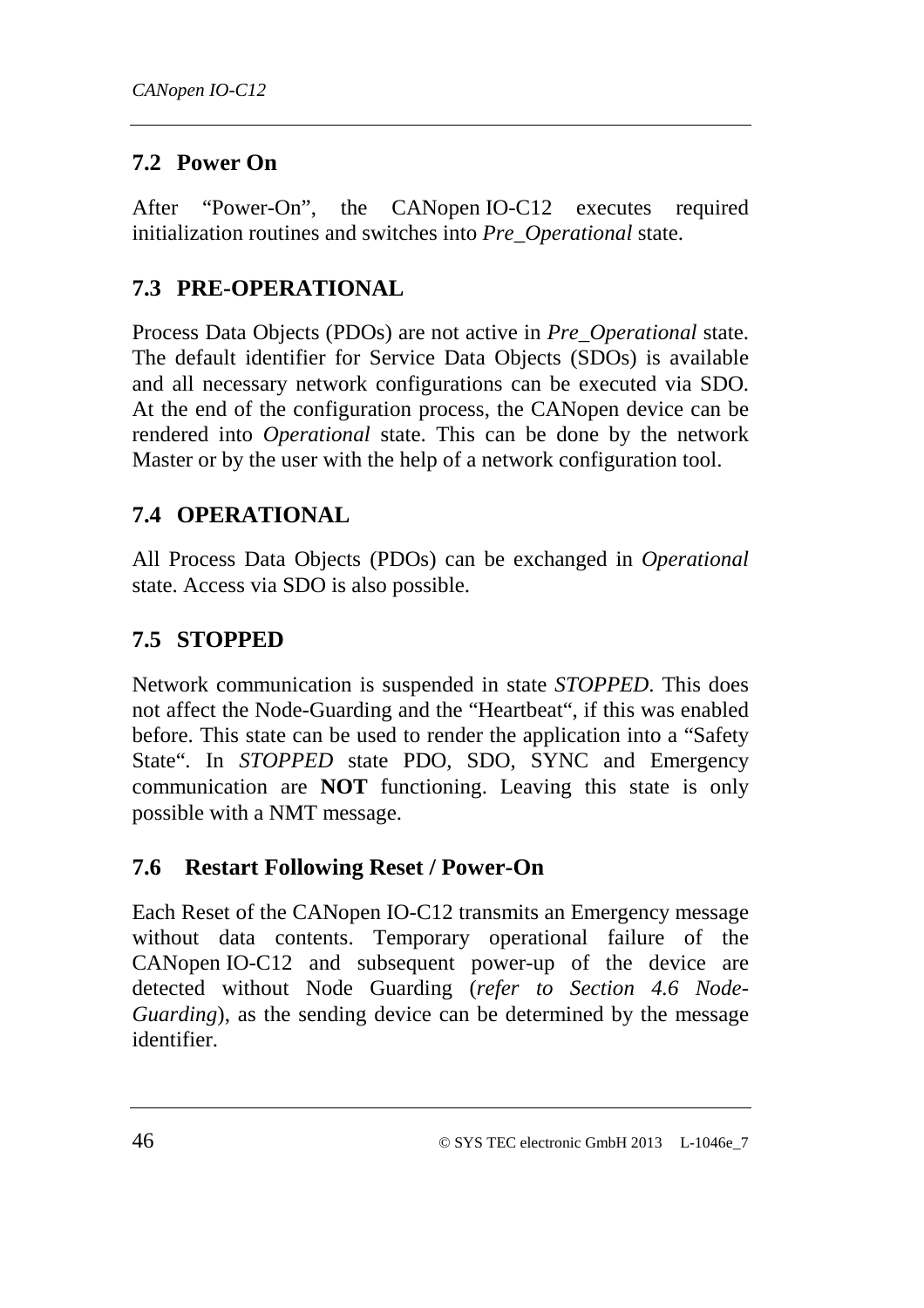The CANopen IO-C12 distinguishs between *"Load"*\_Start and *"Save"*\_ Start. *"Load"*\_Start is necessary:

- for initial operation of the CANopen IO-C12 after its delivery
- if the device parameters (Object Dictionary entries in RAM) should be overwritten by default values

With *"Load"*\_Start, all default CANopen IO-C12 Object Dictionary entries are copied to RAM after Reset/Power On (manufacturer default values).

The string "save" must be written to object [1010H] at subindex 1 in order to carry out the *"Save"*\_ Start routine. With *"Save"*\_ Start all Object Dictionary entries are copied from nonvolatile memory to RAM after a Reset/Power-On using the saved user-specific values. If the bus Master or the user, by means of a network configuration tool, modifies Object Dictionary entries, then the modifications are only active as of the next RESTART if *"Save"* is written to object [1010H] in subindex 1. This means that only the stored values are valid after the Reset/Power-On of the CANopen IO-C12. These values are stored then in the nonvolatile memory and do not get lost in the event of power-down. A*"Save"*\_ Start can take up some seconds, because of the copy operations.

All device parameters can be stored in the nonvolatile memory using object [1010H] in subindex 1. In order to prevent unintended storage of parameters in the E<sup>2</sup>PROM device, a special "Save" signature must be written to subindex 1. This 32-bit signature (in hex format) appears as follows:

| <b>MSB</b>    |     |     | <b>LSB</b>            |
|---------------|-----|-----|-----------------------|
| $^{\circ}$ e' | i   | a   | $\ddot{\bullet}$<br>ت |
| 65h           | 76h | 61h | 73h                   |

All device parameters can be reset to manufacturer default values according to DS301 or DS401 standards via the object [1011H] in subindex 1. In order to prevent an unintended reset following a store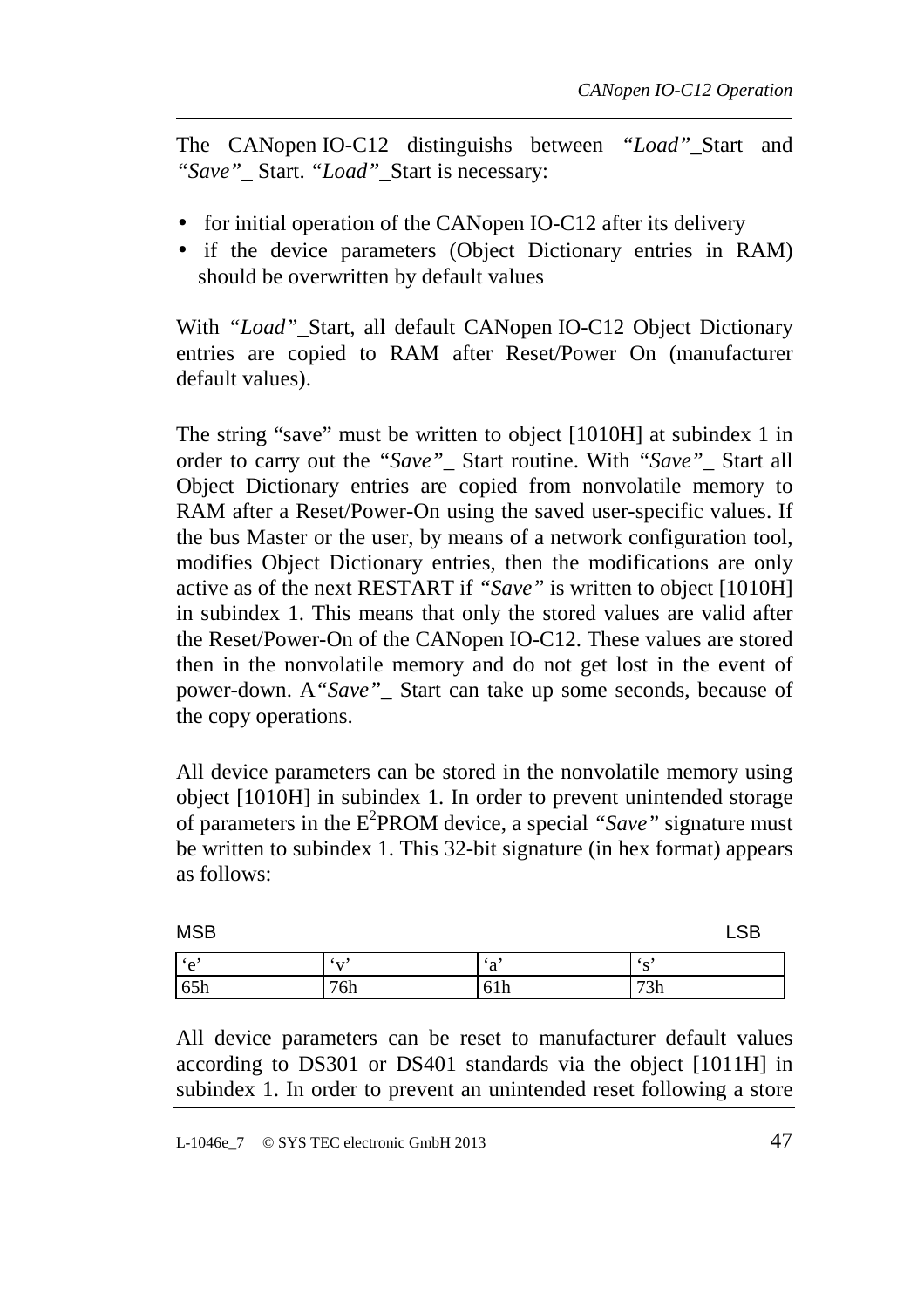instruction with the *"Save"* signature, the *"Load"* signature must be written to subindex 1. This 32-bit signature (in hex format) appears as follows:

| <b>MSB</b> |         |     | LSB |
|------------|---------|-----|-----|
| 6d<br>u    | ۰.<br>a |     | 612 |
| 64h        | 61h     | 6fh | 6ch |

In order to set the default values, a Reset/Power-On must be subsequently executed.

### **7.7 Functions of the digital Inputs**

There are multiple trigger conditions selectable for the digital outputs. These are defined in the Object Dictionary at Index 6005H, 6006H, 6007H and 6008H.

It is within the userd responsibility to make sure **only one** trigger condition is activated per input. See *Table 18* for the appropriate OD enties of the digital inputs. The present status of all digital inputs are displayed by the LEDs located on the front-cover.

#### **7.7.1 Global interrupt enabling of digital inputs 6005H**

The OD entry 6005H enables PDO transmission for digital inputs in asynchronous transmission type.

The default value is TRUE (1).

### **7.7.2 Interrupt Mask rising and falling edge - 6006H**

This is the default setting for digital outputs. The state of the input is transmitted over CAN at every change.

The default value for all digital inputs is 1.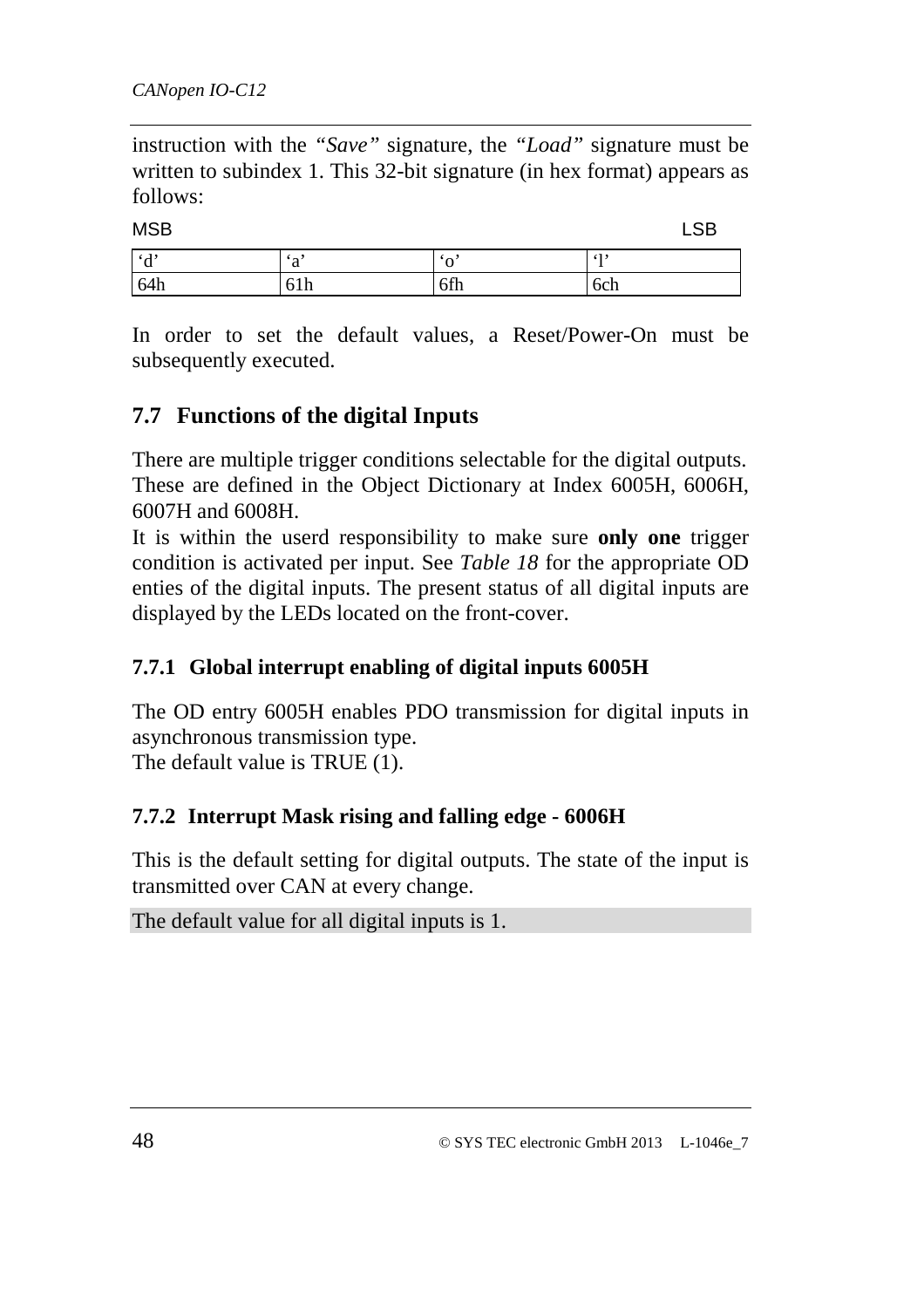#### **7.7.3 Interrupt Mask rising edge - 6007H**

This is an optional setting for digital inputs. The state of the input is transmitted over CAN at a change from "0" to "1" only.

If an input is configured for this mask no other input must be activated in Index 6006H or 6008H.

The default value for all digital inputs is 0.

#### **7.7.4 Interrupt Mask falling edge - 6008H**

This is an optional setting for digital inputs. The state of the input is transmitted over CAN at a change from "1" to "0" only.

If an input is configured for this mask no other input must be activated in Index 6006H or 6007H.

The default value for all digital inputs is 0.

# **7.8 Functions of the digital outputs**

See *Table 18* for the appropriate OD enties of the digital outputs. The present status of all digital outputs as well as the relay REL0..REL3 are displayed by the LEDs located on the front-cover. The error behaviour is desbribed in section *8.1*.

# **7.9 Analog Input Operation**

### **7.9.1 Handling Analog Values**

This section provides general information on data storage of analog values in a CANopen frame.

The CANopen Standard DS401 defines that all analog values have to be stored as 32-bit value aligned left with a sign bit. On the CANopen IO-C12 all A/D-conversion values are stored with 10-bit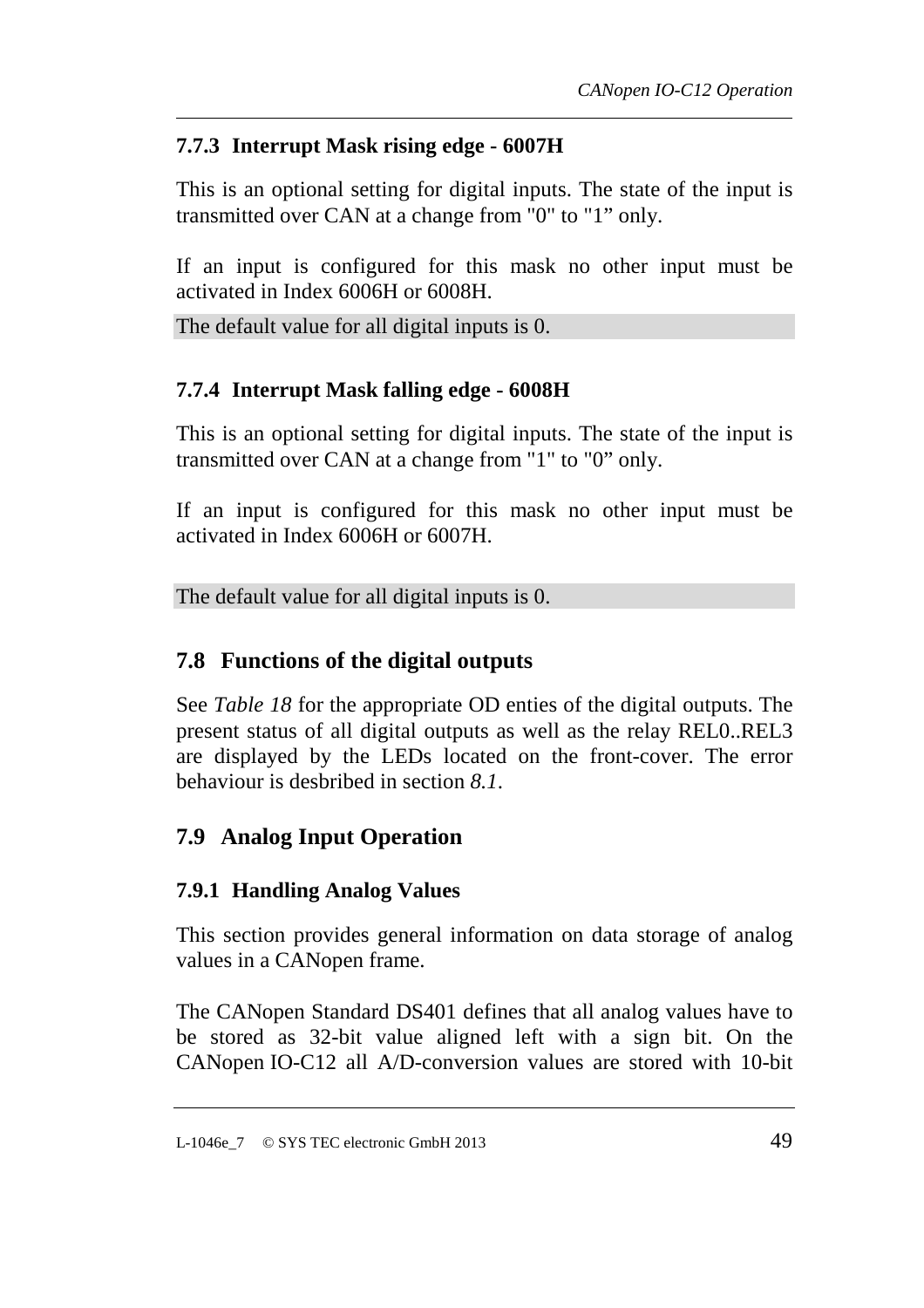data. Consequently, for each analog channel, two data bytes must be transmitted.

These data bytes are stored and transmitted on the CAN bus as shown in *Table 20*.

| Byte 2 |  |  |  |  |  | Byte |  |                                                                               |  |  |  |
|--------|--|--|--|--|--|------|--|-------------------------------------------------------------------------------|--|--|--|
| Sign   |  |  |  |  |  |      |  |                                                                               |  |  |  |
|        |  |  |  |  |  |      |  | Bit 9   Bit 8   Bit 7   Bit 6   Bit 5   Bit 4   Bit 3   Bit 2   Bit 1   Bit 0 |  |  |  |

*Table 20: Storage of Analog Values* 

On the CAN bus, first byte 1 and then byte 2, is transmitted.

#### **7.9.2 Formula for Calculating the Analog Input Value**

The formula listed below is used to calculate a voltage value of an analog input from the A/D-conversion result:

*resolution ADC* 2  $A In_{\text{IV}} = \frac{result \ A \ D \ conversion_{\text{/hex}} \bullet voltage \ range_{\text{/V}}}{2 \ resolution \ ADC}$  $=\frac{result \ A/D conversion_{/hex}}{2 \cdot \frac{resolution \ ADC}}$ 

The following example will explain the use of this formula in more detail:

 $A/D$ -value in OD:  $= 41A0H (16800deg)$ voltage range  $= 10.107V$ logical resolution of OD entry  $= 15$  Bit (signed) analog input value  $(AI)$  = 5.18V

 $AI = (0x41A0 \bullet 10.107V)/2^{15} = 5.12V$ *To get the least quantisation of the ADC the actual used internal resolution is needed. Result A/D conversion: = 01H Voltage range: = 10.107V Internal ADC resolution = 10 Bit Least possible resolution: = 9.87mV/Digit This corresponses to the value 20H in Object Dictionary transmitted via CAN.*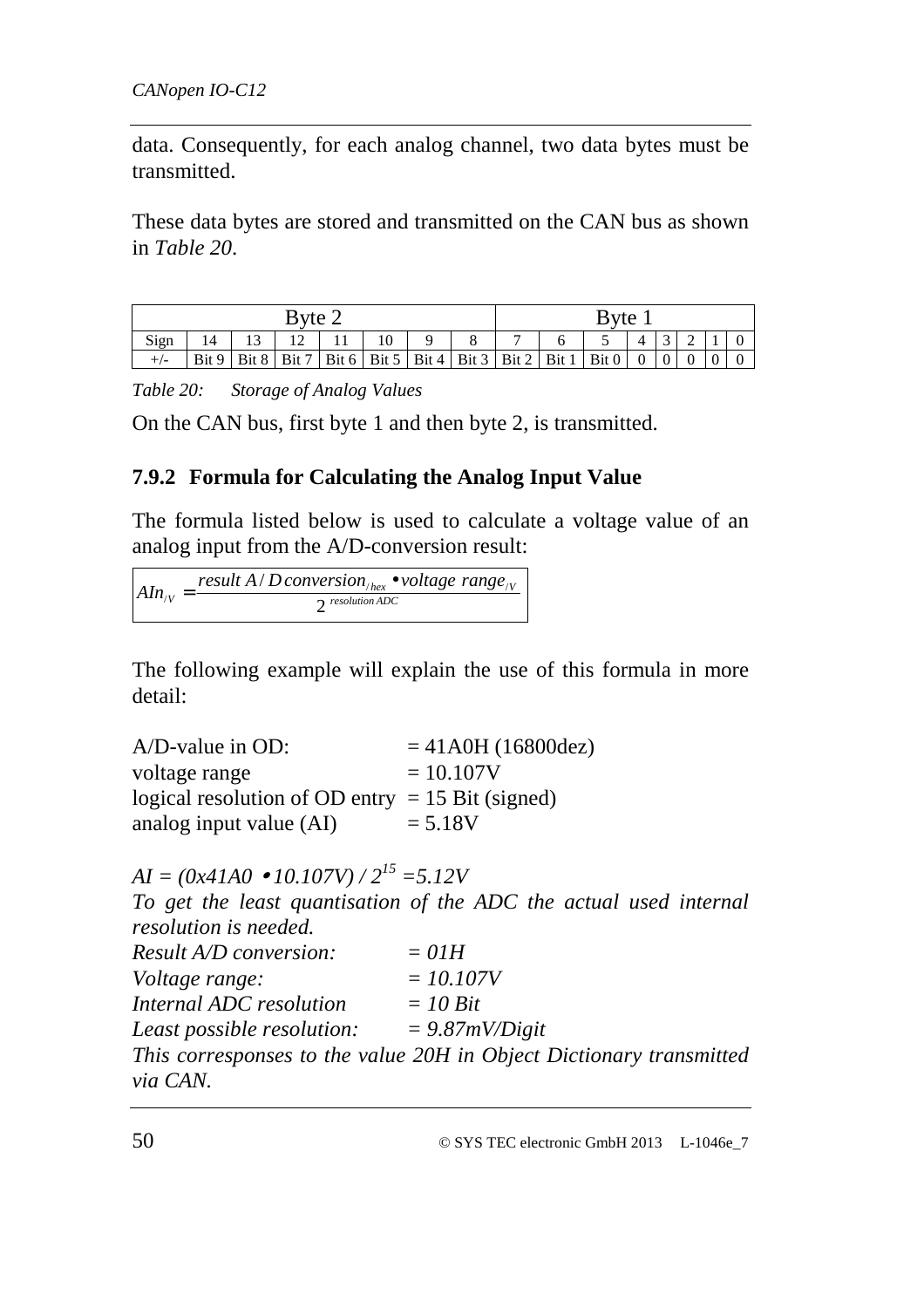#### **7.9.3 Selecting the Interrupt Trigger**

This object entry determines which event can release an interrupt. For this purpose the object [6421] "Interrupt\_Trigger\_Selection" is available. If the "Global\_Interrupt\_Enable" [6423] is activated, the release of an interrupt transmits the TX-PDO for analog inputs. A specific subindex is available for each analog input channel. This allows precise configuration of the interrupt event for each channel.

|        | Bit Number   Interrupt Trigger                       |
|--------|------------------------------------------------------|
|        | Upper limiting value exceeded                        |
|        | Lower limiting value exceeded                        |
|        | Input value fluctuates more than <i>DELTA</i> [6426] |
|        | Not supported!                                       |
|        | Not supported!                                       |
| 5 to 7 | Reserved                                             |

The following values are available:

*Table 21: Interrupt Trigger Bits* 

#### Example:

**6421,1 = 04h** means: the first analog input must fluctuate by more than *DELTA* in order to send the PDO.

#### **Note:**

The default values for all analog inputs are set to 07h.

### **7.9.4 Interrupt Source**

This object entry stores which analog input caused the interrupt. The object [6422] "Analog\_Input\_Interrupt\_Source" is available for this purpose. Every single bit refers to the corresponding analog input channel. These bits will be reset automatically if the entry has been read by a SDO or the object entry was transmitted with a PDO.

The following convention is used:

- "1" : Channel caused an interrupt,
- "0" : Channel caused no interrupt.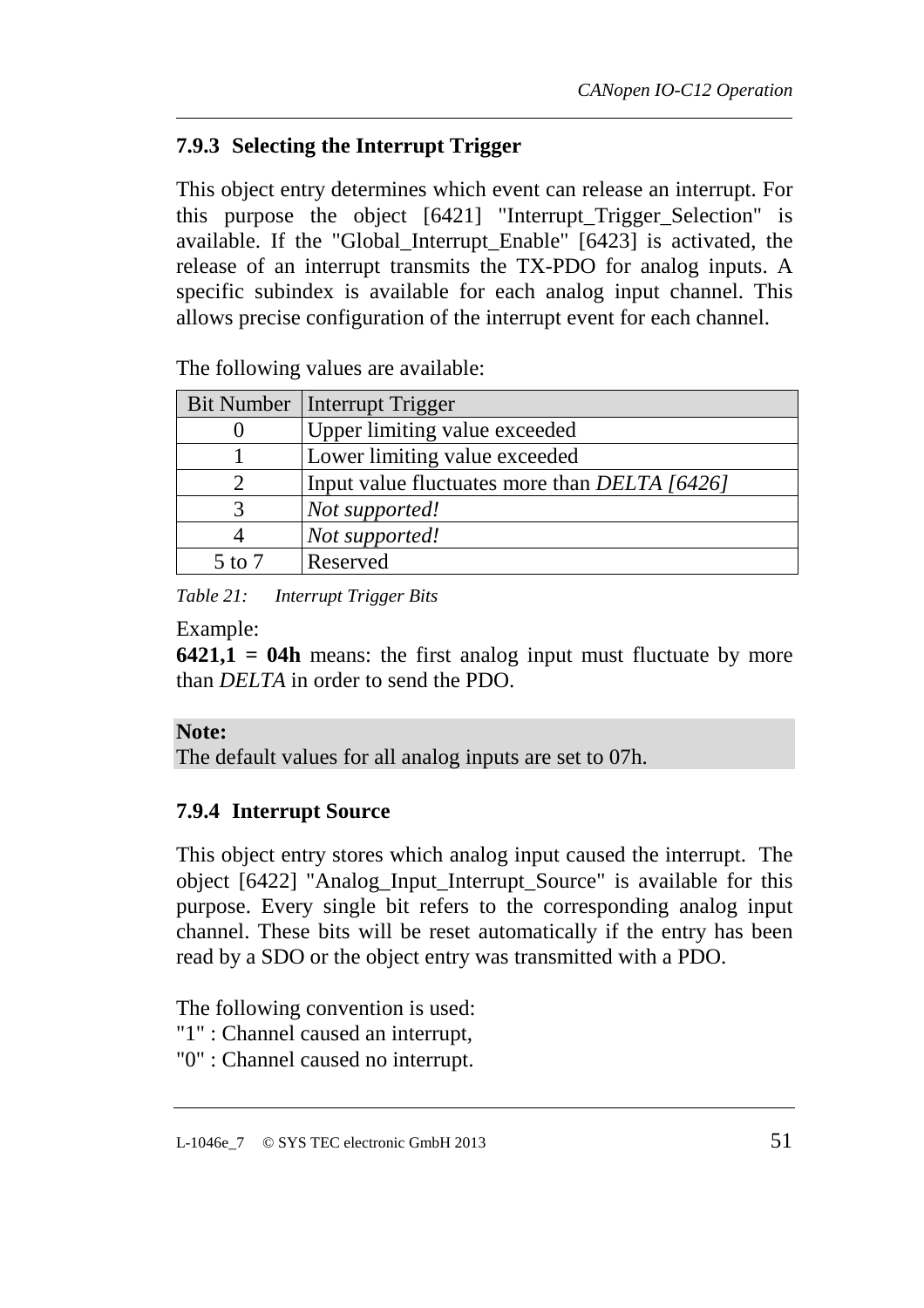Example:

**6422,1 = 01h** means: analog input channel 0 caused an interrupt.

### **7.9.5 Interupt Enable**

All interrupts can be enabled or disabled using the object entry [6423] "Analog\_Input\_Global\_Interrupt\_Enable". The default value is "0", indicating interrupt execution is disabled. To enable the interrupt execution, the value "1" must be written to the object entry (*also refer to section 7.9.3*).

### **7.9.6 Interrupt Upper and Lower Limit**

An interrupt is released, if the analog input value is higher or lower than the specified limiting value in the applicable subindex. The upper limit is sepcified in object [6424], the lower limit in [6425]. To release an interrupt, the OD entry [6423] must be set to "1".

Each analog input value will be transmitted as long the trigger condition is given. This assumes that no other trigger condition, such as the Delta Function, is enabled. The limit values must be specified as 32-bit value aligned left.

For this purpose, the objects:

- [6424] "Analog\_Input\_Interrupt\_Upper\_Limit\_Integer" and
- [6425] "Analog\_Input\_Interrupt\_Lower\_Limit\_Integer" are available.

### **Note:**

The default value in both entries for all analog inputs is "0".

Example:

### **6423 = 1h, 6421,1 = 05h** and **6424,1 = 2000 0000h**:

The analog input #1 releases an interrupt if the value exceeds the limit of 2000h, and then the value fluctuates by more than specified in the Delta function (see following section).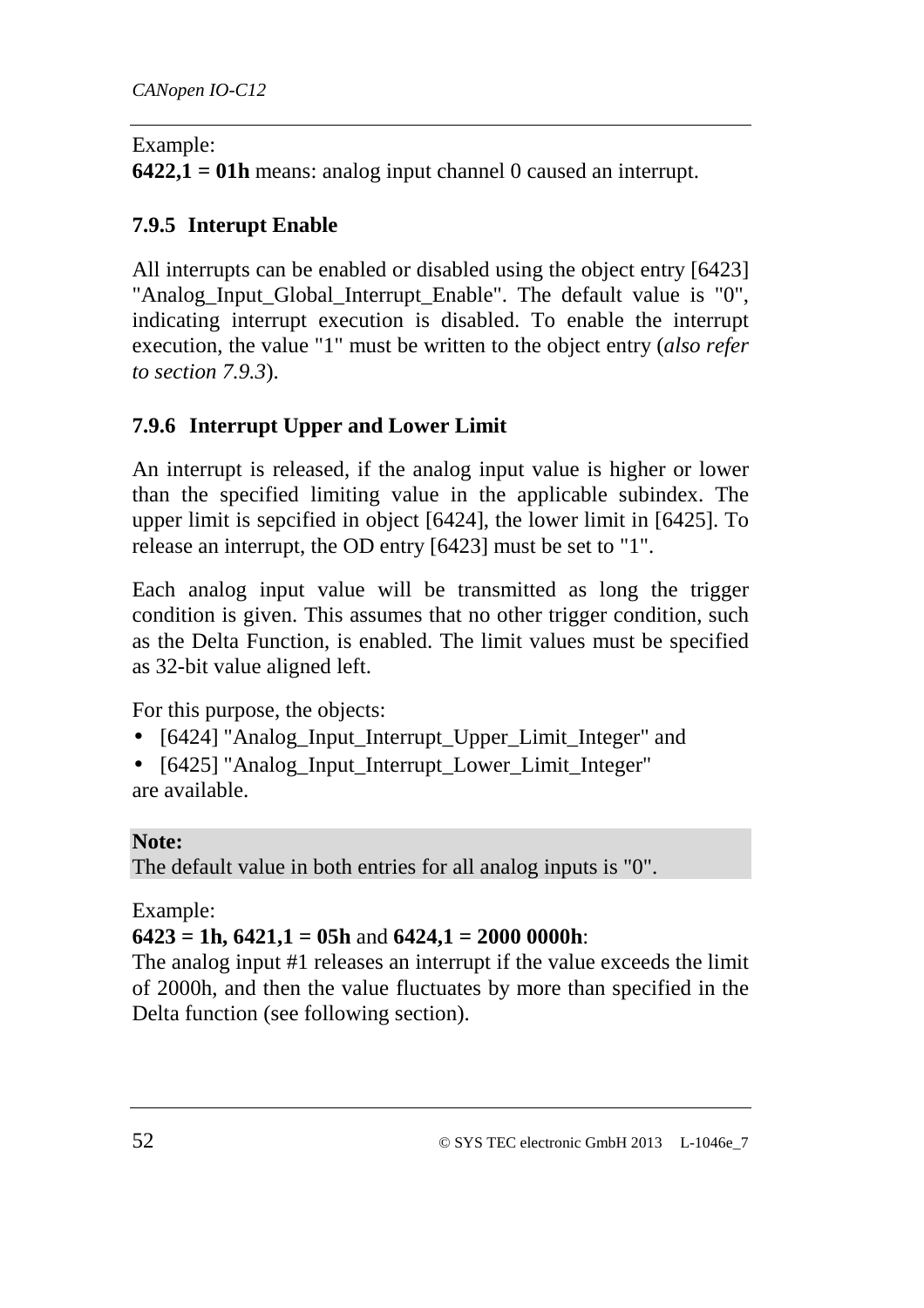#### **7.9.7 Delta Function**

The delta function allows configuration of the extent to which an analog input value can fluctuate since the most recent transmission. Only if the fluctuation on the analog input exceeds the value specified in the delta function transmission of the corresponding PDO on the CAN bus is initiated. This configuration can be done using the object [6426] *Analog\_Input\_Interrupt\_Delta*. Entries specify the number of digits in the conversion result that are allowed to fluctuate. The default value for all four analog inputs is 5. This means that the A/Dconversion result may change by up to 5 digits before a PDO is transmitted. The value must be specified as aligned left and assumes 10-bit resolution.

### **7.10 Functions of the Analog Outputs**

The CANopen C12 module features two analog outputs delivering a voltage range of 0..10V. The conversion results are represented in the Object Dictionary as SINT (signed integer

The following example will explain the use of this formula in more detail:

| $A/D$ -value in OD:            | $=$ 500H (1280dez)         |
|--------------------------------|----------------------------|
| voltage range                  | $= 10.35V$                 |
| logical resolution of OD entry | $= 15$ Bit (0.316mV/digit) |
| analog ouput value (AI)        | $= 0.40V$                  |

The internal resolution of the analog outputs is 8-Bit. The smallest possible quantization is 40mV/digit. For conversation the lower 7-Bit of the OD value are ignored. For example: the OD value range 500H until 57FH delivers the same output voltage of 0.40V.

The present status of each analog output is indicated by two LED on the front cover. The intensity of the LED corresponds the output voltage.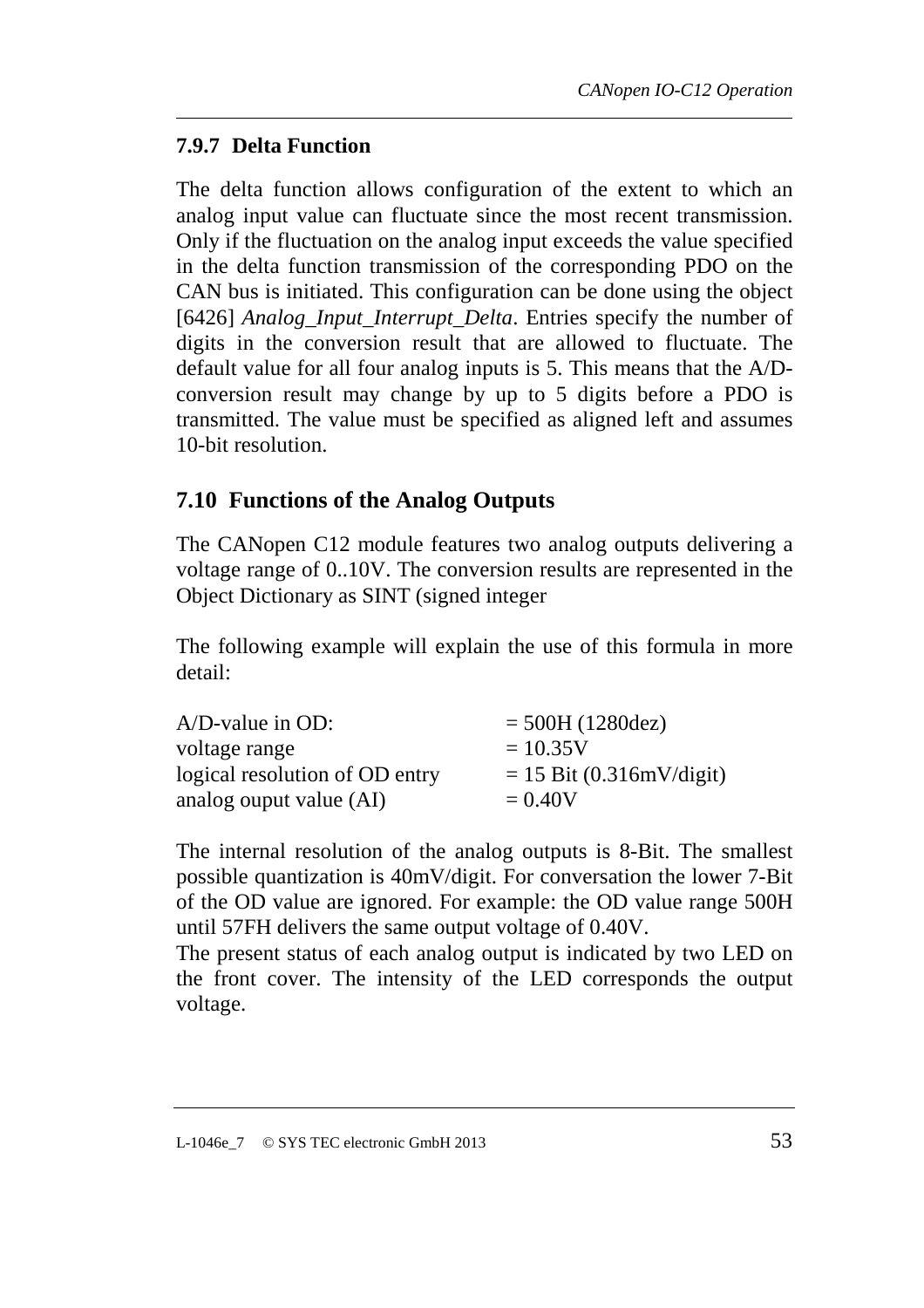### **7.11 Functions of the PWM outputs**

The CANopen C12 has two intergrated, low-side switching, shortcircuit proof  $PWM<sup>1</sup>$ -outputs. The maximum load current is 0.5A each output for inductive, capacitive and resistive load. There is an external H-Bridge module available to extend load current to up to 5A.

The PWM outputs are galvanic isolated from CPU core. The outputs hare connected to common ground of VIO. The outputs are protected against wrong polarity.

The OD has two parameters for each PWM output used for configuration.

The first parameter on OD index [6500H] describes the duty-cycle of the PWM signal. The parameter is given in percent (0..100%) and is represented as WORD value in the OD. That means: 0%=0H, 100%=FFFFH.

```
The default setting for the duty cycle of each PWM output is 0%/0H.
```
The second parameter on OD index [6510H] describes the output frequency. The value is given in µs. For example the value of 1000 will set the frequency to 1kHz.

The default setting for frequency is set to 1000 for each PWM output.

### **7.11.1Special functionality using phyPS-409-KSM01 modules**

The module firmware includes these special OD entry's: index [6520], subindex 0 to 2 index [6530], subindex 0 to 2

Together with the analog input 0 and 1 these entry's influence the PWM output signals. This functionality can be used to switch off the PWM output by over current.

 $\overline{a}$ 1 PWM: **P**ulse **W**idth **M**odulation, **P**ulse**W**eiten**M**odulation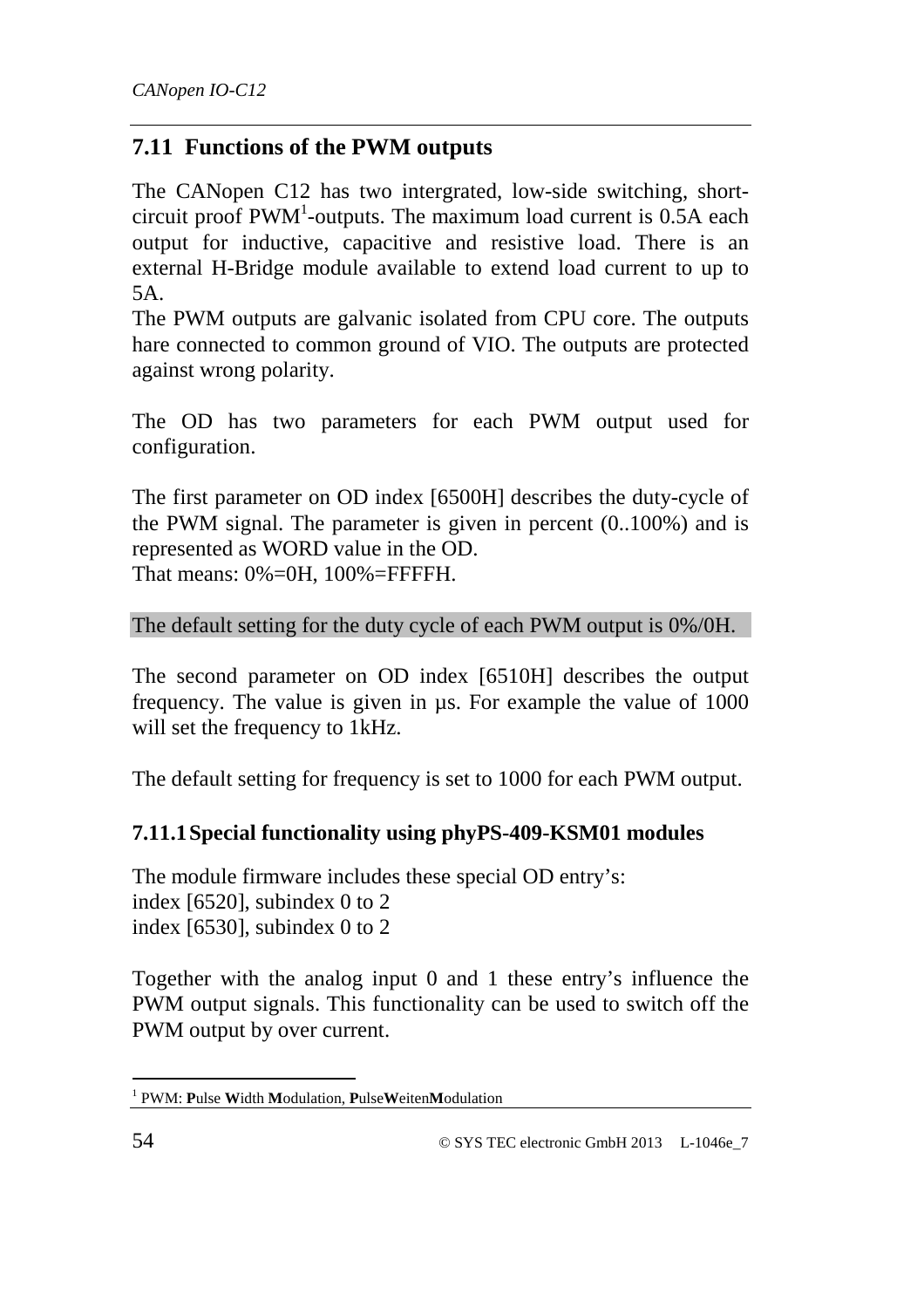The entry Motor Current Upper Limit, subindex 1 stores the upper limit for the analog value. If the value reading on AI0 higher then the upper limit the PWM output 0 duty-cycle is set to 0%. That means the PWM output is switched off. The PWM output can be reactivated by writing a new duty-cycle.

This functionality can be switch off by setting the OD entry to 0H.

This functionality is also available for the second PWM output, therefore the upper limit is stored under index [6520], subindex 2. AI1 is used for the analog input.

The OD entry [6530] Motor ON Delay switch off the current comparison during the power phase on off a DC motor. The value is given in µs. For example the value of 500 will set the ON Delay to 500µs. This delay time always starts by an changing of the OD entry [6500]

### **7.12 Emergency Message**

In the event of an error, the status of the CANopen IO-C12 is transmitted via a high-priority Emergency Message. These messages consist of 8 data bytes and contain error information. The Emergency Message is transferred as soon as one of the specified errors occurs. A specific Error Message is only transmitted once, even if the recent error is not resolved for a longer period of time. If all error causes are eliminated, then an Error Message with contents "0" (error eliminated) is transmitted. The structure of the 8-byte Emergency Message is depicted below:

| $BYTE0$ BYTE 1 BYTE 2 BYTE 3 BYTE 4 BYTE 5 BYTE 6 BYTE 7 |  |                    |                                  |  |  |
|----------------------------------------------------------|--|--------------------|----------------------------------|--|--|
| Error Code                                               |  | Error-<br>Register | Manufacturer-specific Error Code |  |  |

*Table 22: Emergency Message*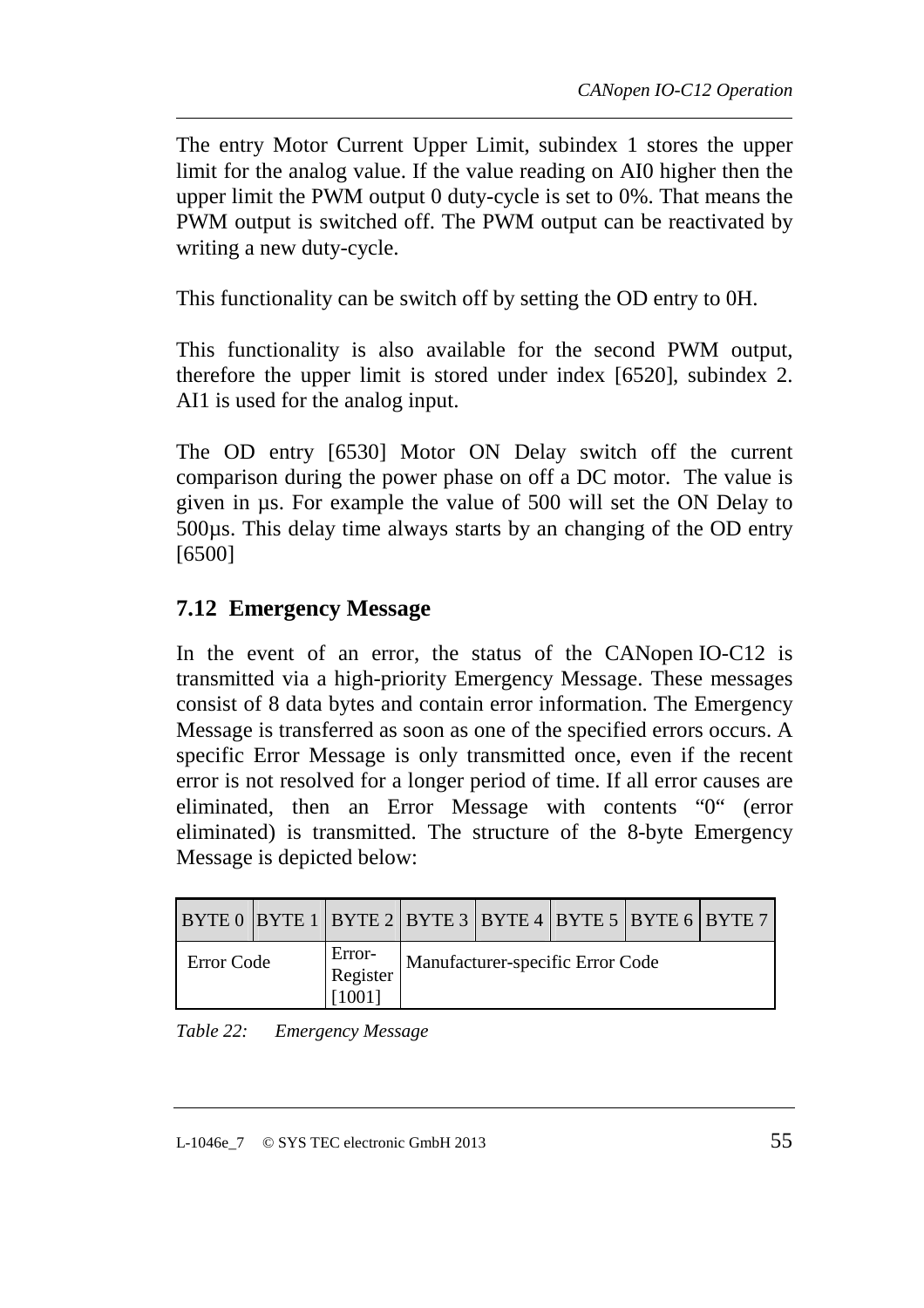#### **7.12.1 Error Code**

The Error Code (byte field 0+1, LSB, MSB) indicates whether an error is present or whether the error has already been eliminated (no error). The following error codes are valid:

- 0000h: no error
- 1000h: global error
- 3100H: power supply error, Power Fail
- 5000H: hardware reset occur (watchdog or reset push button)
- 6100H: software reset occur
- 8110H: CAN-messages lost, (busload to high)
- 8120H: Error passiv Mode
- 8130h: Lifeguard or Heartbeat Error In case of a Heartbeat Consumer error, the node ID of the failing node is transmitted in the manufacturer-specific error code field.

### **7.12.2 Error Register**

The Error Register (byte field 2) can contain the following values:

- 81h: Occurrence of a manufacturer-specific error
- 11H: CAN communication error
- 01h: Occurrence of a common error
- 00h: Error has been eliminated error reset

# **7.13 Status LEDs**

The present state of the CANopen IO-C12 module is displayed through the both status LEDs RUN and ERROR at runtime. The function of the LEDs are defined according to the **CiA standard DR303-3 V1.0**. Please refer to the standard to get further information.

### **7.13.1 RUN LED**

The green RUN LED indicates the general state of the module (according to the CANopen network state-diagram). *Table 23* describes the possible LED modes and their meaning.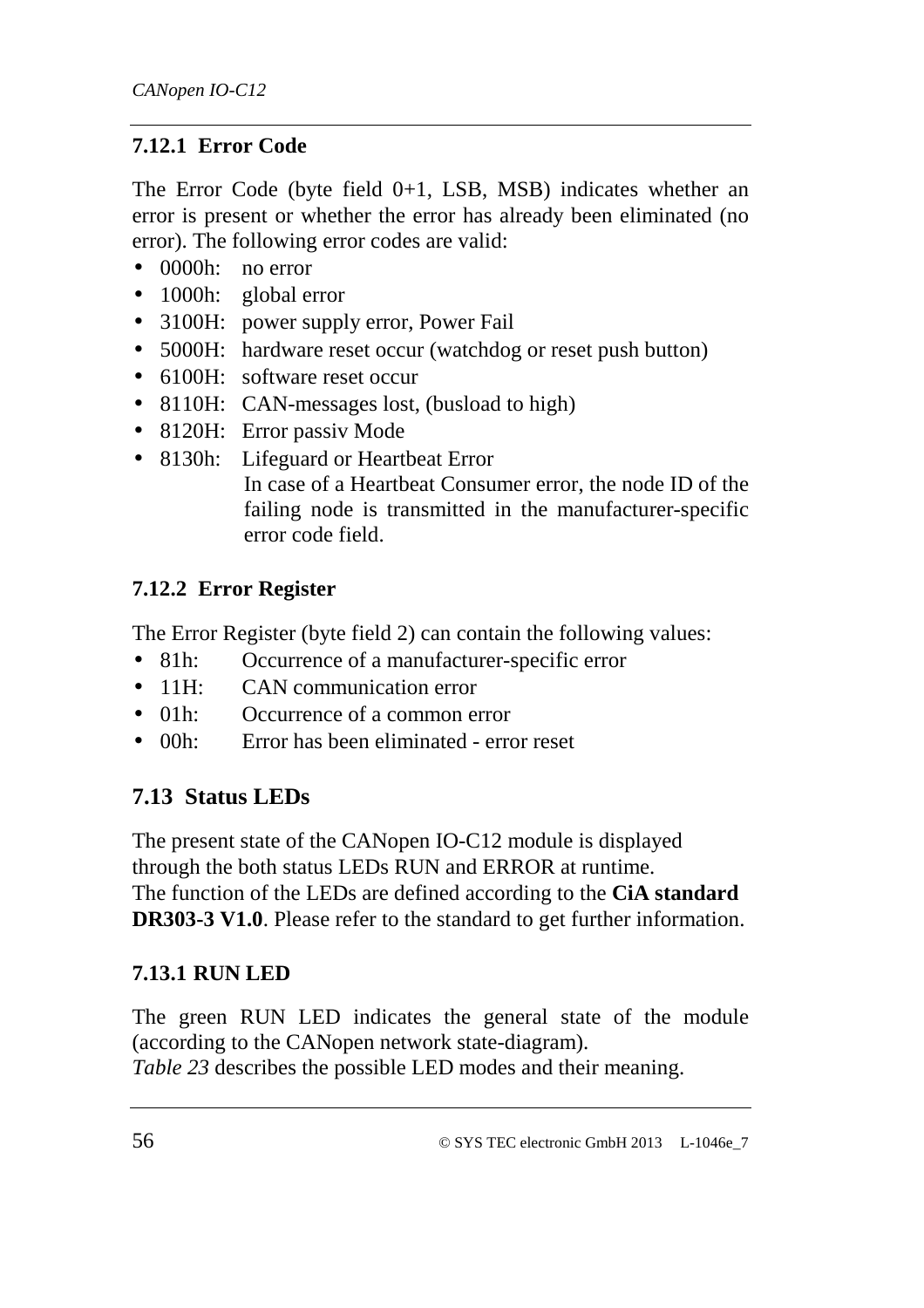| <b>RUN Led</b>                  | <b>State</b>                     | <b>Description</b>                 |
|---------------------------------|----------------------------------|------------------------------------|
| Alternate blinking   LSS Access |                                  | There is a LSS Service running.    |
| with the Error                  |                                  |                                    |
| I ED                            |                                  |                                    |
| Single Flash                    | <b>STOPPED</b>                   | The module is in state STOPPED     |
| <b>Blinking</b>                 | PRE-                             | The module is in state.            |
|                                 | <b>OPERATIONAL</b>               | PRE-OPERATIONAL                    |
| O <sub>n</sub>                  | <b>OPERATIONAL</b>               | The module is in state Zustand     |
|                                 |                                  | <b>OPERATIONAL</b>                 |
| Synchronous fast                | Configuration error <sup>1</sup> | There is an invalid configuration  |
| blinking cycle                  |                                  | selected on the DIP-Switch or HEX- |
| togeter with the                |                                  | encoding switch.                   |
| <b>ERROR</b> Led                |                                  |                                    |

*Table 23 States of the RUN LED* 

#### **7.13.2 Error Led**

The red Error LED indicates the error states of the CANopen IO-C12 unit with the following possible modes:

| <b>Error Led</b> | <b>State</b>               | <b>Description</b>                   |
|------------------|----------------------------|--------------------------------------|
| <b>OFF</b>       | No error                   | The module operates within nominal   |
|                  |                            | parameters.                          |
| Single Flash     | Warning Limit reached      | The CAN controller internal warning  |
|                  |                            | limit was reached. (to many error-   |
|                  |                            | frames on CAN bus).                  |
| Alternate        | <b>LSS</b> Access          | There is a LSS Service running.      |
| blinking with    |                            |                                      |
| Run Led          |                            |                                      |
| Double Flash     | <b>Error Control Event</b> | An error in Lifeguard, Nodeguard or  |
|                  |                            | Heartbeat was detected.              |
| On               | <b>Bus Off</b>             | The CAN controller is in state "Bus" |
|                  |                            | Off".                                |
| Synchronous      | Configuration error        | There is an invalid configuration    |
| short blinking   |                            | selected on the DIP-Switch.          |
| cycle with Run   |                            |                                      |
| Led              |                            |                                      |

*Table 24: States of the ERROR LED* 

 $\overline{a}$ <sup>1</sup> This state is a SYS TEC specific Add-On and not defined in the DR303-3 standard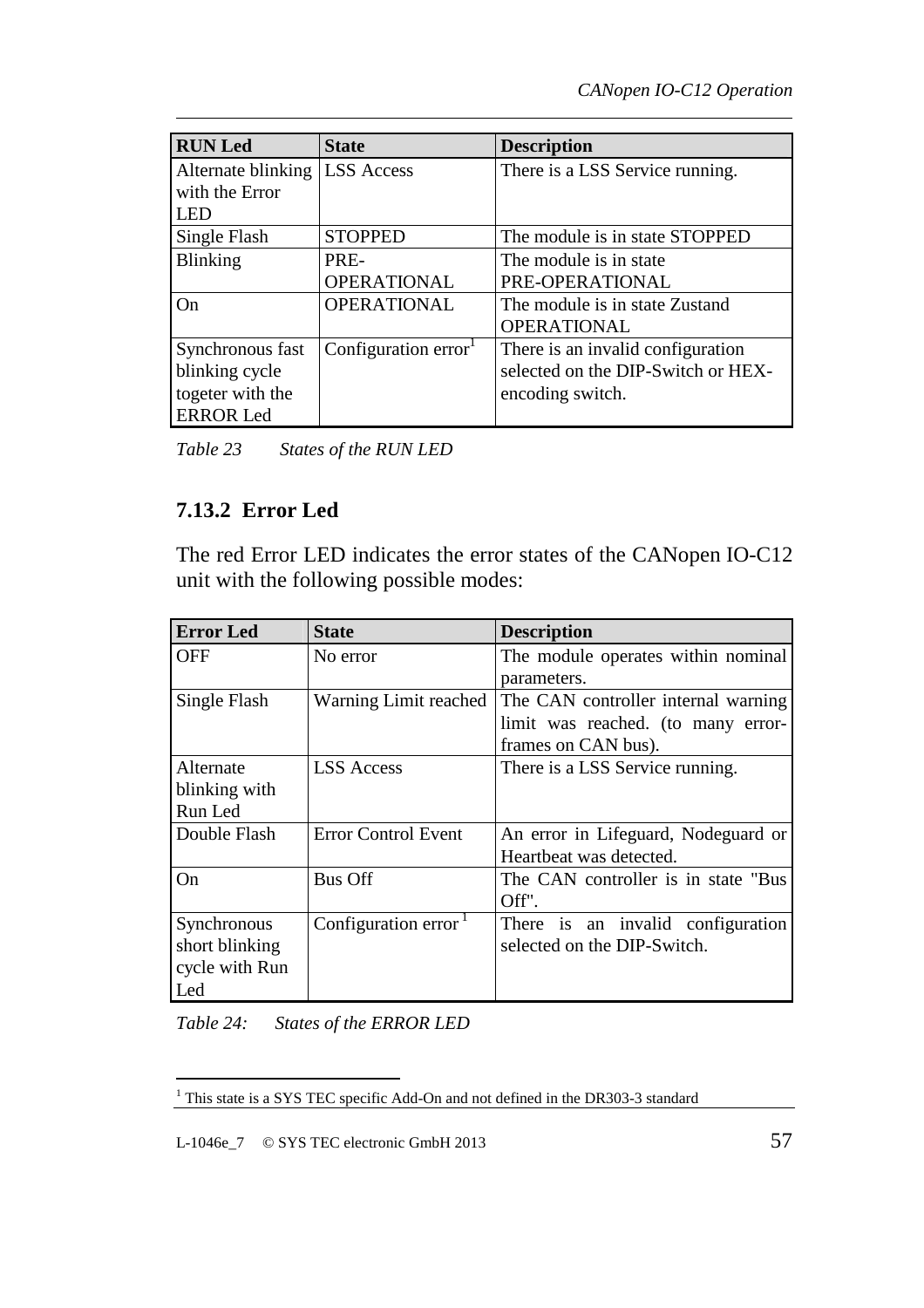From software version V1.16 and later there are an extendet error and configuration error indication via LED's "Digital Input"  $0$  to  $7$ . In this case the LED's show not the state of the digital inputs but the error state, see the following table.

| <b>LED</b>      | <b>Error</b>                                                              |
|-----------------|---------------------------------------------------------------------------|
| DI <sub>0</sub> | Configuration error, bit rate not valid                                   |
| DI 1            | Configuration error, node id not valid                                    |
| DI <sub>2</sub> | serial number not valid, please sent the device to SYS TEC for inspection |
| DI <sub>3</sub> | EEPROM CRC error, please erase the EEPROM-data (see 2.5.3), note,         |
|                 | you should configure the device new or sent the device to SYS TEC for     |
|                 | inspection                                                                |
| DI <sub>4</sub> | product code invalid, sent the device to SYS TEC for inspection           |
| DI <sub>5</sub> | reserved                                                                  |
| DI <sub>6</sub> | RAM- error, sent the device to SYS TEC for inspection                     |
| DI <sub>7</sub> | CAN open internal error, sent the device to SYS TEC for inspection        |

*Table 25 extendet error indication via LED DI0 to DI7* 

### **7.14 Hardware versions**

There are 2 different hardware versions of the C12 device. To define the versions, read the index 1009H "Manufacturer Hardware Version" in the object dictionary.

| $4121.1 / 4103.2 - 1$ "                     | CAN-transceiver PCA82C251                                        |
|---------------------------------------------|------------------------------------------------------------------|
| "4121.1/4103.2" or<br>$4121.1 / 4103.2 - 0$ |                                                                  |
|                                             | CAN-transceiver TJA1050 (must not use at<br><b>CAN-bit rats:</b> |
|                                             | 1MBit/s and $\langle$ 100kBit/s)                                 |

### **7.15 Manufacturing data**

In the Manufacturer-specific profile area of the object dictionary there are entries for production data, locatet in the index 2500H. This entries are read only.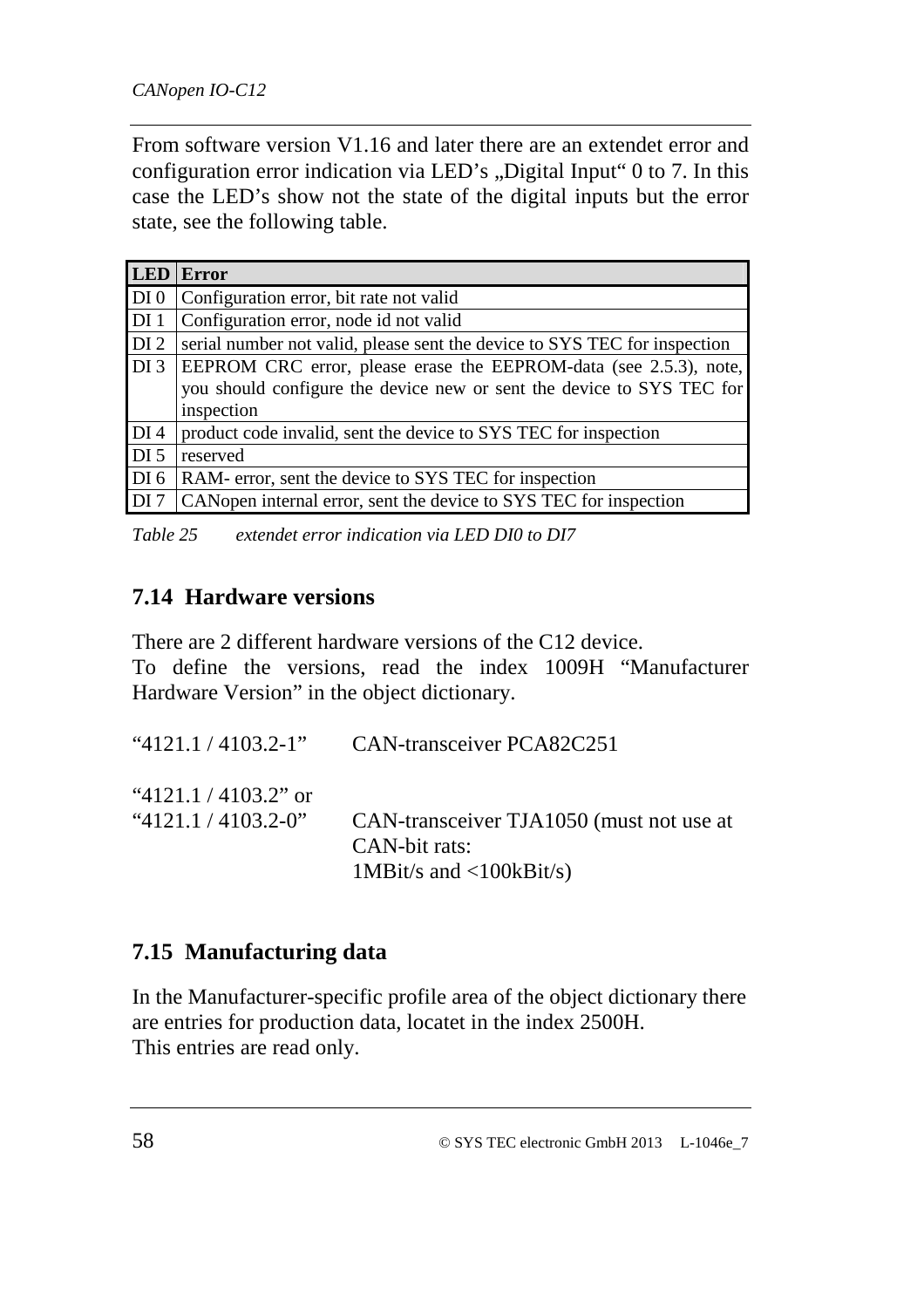Index 2500H, Subindex 2, unsigned32, read only, date of manufacturing

Index 2500H, Subindex 3, unsigned32, read only, date of calibration.

Encoding rules for this date entries: example:

17.02.2009 is encodes as 017022009H.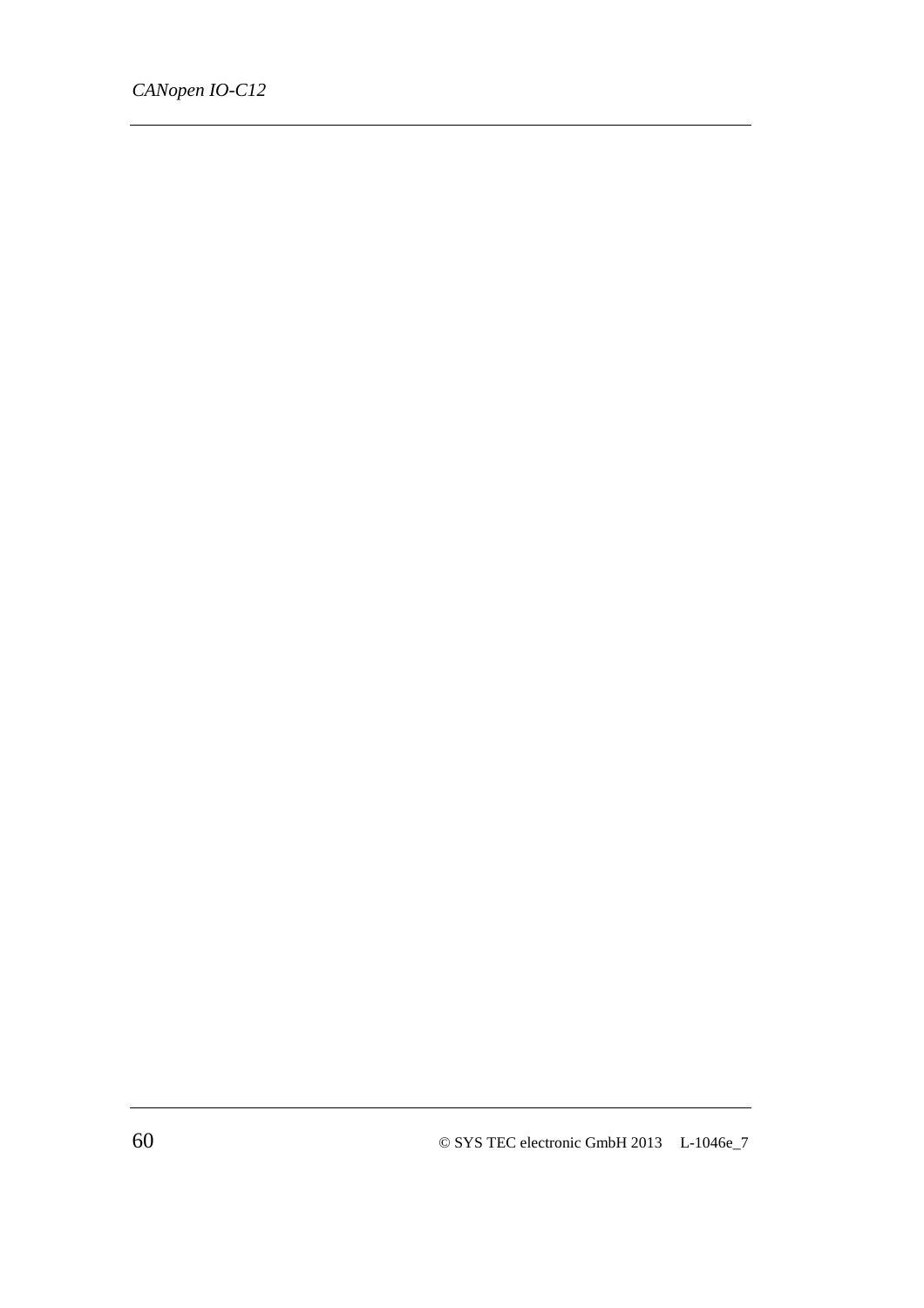# **8 Operations in the Event of Errors**

### **8.1 State of the CANopen IO-C12 in the Event of Errors**

The object dictionary entry "Error Behaviour" at index [1029] can be used to define which state the CANopen IO-C12 should transfer to in case of an error.

The following entries at index 1029 subindex 1 (communication error) are possible:

- 0: change state to PRE-OPERATIONAL (default)
- 1: do not change state
- 2: change state to STOPPED

These settings over all possible error sources described in *sections 7.12.1* . The entries Output Error (subindex 2) and Input Error (subindex 3) are not supported.

### **8.2 Output Handling in the Event of Errors**

The user can determine how each output is supposed to behave in the event of an error.

On digital outputs (DO0..DO16 and REL0,REL1), error handling can be pre-defined via the objects:

> [6206H] (*"Error\_Mode\_Output\_8-Bit"*) and [6207H] ("*Error\_Value\_Output\_8-Bit"*).

On analog outputs (AO0..AO1), error handling can be pre-defined via the objects :

> [6443H] *("Analogue Error Output Mode")* and [6444H] *("Analogue Output Error Value Integer")*

These entries can be configured by means of a network configuration tool. In the default configuration, the outputs do not change their states in the event of an error.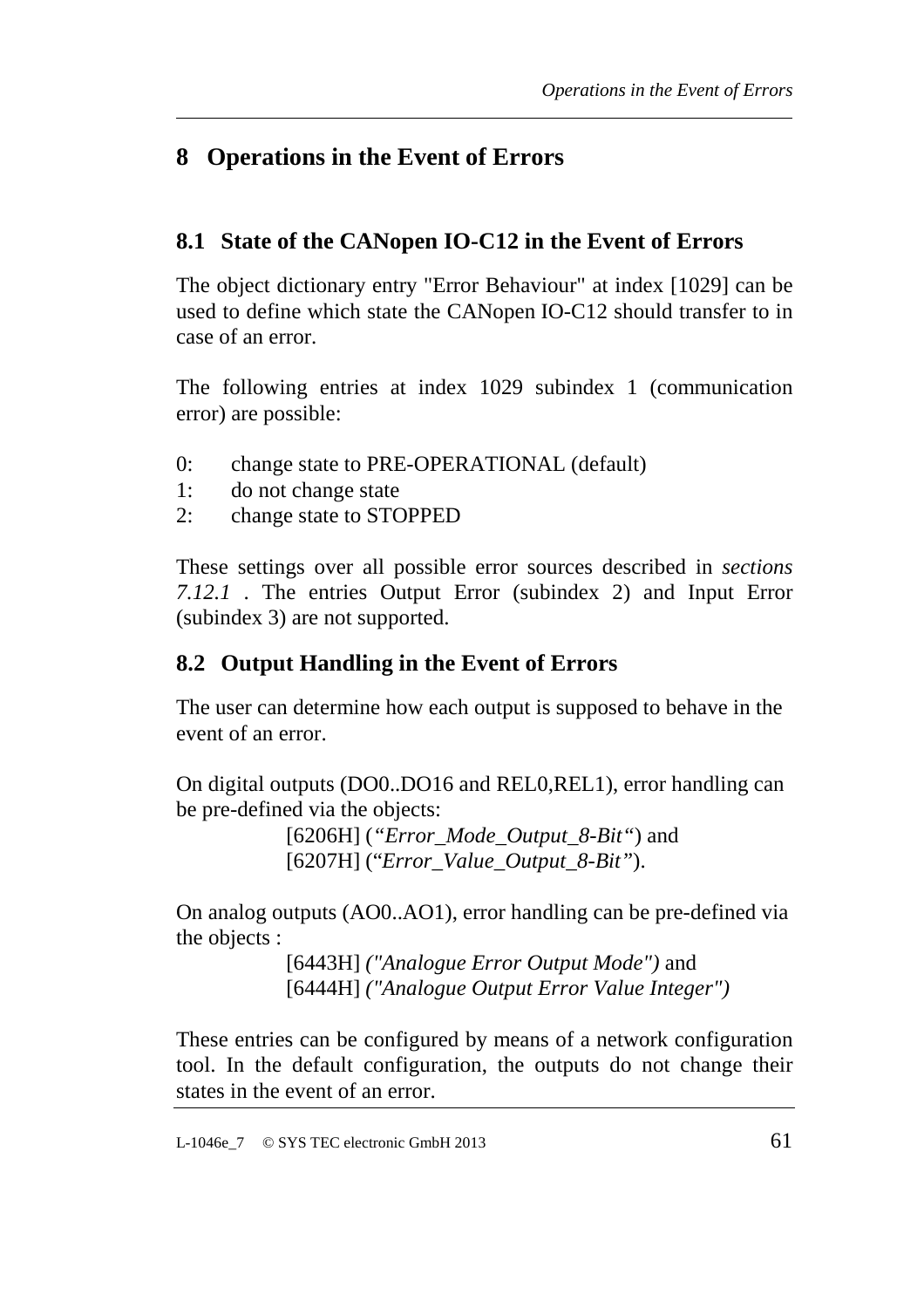A "1" at the Bitposition of the corresponding output in objekt [6206H] and [6443H] causes a write operation of the values in object [6207H] and [6444H] to the corresponding outputs.

Example for digital outputs:

Digital outputs REL0..REL3

|      |  |  | Index Subindex REL3 REL2 REL1 REL0 Description |
|------|--|--|------------------------------------------------|
| 6206 |  |  | <b>Error Mode Output 8-bit</b>                 |
| 6207 |  |  | <b>Error Value Output 8-b</b>                  |

*Table 26: Example for Error Handling on relay outputs* 

In the event of an error, the digital output REL0 is set to 1 while REL1 is set to 0. The status of the outputs REL2 and REL3 remain unchanged.

analog Outputs AO0 and AO1

| <b>Index</b> | Sub-         | AO <sub>0</sub> |                                  |
|--------------|--------------|-----------------|----------------------------------|
|              | <b>Index</b> |                 |                                  |
| 6443H        |              |                 | Analogue Output Error Mode AO 0  |
| 6443H        |              |                 | Analogue Output Error Mode AO 1  |
| 6444H        |              | 0500H           | Analogue Output Error Value AO 0 |
| 6444H        |              | 0 <sup>H</sup>  | Analogue Output Error Value AO 1 |

*Table 27: : Example for Error Handling on analog outputs* 

In the event of an error, the analog output AO0 is set to 0.39V while AO1 remains unchanged.

# **8.3 Changing from Error State to Normal Operation**

In the event of an error, the outputs retain their active values until overwritten (by means of PDO/SDO) by new output values. This requires that the error, such as "Bus Off" or "Life-Guarding" error, is eliminated and the CANopen IO-C12 be switched into *Operational* state by a Master *"Start\_Remote\_Node"* message.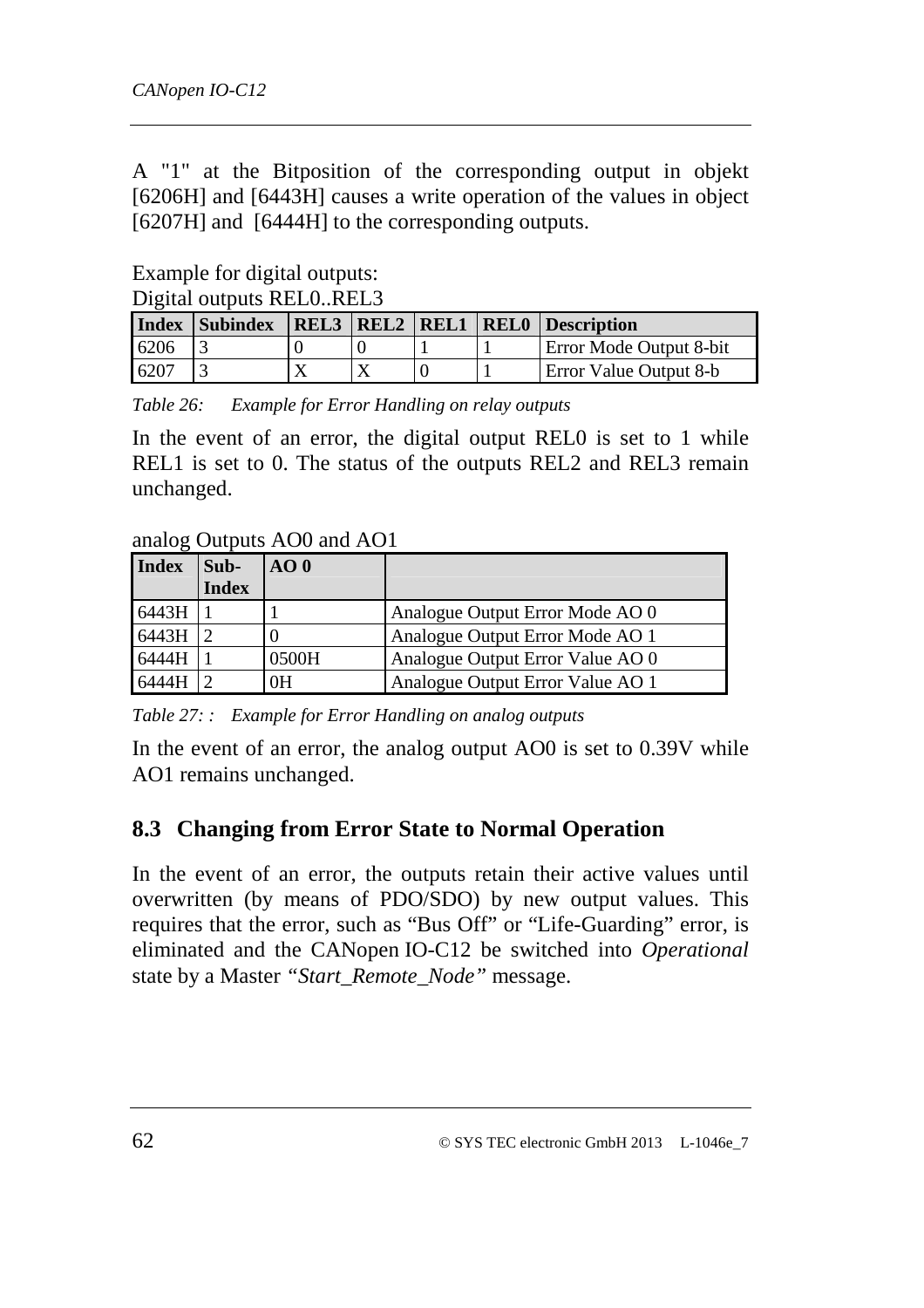|  |  |  | 9 CANopen IO-C12 Object Dictionary |
|--|--|--|------------------------------------|
|--|--|--|------------------------------------|

| <b>Index</b> | Objekt<br><b>Name</b> |                                               | Data Type              |
|--------------|-----------------------|-----------------------------------------------|------------------------|
| [hex]        |                       |                                               |                        |
| 1000         | Var                   | Device typ                                    | Unsigned <sub>32</sub> |
| 1001         | Var                   | Error register                                | Unsigned <sub>8</sub>  |
| 1003         | Array                 | Pre-defined erroro field                      | Unsigned <sub>32</sub> |
| 1005         | Var                   | Identifier SYNC                               | Unsigned32             |
| 1007         | Var                   | SYNC window length                            | Unsigned <sub>32</sub> |
| 1008         | Var                   | Manufacturer device name                      | <b>String</b>          |
| 1009         | Var                   | <b>Manufacturer Hardware Version</b>          | <b>String</b>          |
| 100A         | Var                   | <b>Manufacturer Software Version</b>          | <b>String</b>          |
| 100C         | Var                   | <b>Guard Time</b>                             | Unsigned16             |
| 100D         | Var                   | Life Time Factor                              | Unsigned <sub>8</sub>  |
| 1010         | Array                 | Store parameter                               | Unsigned <sub>32</sub> |
| 1011         | Array                 | Restore parameter                             | Unsigned <sub>32</sub> |
| 1014         | Var                   | <b>Identifier Emergency</b>                   | Unsigned32             |
| 1016         | Array                 | Consumer heartbeat time                       | Unsigned <sub>32</sub> |
| 1017         | Var                   | Producer heartbeat time                       | Unsigned16             |
| 1018         | Record                | Identity object                               | Identity               |
| 1029         | Array                 | Error behaviour                               | Unsigned8              |
| 1400         | Record                | Receive PDO 0 Communication Parameter         | <b>PDOComPar</b>       |
| 1401         | Record                | Receive PDO 1 Communication Parameter         | <b>PDOComPar</b>       |
| 1402         | Record                | Receive PDO 2 Communication Parameter         | <b>PDOComPar</b>       |
| 1600         | Record                | Receive PDO 0 Mapping Parameter               | PDOMapping             |
| 1601         | Record                | Receive PDO 1 Mapping Parameter               | PDOMapping             |
| 1602         | Record                | Receive PDO 2 Mapping Parameter               | PDOMapping             |
| 1800         | Record                | <b>Transmit PDO 0 Communication Parameter</b> | <b>PDOComPar</b>       |
| 1801         | Record                | <b>Transmit PDO 1 Communication Parameter</b> | <b>PDOComPar</b>       |
| 1802         | Record                | <b>Transmit PDO 2 Communication Parameter</b> | <b>PDOComPar</b>       |
| 1A00         | Record                | Transmit PDO 0 Mapping Parameter              | PDOMapping             |
| 1A01         | Record                | <b>Transmit PDO 1 Mapping Parameter</b>       | PDOMapping             |
| 1A02         | Record                | <b>Transmit PDO 2 Mapping Parameter</b>       | PDOMapping             |
| 2500         | Record                | Manufacturing data, for production only       |                        |
| 6000         | Array                 | Read input 8 bit                              | Unsigned <sub>8</sub>  |
| 6005         | Var                   | Globaler Interrupt Enable Digital 8 Bit       | Unsigned <sub>8</sub>  |
| 6006         | Array                 | Interrupt Mask Any Change 8 Bit               | Unsigned <sub>8</sub>  |
| 6007         | Array                 | Interrupt Mask Low-to-High 8 Bit              | Unsigned <sub>8</sub>  |
| 6008         | Array                 | Interrupt Mask High-to-Low 8 Bit              | Unsigned <sub>8</sub>  |
| 6200         | Array                 | Write Output 8 Bit                            | Unsigned <sub>8</sub>  |
| 6206         | Array                 | Error Mode Output 8 Bit                       | Unsigned <sub>8</sub>  |
| 6207         | Array                 | Error Value Output 8 Bit                      | Unsigned <sub>8</sub>  |
| 6401         | Array                 | Read Analogue Input 16 Bit                    | Integer16              |
| 6411         | Array                 | Write Analogue Output 8 Bit                   | Integer16              |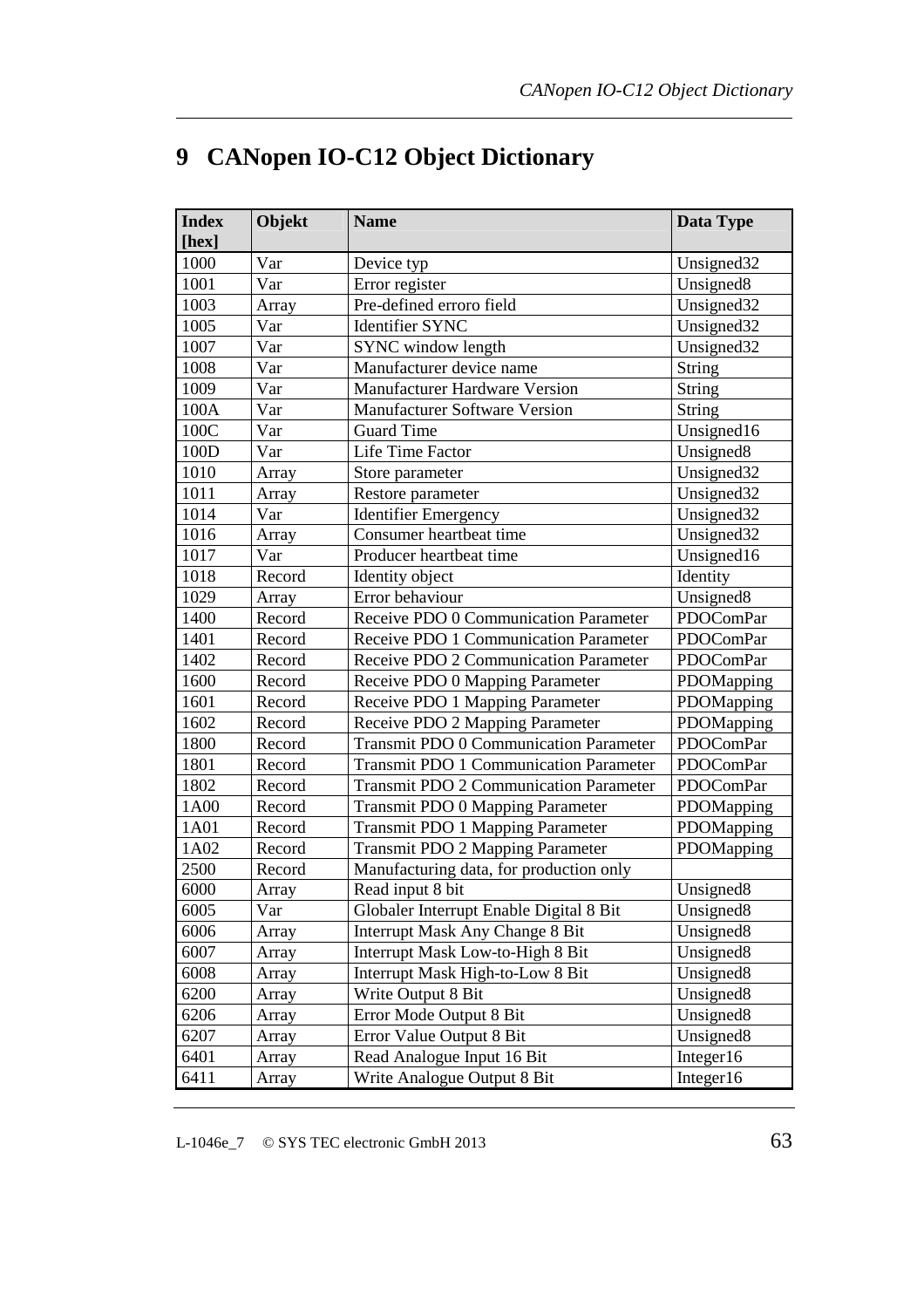| 6421 | Array | Analogue Input Interrupt Trigger Selection           | Unsigned <sub>8</sub>  |
|------|-------|------------------------------------------------------|------------------------|
| 6422 | Array | Analogue Input Interrupt Source                      | Unsigned <sub>32</sub> |
| 6423 | Var   | Analogue Input Global Interrupt Enable               | Unsigned <sub>8</sub>  |
| 6424 | Array | Input Interrupt Upper Limit Integer32<br>Analogue    |                        |
|      |       | Integer                                              |                        |
| 6425 | Array | Interrupt Lower Limit Integer32<br>Analogue<br>Input |                        |
|      |       | Integer                                              |                        |
| 6426 | Array | Analogue Input Interrupt Delta Unsigned              | Unsigned <sub>32</sub> |
| 6443 | Array | Analogue Output Error Mode                           | Unsigned <sub>8</sub>  |
| 6444 | Array | Analogue Output Error Value Integer                  | Integer <sub>32</sub>  |
| 6500 | Array | <b>PWM Output Pulse</b>                              | Unsigned16             |
| 6510 | Array | <b>PWM Output Periode</b>                            | Unsigned16             |
| 6520 | Array | Motor Current Upper Limit <sup>1</sup>               | Unsigned <sub>32</sub> |
| 6530 | Array | Motor ON Delay <sup>2</sup>                          | Unsigned <sub>32</sub> |

*Table 28 : Object Dictionary of the CANopen IO-C12 module* 

 1 only available for phyPS-409-KSm01 2 only available for phyPS-409-KSM01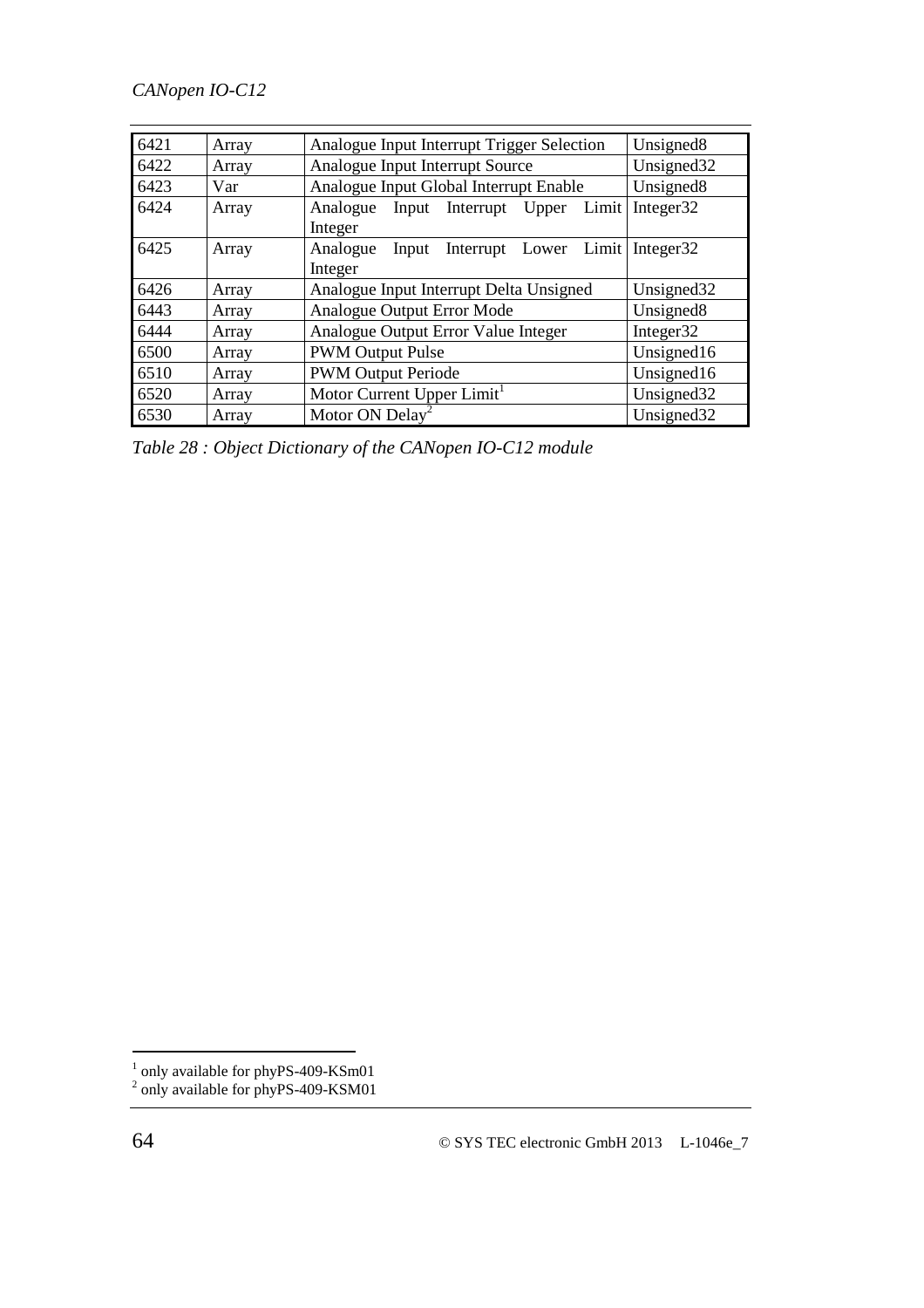## **10 Firmware-Update**

For firmware-update the freeware tool Fujitsu Flash "MCU Programmer" is used. This program has to be installed on PC, used for doing the firmware-update.

To do a firmware-update on CANopen IO-C12, the following steps have to be processed:

• Connection of CANopen IO-C12 to PC Connect the PC by a serial interface (RS232) to the CANopen IO-C12 X101 (RJ11-connector, see 2.2, 2.3 and 2.4). A suitable cable can be ordered at SYSTEC electronic GmbH.



*Figure 11: Firmware-Update – Connection to PC* 

• Configuration of flash-tool "Fujitsu Flash MCU Programmer" 1.) Configuration of serial port:

By button "*Set Environment*" in area "*Option*" the COM interface can be selected, what is used for firmware-update: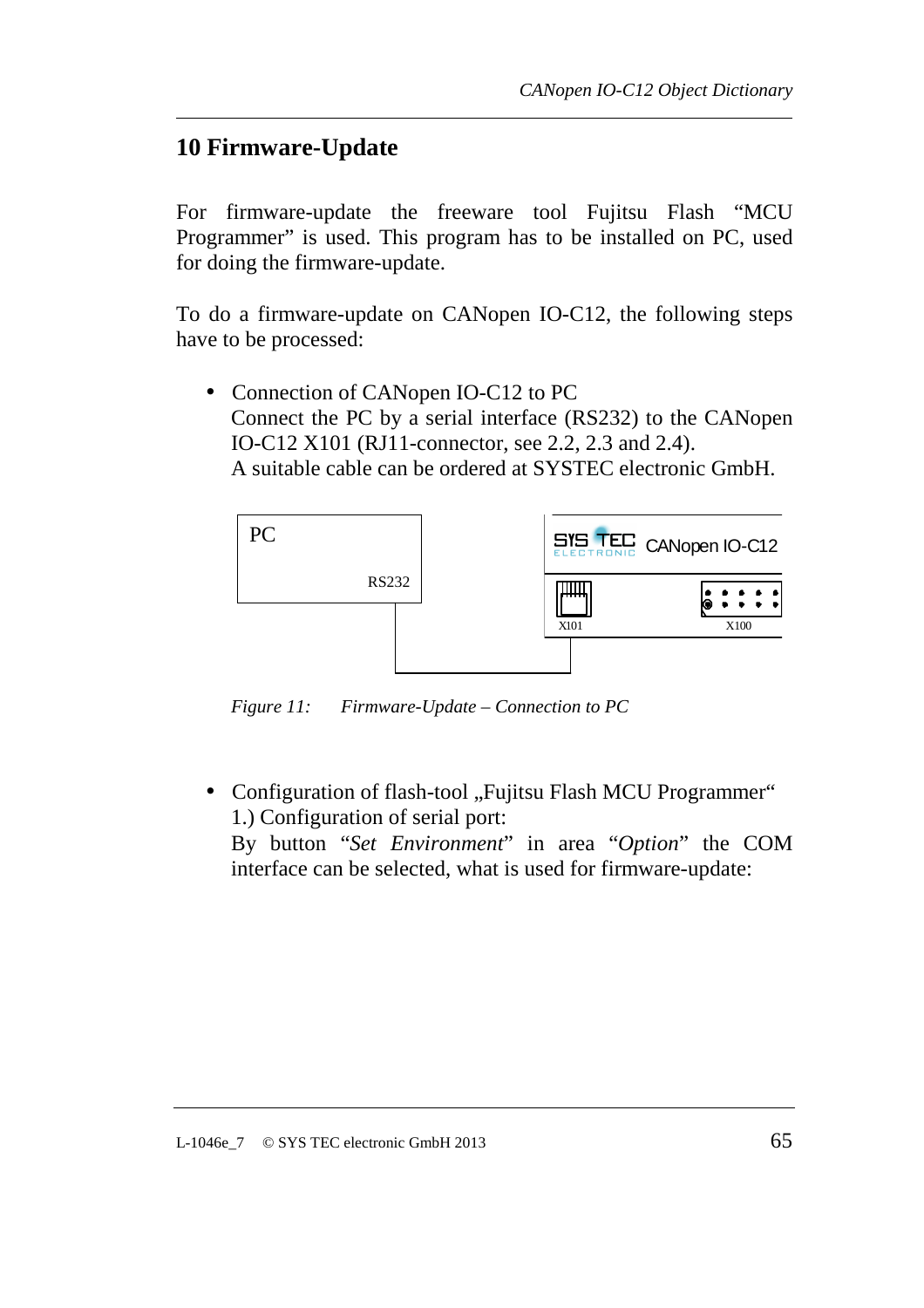| COM PORT SELECT- | COM PORT   Sound   Tooltips |  |
|------------------|-----------------------------|--|
|                  | C COM1 C COM11              |  |
|                  | C COM2 C COM12              |  |
|                  | C COM3 C COM13              |  |
|                  | C COM4 C COM14              |  |
|                  | C COM5 C COM15              |  |
|                  | C COM6 C COM16              |  |
|                  | C COM7 C COM17              |  |
|                  | C COM8 C COM18              |  |
|                  | C COM9 C COM19              |  |
|                  | C COM1(C COM20              |  |

*Figure 12: Firmware-Update – Selection of COM-interface* 

2.) Configuration of target: Selection of microcontroller *MB90F543/G/GS* Selection of crystal frequency *4MHz*

| FUJITSU FLASH MCU Programmer                |                                               | 53<br>$\boxed{\square}$<br>$\Box$                                        |
|---------------------------------------------|-----------------------------------------------|--------------------------------------------------------------------------|
| Target Microcontroller<br>Crystal Frequency | MB90F543/G/GS<br>$\blacktriangledown$<br>4MHz | FE0000H<br><b>Start Address</b><br><b>End Address</b><br><b>FFFFFFFH</b> |
| Hex File                                    | E4044.mhx<br>Open                             | 020000H<br>Flash Memory Size                                             |
| Command to COM1                             |                                               | Option                                                                   |
|                                             | Full Operation(D+E+B+P)                       | Set Environment<br>Help                                                  |
| Download                                    | <b>Blank Check</b><br>Erase                   | $F^2MC-16LX$                                                             |
| Program & Verify                            | Read & Compare<br>Copy                        | <b>Fujitsu</b><br>V01.L25                                                |

*Figure 13: Firmware-Update – Target configuration*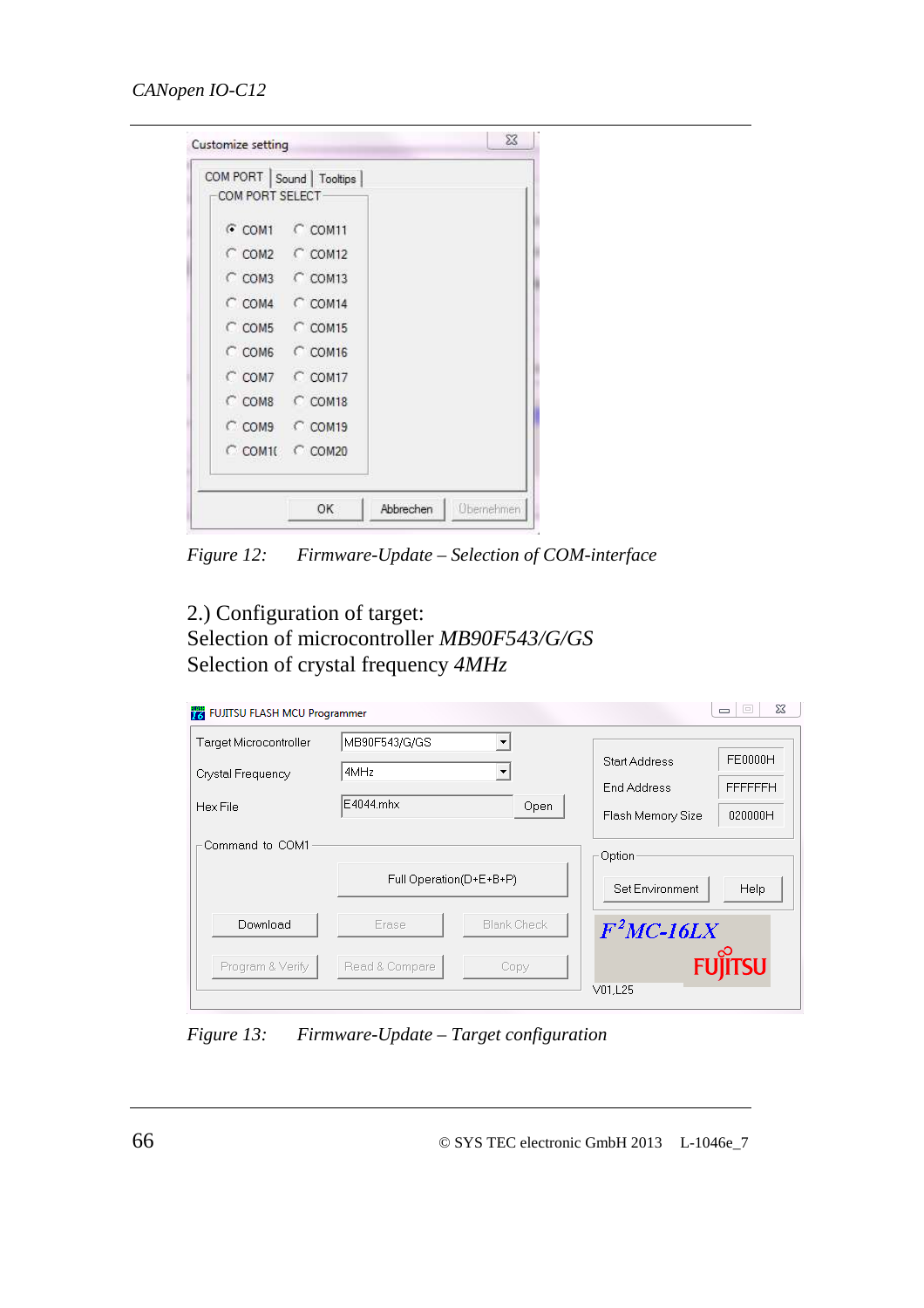3.) Selection of Hex-file to program:

By button *"Open*" the Hex-file will be selected and loaded.

To prevent a damage of CANopen IO-C12, only a Hex-file suitable for CANopen IO-C12 is allowed to program.

- start of CANopen IO-C12 and set program-mode:
	- 1.) Connect the power supply to the device
	- 2.) Set program-mode by pressing the buttons *Boot* and *Reset on CANopen IO-C12* in following order:



*Figure 14: Firmware-Update – Program-mode* 



*Figure 15: Firmware-Update – Position Boot and Reset* 

If necessary you will be asked to reset the CANopen IO-C12 during use of flash-tool, what meas to set the program-mode. The press the combination of buttons *Boot* and *Reset* too.

• Erase of previous firmware of CANopen IO-C12: Press button "Download".

It follows a dialog, that asks you to reset the target, what means to set the program-mode. If it is done, confirm it by OK.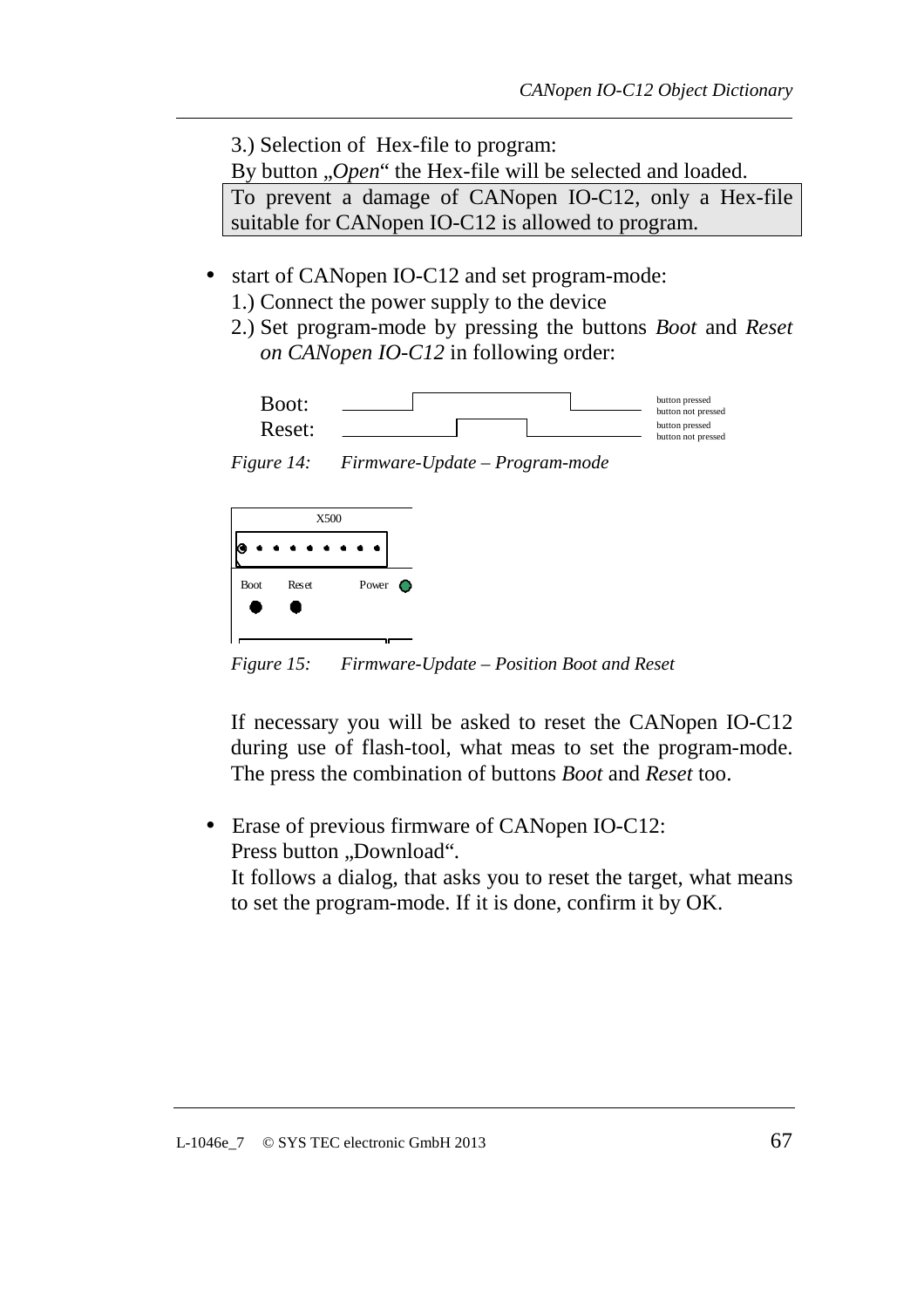

*Figure 16: Firmware-Update – Dialog for program-mode* 

A successful download is shown by following dialog:



*Figure 17: Firmware-Update – Dialog after download* 

After this press buttons "*Erase*" for erasing the firmware of CANopen IO-C12.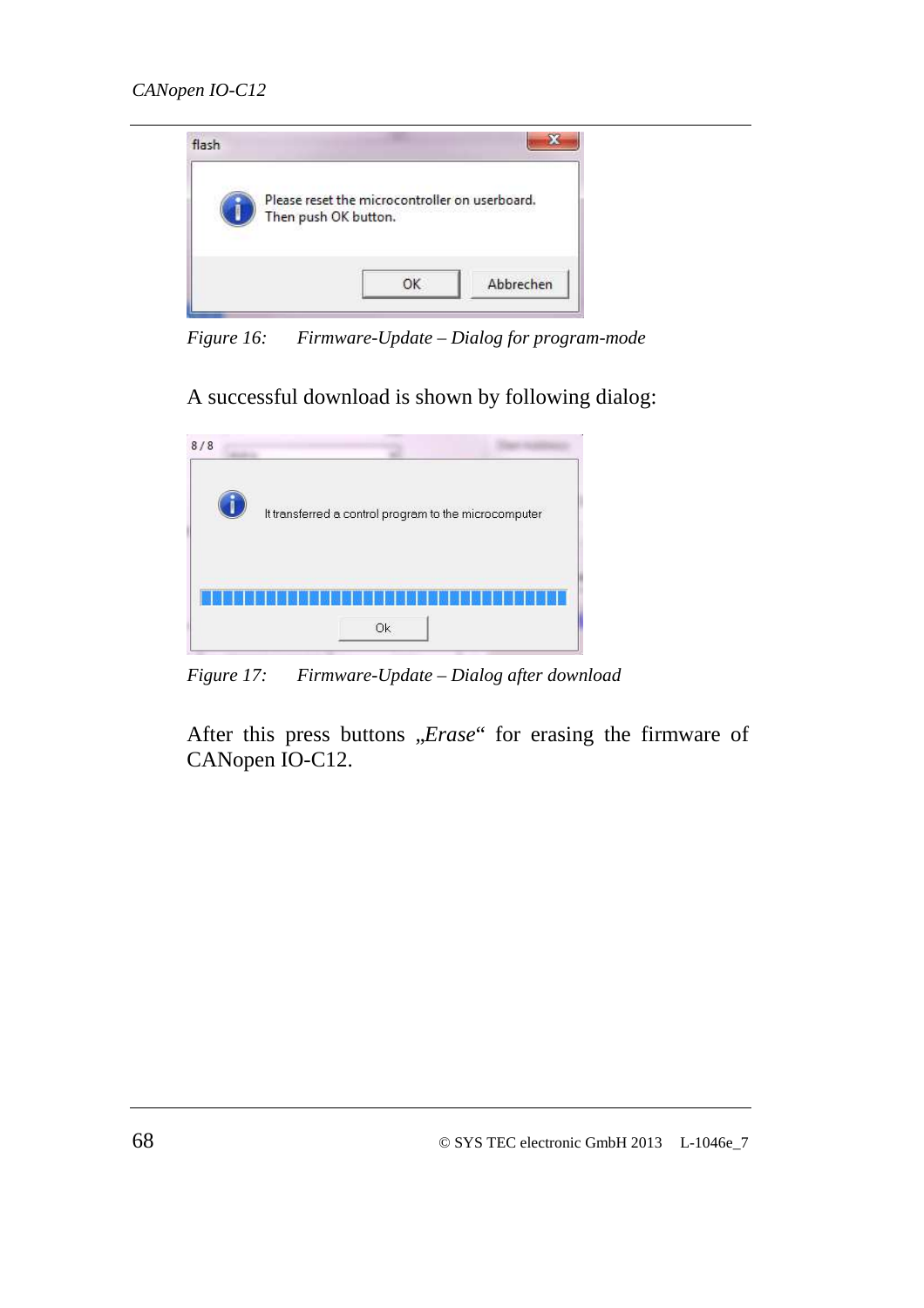A successful erasing is shown by following dialog:



*Figure 18: Firmware-Update – Dialog after erase* 

• Program the new firmware of CANopen IO-C12: Press button "*Full Operation*" for program the firmware. If follows the dialog again, that asks you to set the programmode. Do this on hardware like it is described above.

A successful programming is shown by following dialog:



*Figure 19: Firmware-Update – Dialog after programming* 

• Restart of CANopen IO-C12

By button *Reset* on CANopen IO-C12 or by PowerOn the device starts with new firmware.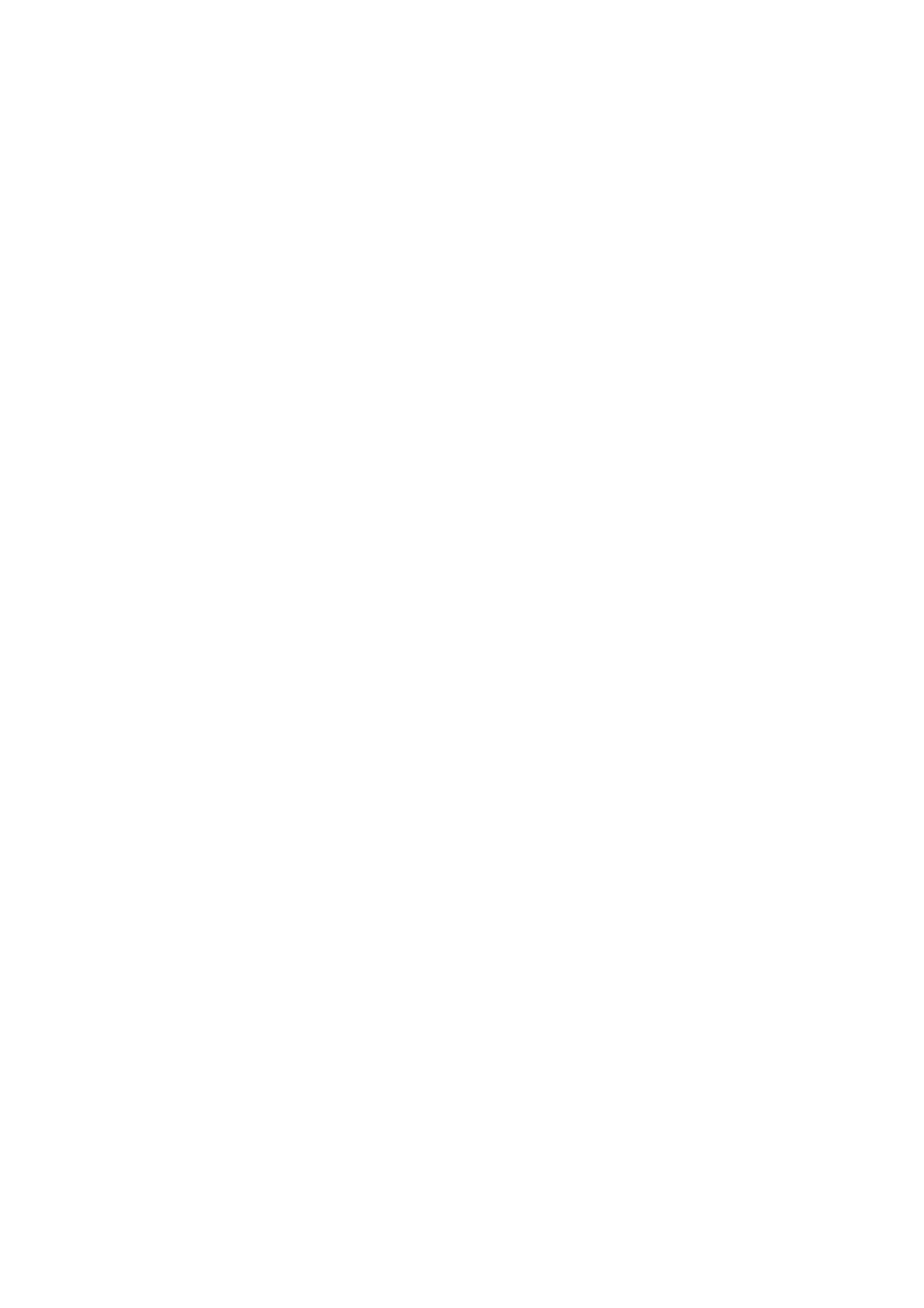## **Revision History of this Document**

| <b>Date</b> | <b>Manual Version</b>          | <b>Changes</b>                                                          |
|-------------|--------------------------------|-------------------------------------------------------------------------|
| 04/23/2004  | Manual L- $1046e_1$            | Initial translation based on L-1046d_1                                  |
| 01/07/2004  | Manual L- $1046e_2$            | Translation based on L-1046d 3                                          |
| 07/07/2004  | Manual L- $1046e$ 3            | Additional description for customer<br>specific version phyPS-409-KSM01 |
| 08/10/2009  | Manual L-1046e_5               | Correct the calculation of AI and AO<br>and PWM frequency               |
|             |                                | Completion error codes and<br>Connection load at digital Outputs        |
| 12/07/2013  | Manual L- $1046e$ 6            | Fullscale of AO changed from 10.19V<br>to 10.35V                        |
|             |                                | Fullscale of AI changed from 10.19V to<br>10.107V                       |
| 18.10.2013  | Manual L- $1046e$ <sup>7</sup> | Add chapter Firmware-Update                                             |
|             |                                |                                                                         |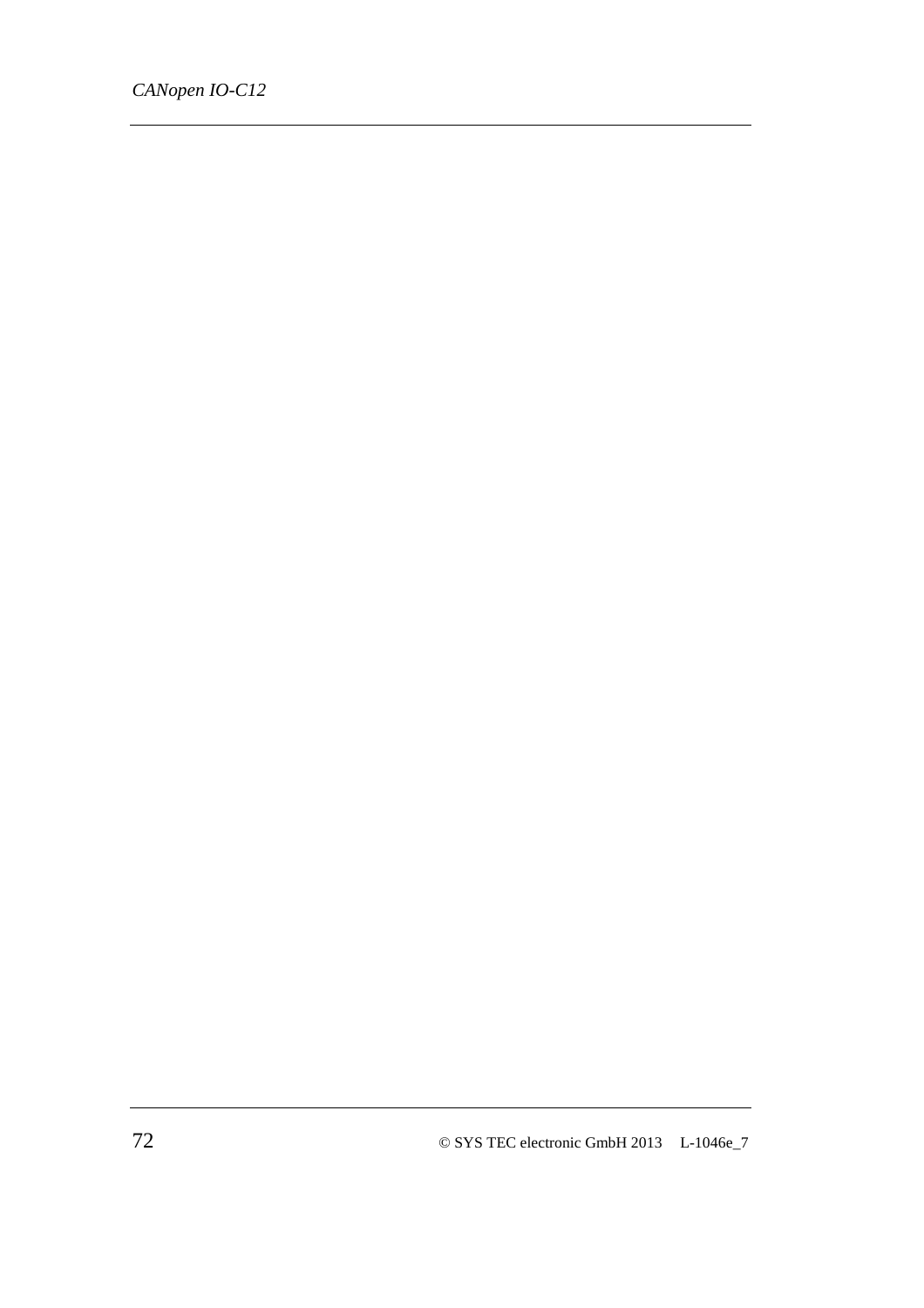## **Index**

| Base Identifier 40             |
|--------------------------------|
| <b>Board Configuration 8</b>   |
|                                |
|                                |
| CAN Application Layer 25       |
|                                |
| <b>CAN Bus Cable  12</b>       |
|                                |
| CAN in Automation e.V.  23, 29 |
| <b>CAN Interface  12, 15</b>   |
|                                |
| CANopen Advantages  24         |
| CANopen Features 24            |
|                                |

| CiA DSP 40428                  |
|--------------------------------|
|                                |
|                                |
| CiA DSP 41028                  |
|                                |
|                                |
| <b>Communication Profile30</b> |
| <b>Connector Description 5</b> |
|                                |
|                                |
|                                |
|                                |
| Delta Function53               |
|                                |
|                                |
| Device Profiles  30            |
|                                |
|                                |
|                                |
|                                |
|                                |
|                                |
|                                |
|                                |
| Emergency Message55            |
| Emergency Object37             |
| Enter_Pre_Operational_State19  |
|                                |
| <b>Error Handling37</b>        |
|                                |
| Error Message 37               |
|                                |
|                                |
|                                |
| Handshaking31                  |
| Hardware Version  42           |
|                                |
| Heartbeat Consumer39           |

L-1046e\_7 © SYS TEC electronic GmbH 2013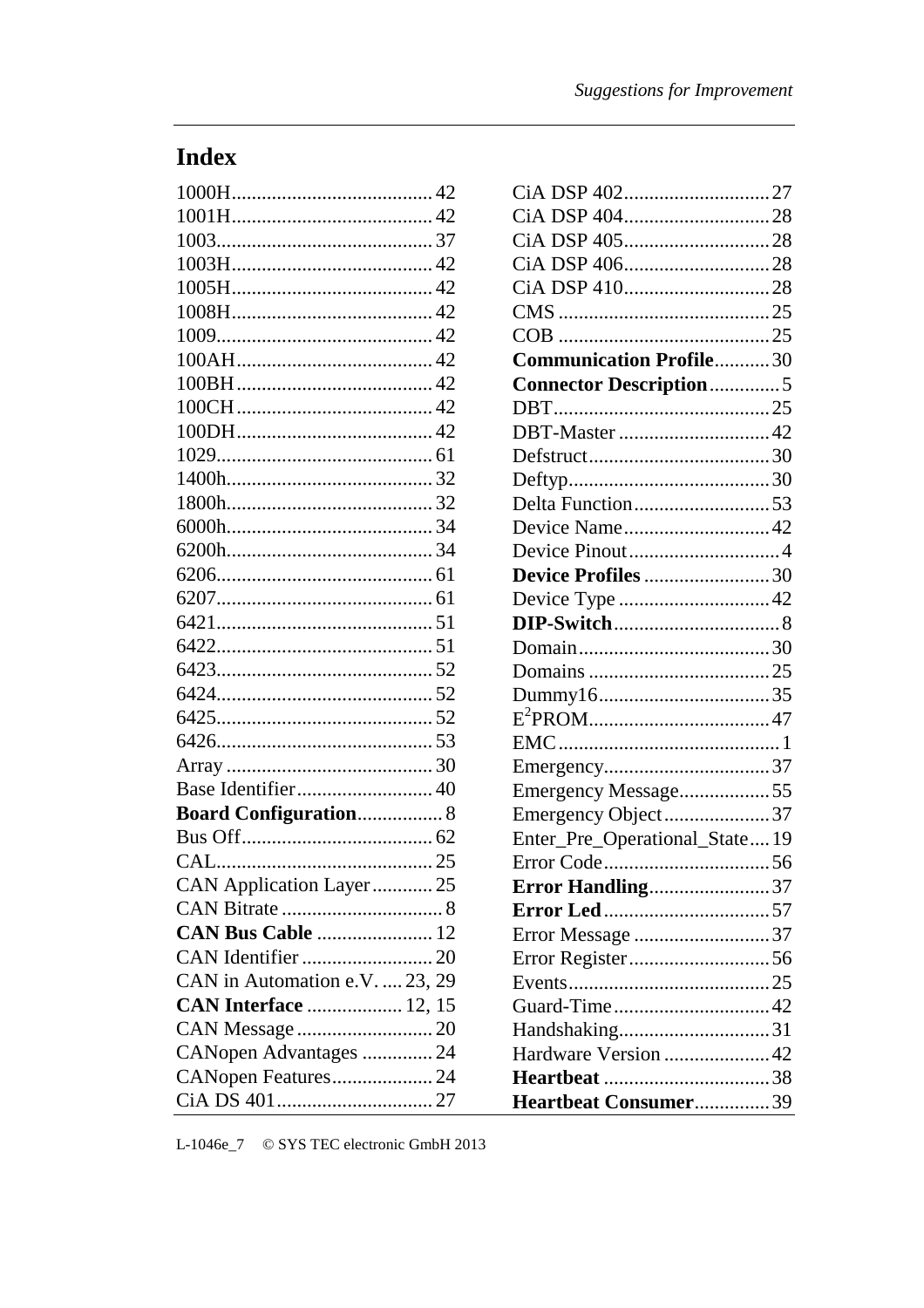| Heartbeat Producer 38           |  |
|---------------------------------|--|
| HEX-encoding Switch  9          |  |
|                                 |  |
| Inhibit Time  32, 33            |  |
|                                 |  |
|                                 |  |
| Interrupt_Lower_Limit 52        |  |
|                                 |  |
| Interrupt_Upper_Limit  52       |  |
|                                 |  |
|                                 |  |
|                                 |  |
| Life-Guarding  37, 62           |  |
| Life-Time-Factor  42            |  |
|                                 |  |
|                                 |  |
|                                 |  |
| Mapping Entry  34               |  |
| Message Identifier  32          |  |
| Minimum Boot-Up  19             |  |
| Multiplexed Domain Protocol  31 |  |
| Network Management  37          |  |
|                                 |  |
| NMT-Master 25, 37               |  |
|                                 |  |
| Node Address  9, 20, 39, 42     |  |
|                                 |  |
| Node-Guarding  46               |  |
| Object Dictionary 26, 42        |  |
|                                 |  |
| Open Networking System 29       |  |
|                                 |  |
|                                 |  |
|                                 |  |
| PDO Mapping Tables  35          |  |
| PDO-Mapping 34                  |  |
|                                 |  |

| <b>Power Supply  15</b>      |
|------------------------------|
|                              |
| Pre_Operational  40, 46      |
| Pre-Defined Error Field  42  |
| Pre-defined Identifier 39    |
| Priority Group  33           |
| Process Data Object 26       |
| Process Data Objects  32, 43 |
|                              |
|                              |
| Receipt Objects 32           |
|                              |
|                              |
| Reset_Communication 40       |
|                              |
|                              |
|                              |
|                              |
|                              |
|                              |
| Service Data Objects 26, 31  |
| <b>Shut-Down</b> 19          |
|                              |
| Start_Remote_Node 19, 40     |
|                              |
|                              |
| Stop_Remote_Node 40          |
|                              |
|                              |
| Technical Highlights 3       |
| Technical Specification 13   |
| Transmission Objects 32      |
| Transmission Types  33       |
|                              |
|                              |
|                              |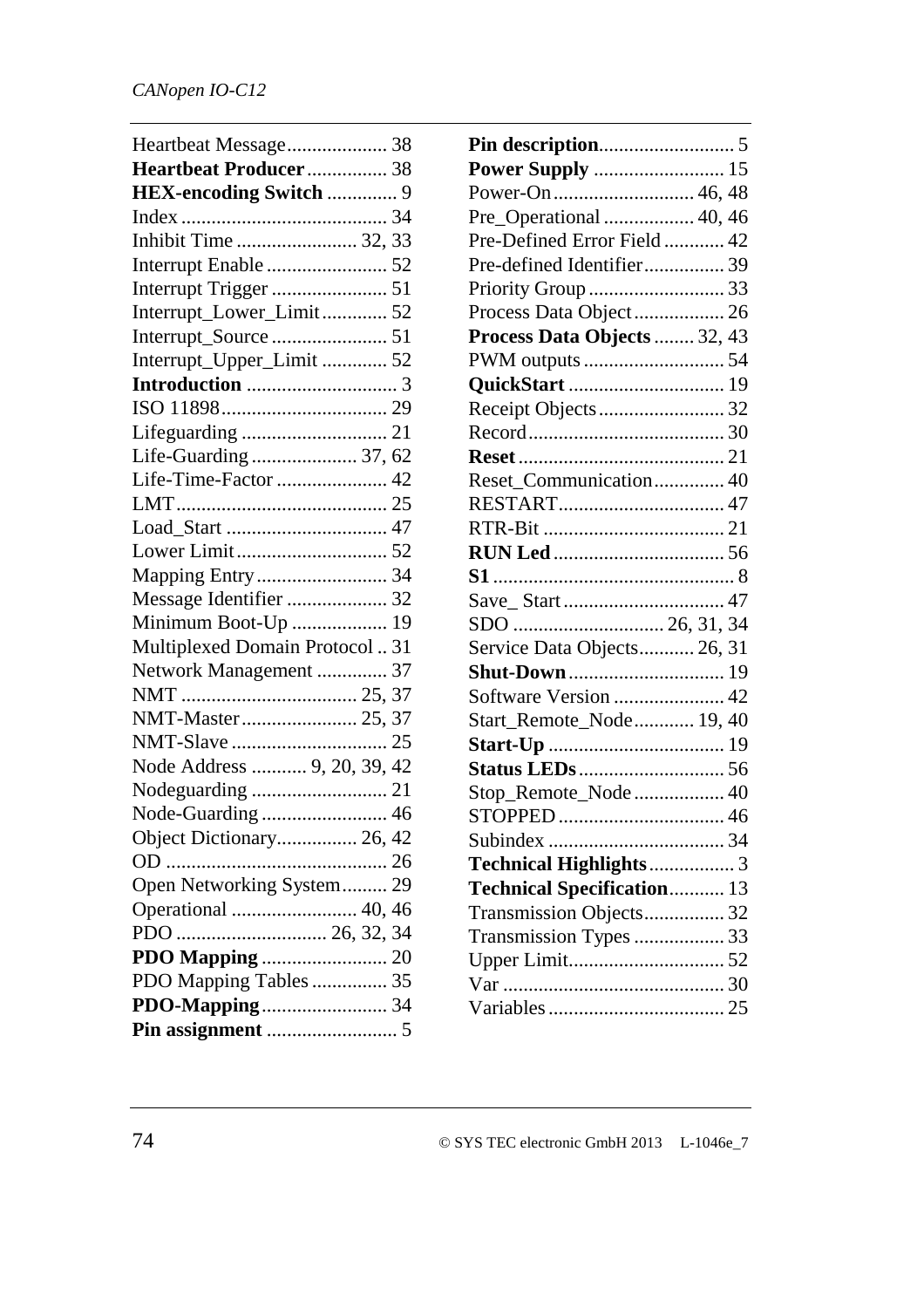| Document:                          | CANopen IO-C12                                          |      |
|------------------------------------|---------------------------------------------------------|------|
|                                    | <b>Document number:</b> L-1046e_7, Edition October 2013 |      |
| How would you improve this manual? |                                                         |      |
|                                    |                                                         |      |
|                                    |                                                         |      |
|                                    |                                                         |      |
|                                    |                                                         |      |
|                                    |                                                         |      |
|                                    | Did you find any mistakes in this manual?               | page |
|                                    |                                                         |      |
|                                    |                                                         |      |
|                                    |                                                         |      |
|                                    |                                                         |      |
|                                    |                                                         |      |
|                                    |                                                         |      |
| <b>Submitted by:</b>               |                                                         |      |
|                                    |                                                         |      |
| Customer number:                   |                                                         |      |
|                                    |                                                         |      |
| Name:                              |                                                         |      |
| Company:                           |                                                         |      |
| Address:                           |                                                         |      |
|                                    |                                                         |      |
|                                    |                                                         |      |
| <b>Return to:</b>                  | <b>SYS TEC electronic GmbH</b>                          |      |
|                                    | Am Windrad 2                                            |      |
|                                    | D-08468 Heinsdorfergrund                                |      |
|                                    | <b>GERMANY</b>                                          |      |
|                                    | Fax: $+49(0)$ 3765 / 38600-4100                         |      |

L-1046e\_7 © SYS TEC electronic GmbH 2013